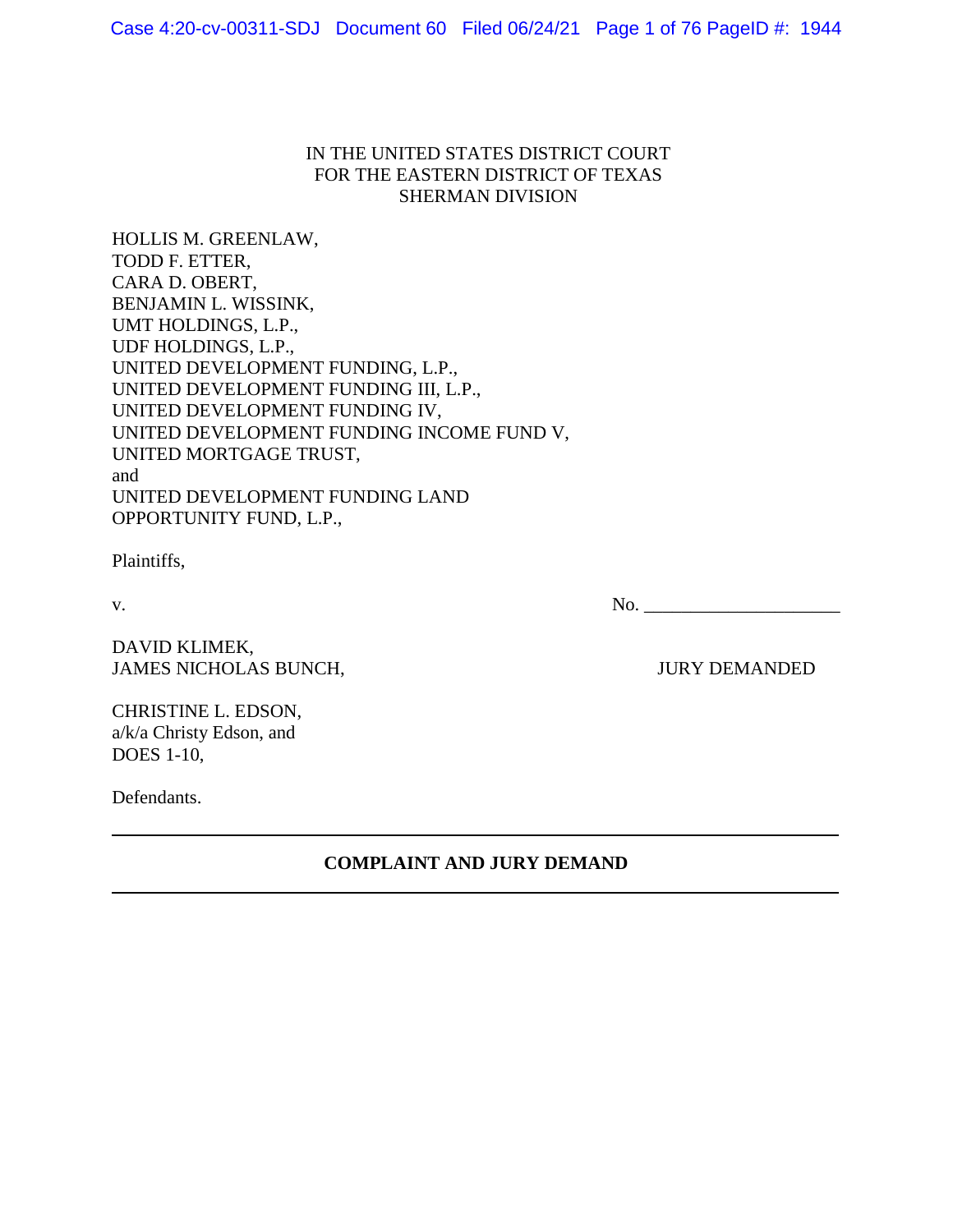# **TABLE OF CONTENTS**

| Defendants' Aid and Abet Bass/Hayman's Illegal "Short and Distort"   |  |
|----------------------------------------------------------------------|--|
| Bass/Hayman Builds Their Short Position Based Material Nonpublic     |  |
|                                                                      |  |
| Defendants Aid and Abet Bass/Hayman's Media Assault on UDF -         |  |
| The Street Watchdog Research Report Identifies the Obvious About the |  |
| Bass/Hayman and Defendants Renew the Negative Media Assault on       |  |
|                                                                      |  |
|                                                                      |  |
|                                                                      |  |
| UDF Successfully Sues Bass/Hayman But Defendants Ignore the          |  |
|                                                                      |  |
|                                                                      |  |
|                                                                      |  |
|                                                                      |  |
|                                                                      |  |
|                                                                      |  |
|                                                                      |  |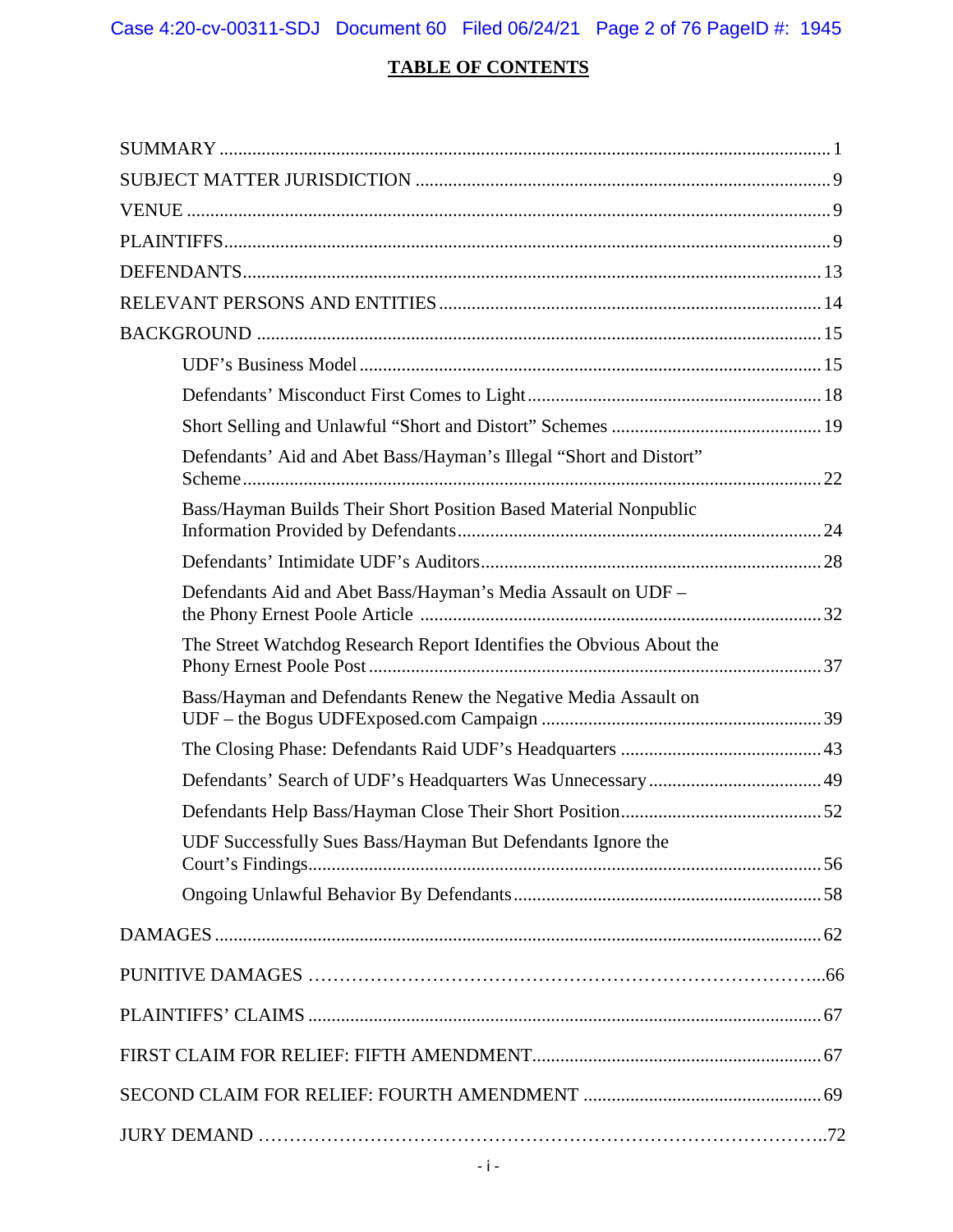Plaintiffs Hollis M. Greenlaw, Todd F. Etter, Cara D. Obert, Ben L. Wissink, UMT Holdings, L.P., UDF Holdings, L.P., United Development Funding, L.P., United Development Funding III, L.P, United Development Funding IV, United Development Funding Income Fund V, United Mortgage Trust, and United Development Funding Land Opportunity Fund, L.P., (**"**Plaintiffs**"**) allege as follows:

#### **SUMMARY**

1. This case is about Defendants' participation in an illegal "short and distort" scheme spearheaded by a powerful short seller that sought to destroy a legitimate business, ruin the reputations of its executive team, and cause the business' good faith investors to lose over \$500,000,000 in shareholder value.

2. Defendants launched a criminal investigation of Plaintiffs at the request of infamous short seller, J. Kyle Bass and his hedge fund, Hayman Capital Management, L.P. and its associated funds ("Bass/Hayman"). Shortly thereafter, Defendants began providing material nonpublic information about their investigation to Bass/Hayman knowing that Bass/Hayman were aggressively shorting the stock of Plaintiff United Development Funding IV (UDF IV) and planned to execute an enormously profitable exit on their short position at the conclusion of the scheme. Plaintiff UDF IV is a publicly traded company that is part of a family of real estate development financing companies ("UDF").

COMPLAINT AND JURY DEMAND – Page 1 3. Defendants continued to unlawfully feed Bass/Hayman material nonpublic information about their investigation of Plaintiffs which Bass/Hayman used to short more and more UDF IV stock, all in violation of Title 18 USC § 1962 (Criminal RICO), Title 18 USC § 1348 (Securities Fraud), 18 USC § 1343 (Wire Fraud), 18 USC § 1349 (Conspiracy to Commit Wire Fraud), 18 USC § 371 (Conspiracy), 18 USC § 1905 (Disclosure of Confidential Information), 18 USC § 641 (Conversion), 18 USC § 2 (Aiding and Abetting); 18 USC § 3 (Accessory After the Fact), and the Fourth and Fifth Amendments of the United States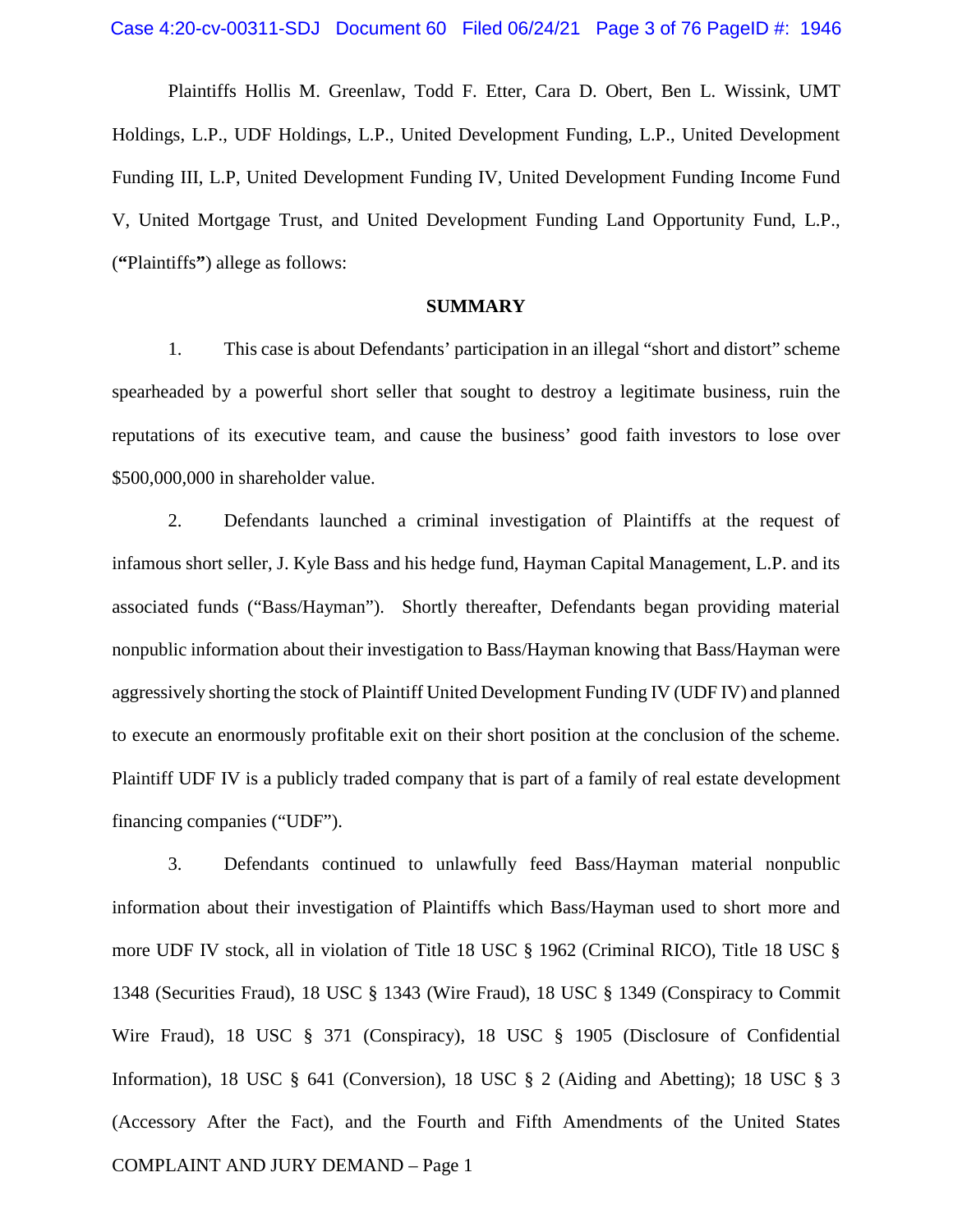Constitution.

4. Bass/Hayman and Defendants participated in this mutually dependent relationship whereby Bass/Hayman would provide the government false and misleading information about UDF's business to facilitate the government's investigation. Defendants**,** in turn, would rely on that false information in pursuing their investigation and, in exchange, would aid and abet a false and misleading media assault that Bass/Hayman launched against Plaintiffs**,** including repeated internet postings aimed at an unsuspecting investing community and UDF's business partners that falsely stated that UDF operated as an illegal Ponzi scheme. Through this unlawful "short and distort" scheme, Defendants aided and abetted Bass/Hayman in their unlawful scheme to (a) crush Plaintiff UDF IV's share price thereby allowing Bass/Hayman to unlawfully profit by tens of millions of dollars on their short position based, in part, on the use of inside information illegally supplied to Bass/Hayman by Defendants, (b) drive UDF into receivership/bankruptcy so that Bass/Hayman could acquire UDF's valuable assets at fire sale prices, and (c) prevent Plaintiffs from uncovering Defendants' illegal participation in the scheme.

5. Defendants also made false statements and material omissions in a search warrant affidavit seeking to unlawfully raid UDF's corporate headquarters**.** Defendants knew or should have known that they lacked probable cause to obtain a search warrant to search UDF's headquarters. Nevertheless**,** Defendants Edson and Bunch presented the Court with an affidavit loaded with false and misleading statements.

**Defendants** 

COMPLAINT AND JURY DEMAND – Page 2 Edson and Bunch deceived the Court and obtained a search warrant that they otherwise could not obtain, all in violation of Title 18 USC § 1001 (False Statements), Title 18 USC § 1621 (Perjury),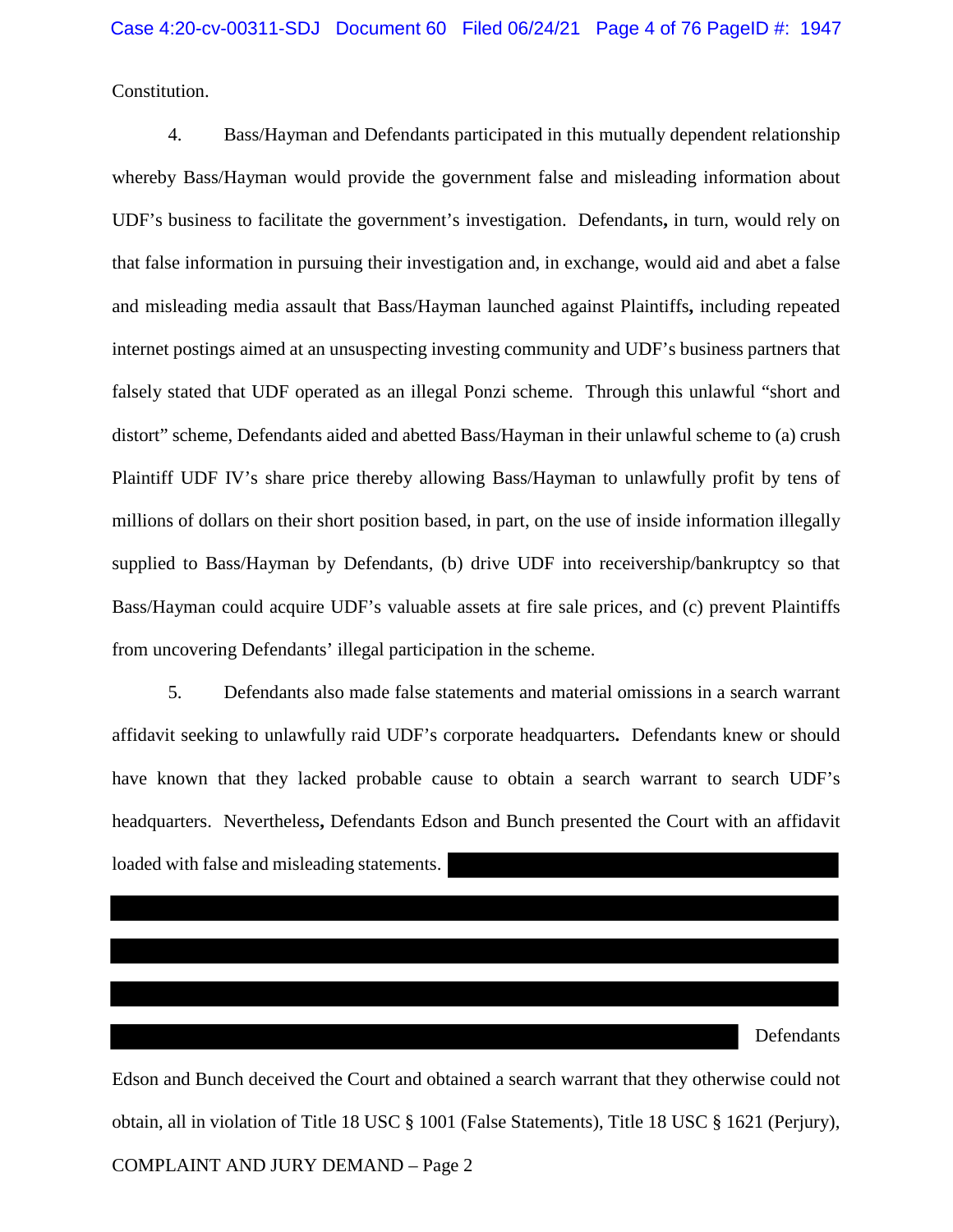Title 18 USC § 1622 (Subornation of Perjury), Title 18 USC § 1623 (False Declaration Before Court), Title 18 USC § 2 (Aiding and Abetting), and the Fourth and Fifth Amendments of the United States Constitution.

6. Defendants also knew that the collection of information through the execution of a public search warrant was unnecessary in this case. Defendants already had access to the information sought in the warrant as Plaintiffs had previously produced more than 800,000 documents to the government without incident. In addition, there was no reliable information to suggest that Plaintiffs would destroy any documents. On the contrary, Plaintiffs had informed the government that Plaintiffs would voluntarily comply with any additional request for documents and even invited Defendant Bunch to come to UDF's office to request and collect additional documents.

7. Defendants sought the search warrant, instead of using a less intrusive subpoena, to generate a huge media splash and trigger widespread panic among Plaintiff UDF IV investors thereby weakening UDF, crushing UDF IV's share price, and allowing Bass/Hayman to begin the process of collecting approximately \$60,000,000 on their short position and thereby cause maximum harm to Plaintiffs**.**

8. To aid and abet the Bass/Hayman scheme, Defendants also improperly interfered with UDF's independent auditors by providing the independent auditors with false and misleading information about UDF that Bass/Hayman had provided to Defendants. Defendants also prohibited UDF's independent auditors from communicating material information to Plaintiffs during a quarterly review, and attempted to intimidate UDF's independent auditors into either withdrawing their audit opinions or withdrawing from their audit engagement. Defendants' improper actions facilitated Bass/Hayman's ability to close and profit from their short position in Plaintiff UDF IV stock. Defendants' improper actions also caused UDF's independent auditors to decline to stand for appointment and prevented UDF's prompt retention of a subsequent auditor.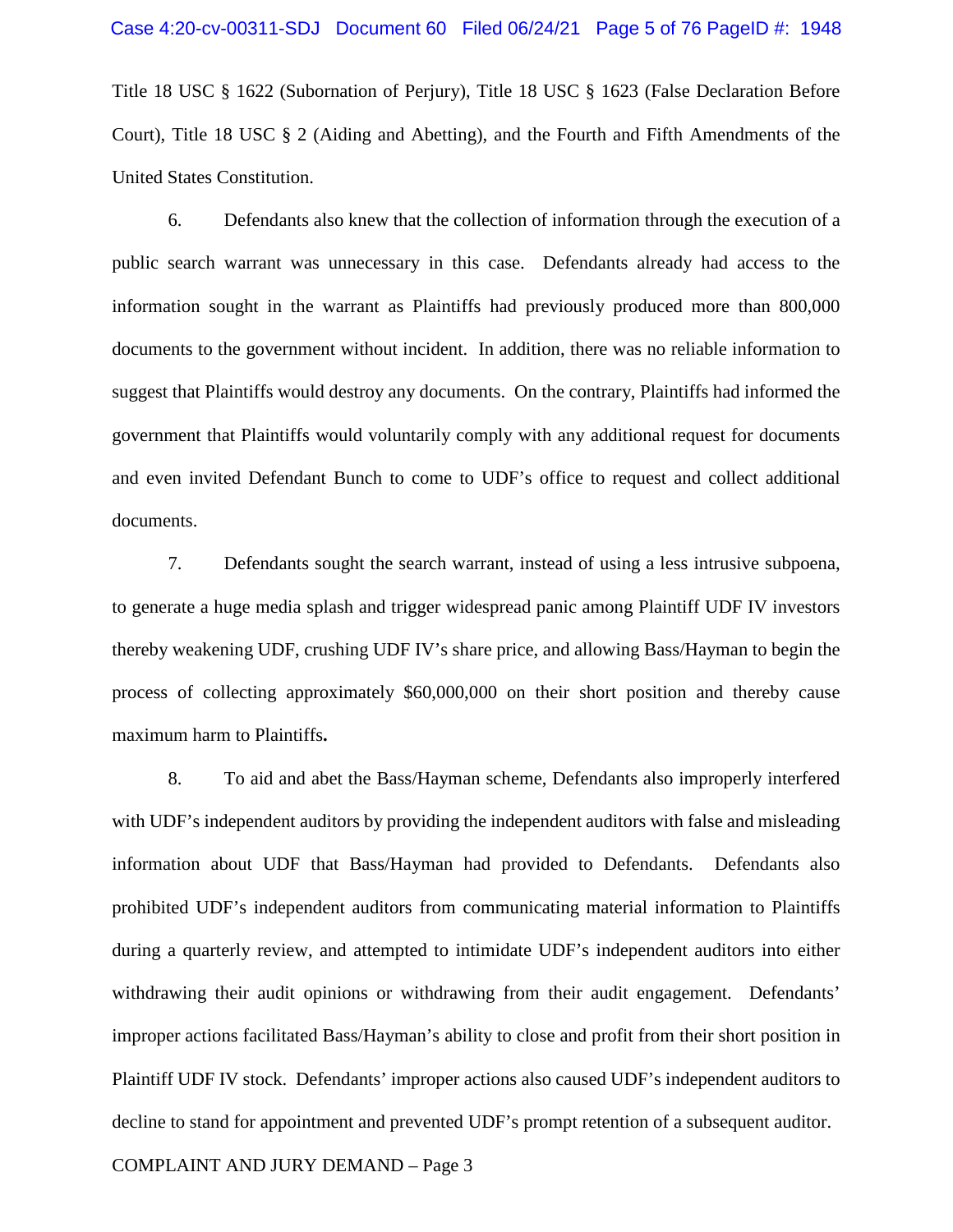9. Throughout their "investigation," Defendants failed to properly confirm basic facts about UDF's operations, most of which were either readily available to them in the public domain or in the possession of the government as the SEC was conducting a parallel investigation in conjunction with Defendants. If Defendants had simply performed basic fact checking of Bass/Hayman's false and misleading information, they would have determined that the information Bass/Hayman provided to Defendants was false and misleading, the product of evident bias, and designed to unfairly destroy Defendants to support Bass/Hayman's financial motive.

10. By contrast, other parties who took the time to properly evaluate the merits of Bass/Hayman's self-serving factual assertions promptly concluded that UDF's financial statements were indeed accurate and Plaintiffs had not violated any law.

11. Prior to seeking the search warrant, Defendants also knew that Plaintiffs had retained a highly regarded national law firm, Thompson & Knight, and a Big Four international accounting firm, Price Waterhouse Coopers ("PwC"), to conduct a comprehensive independent investigation of UDF's financial statements and operations to assess whether UDF had violated any law. Upon completing the extensive independent review of UDF's operations, both Thompson & Knight and PwC concluded that UDF had not violated any law and there was no evidence to substantiate Bass/Hayman's allegation that UDF operated fraudulent schemes. Thompson & Knight and PwC also met with Defendants to discuss their findings and Defendants did not challenge or question their conclusions during that meeting.

12. Plaintiffs first discovered some of Defendants' illegal and unconstitutional actions on or about April 12, 2018, when they received discovery in a civil action entitled *United Development Funding, LP, et. al. v. J. Kyle Bass et. al.*, Cause No. CC-17-06253-C filed in Dallas County Court.

13. Examination of the civil discovery revealed that**:**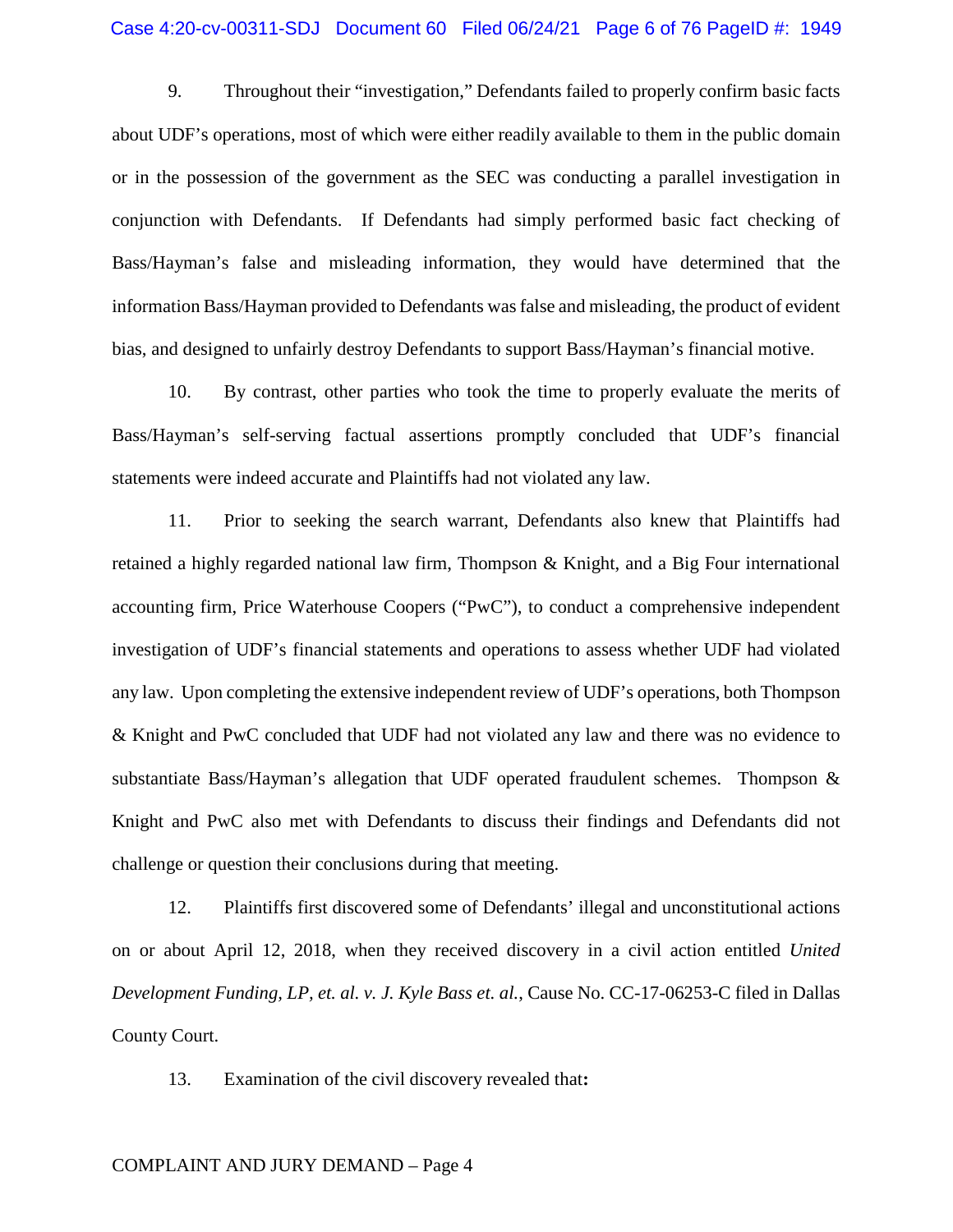- Defendants unlawfully communicated confidential, material law enforcement information regarding UDF to Bass/Hayman knowing that Bass/Hayman was shorting UDF IV stock;
- Defendants monitored Plaintiff UDF IV's stock price during the illegal "short and distort" scheme:
- Bass/Hayman, the tippee, illegally traded on the inside information provided by Defendants**,** the tipper, and made tens of millions doing so;
- Defendants manipulated the market in UDF IV stock by aiding and abetting Bass/Hayman's publication of false and misleading information about Plaintiffs to the investing public, including articles that falsely accused UDF of operating a "Ponzi scheme," knowing that doing so would crash Plaintiff UDF IV's stock price, injure its business and harm Plaintiffs;
- Bass/Hayman also informed Defendants that Bass/Hayman would publish the false and misleading information about Plaintiffs either anonymously or under fake names so that the investing public would not know that the negative information about Plaintiffs had been published by a biased, short seller who stood to make millions if UDF IV's stock price crashed;
- Defendants purposefully concealed their active role in the illegal "short and distort" scheme by demanding that Bass/Hayman seek removal of public postings that disclosed Defendants' involvement with Bass/Hayman and their coordinated attack on UDF;
- Defendants mounted a coordinated attack with Bass/Hayman on UDF's external auditor seeking to intimidate the auditor into abandoning UDF, force a restatement of UDF's historical financial statements, and prevent UDF from being able to release audited financial statements moving forward; and
- Defendants' attempt to intimidate UDF's external auditors resulted in the auditors declining to stand for reappointment, followed by an "anonymous" letter to the auditor from Bass/Hayman falsely accusing UDF of operating like a Ponzi scheme which Bass/Hayman then widely publicized to further harm UDF and intimidate future auditors from accepting an engagement as UDF's auditors.
- 14. Defendant Bunch**,** aware of Defendants' misconduct, repeatedly denied Plaintiffs

access to the sealed search warrant affidavit, which would have revealed Defendants' misconduct.

Over the course of three years, counsel for Plaintiffs made numerous requests to Defendant Bunch

to review the search warrant affidavit.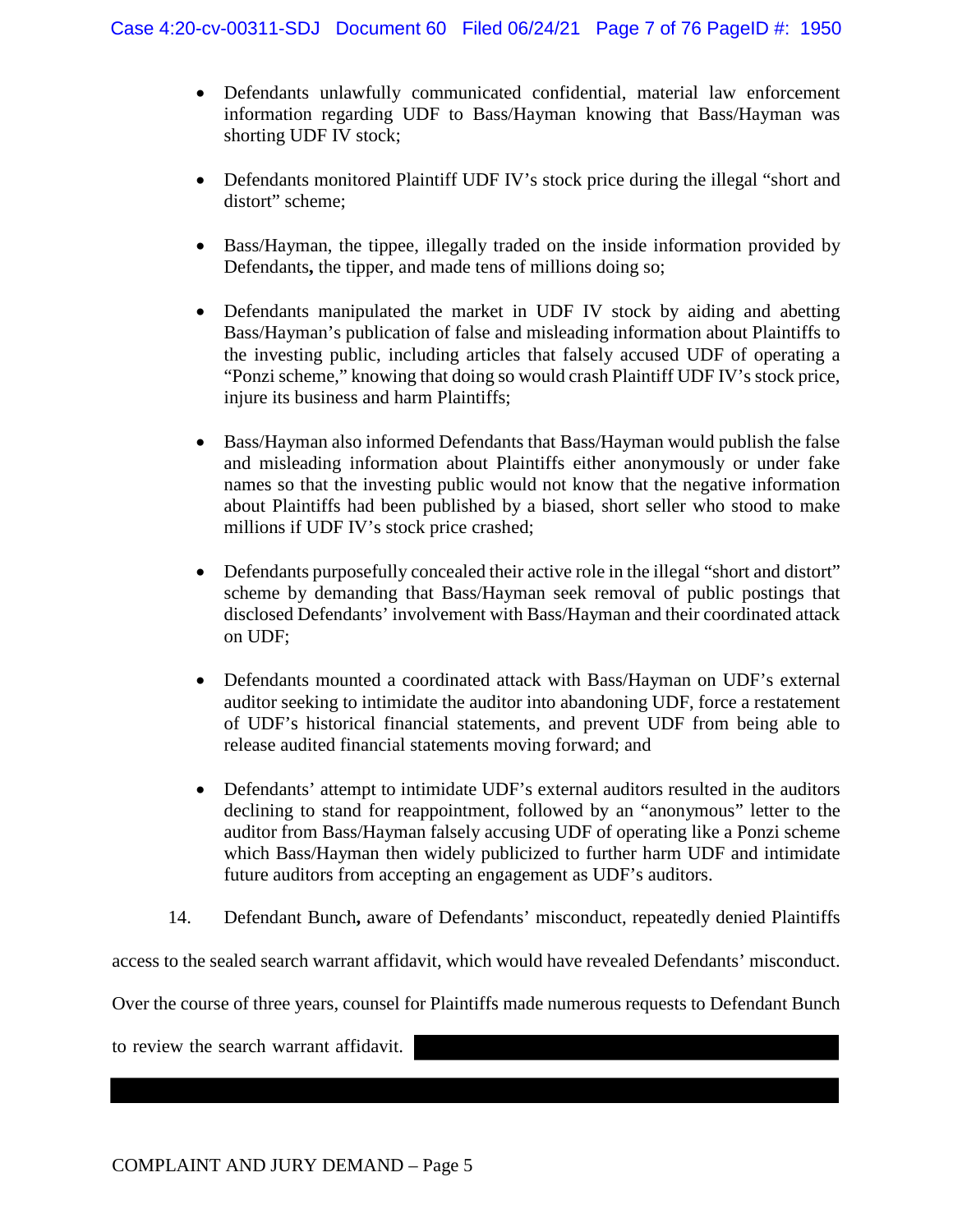15. In February 2019, Plaintiffs ultimately obtained limited access to the sealed search warrant affidavit, but only after Plaintiffs filed a Motion for the Return of Property in federal court pursuant to Rule 41(g) of the Federal Rule of Criminal Procedure.



16. On February 12, 2016, as a result of the false and misleading information Defendant Bunch authorized Defendant Edson to insert into the search warrant affidavit, the Court signed an expansive search warrant granting the FBI permission to seize virtually unlimited physical files, documents, and electronic records from UDF's headquarters.

17. On February 18, 2016, the FBI, at the direction of Defendant Edson and Defendant Bunch, deployed more than 100 armed FBI agents wearing FBI raid jackets to conduct an extensive public raid on UDF's headquarters. Defendants seized virtually all of Plaintiffs' business, personal, and electronic records on site. Local news crews were in position at UDF's headquarters at the time Defendants' raid began. Immediately upon the FBI's arrival, more local news film crews descended on UDF to broadcast the FBI raid, including aerial coverage from a helicopter. Defendants knew that the extensive media coverage triggered by their raid would cripple UDF and aid the unlawful "short and distort" scheme by causing the share price of UDF IV to again sink; which is exactly what happened.

COMPLAINT AND JURY DEMAND – Page 6 18. On February 11, 2016, one day before Defendant Edson swore out the Affidavit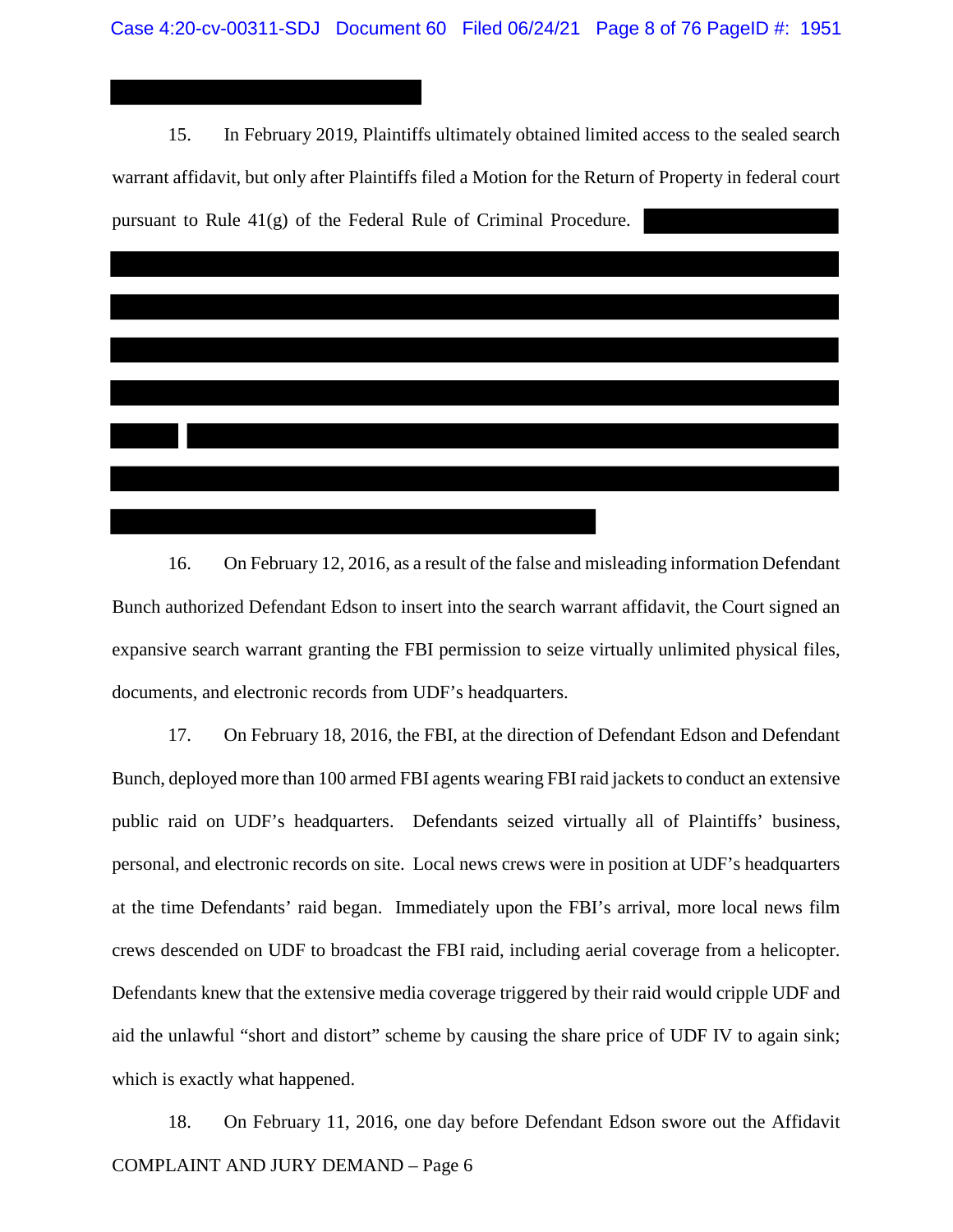supporting the Search Warrant, Defendant Bunch executed grand jury subpoenas to obtain substantial amounts of documents from other UDF offices in Austin, Texas and Boulder, Colorado. Defendant Bunch**'s** decision to proceed by subpoena, not by search warrant, in both Austin and Boulder underscores that the true purpose of Defendants' public raid of UDF's headquarters was to unnecessarily publicize Defendants' investigation and thereby harm Plaintiffs. The resulting media storm ensured maximum harm to UDF and Plaintiff UDF IV's stock price, Plaintiffs and their businesses, and was set in motion to unlawfully benefit Defendants and Bass/Hayman.

19. For nine (9) days, until February 26, 2016, the FBI maintained exclusive control and possession of UDF's electronic devices and servers causing extensive further harm to UDF. Due to Defendants' failure to return the electronic devices and servers, UDF had no access to its emails, its servers, or any other records necessary to conduct its business. As a result, UDF was unable to provide required borrowing base certificates to one of Plaintiff UDF IV's lenders on or about February 25, 2016. The UDF IV lender responded by declaring Plaintiff UDF IV in default of such lines of credit. UDF IV could no longer access these lines of credit to fund the continued operation of its business and was required to repay the outstanding balances. Defendants' actions also: (a) heightened panic in the market that UDF would have to declare bankruptcy (first triggered by Bass/Hayman on or about December 10, 2015 via false and misleading internet postings about UDF); (b) exacerbated an extreme liquidity crisis for UDF (initially caused by Bass/Hayman); (c) further disrupted UDF's operations; (d) further injured Plaintiffs' personal reputations and business relationships and, (e) acting in concert with Bass/Hayman, caused the loss of hundreds of millions of dollars of shareholder value in UDF IV stock, asset value, and goodwill in the UDF entities.

COMPLAINT AND JURY DEMAND – Page 7 20. Defendants' unlawful raid of UDF on February 18, 2016 represented an intentional "kill shot" to destroy UDF, planned by Defendants in coordination with Bass/Hayman to eliminate Plaintiffs' ability to contest Defendants' criminal investigation, and to aid and abet Bass/Hayman's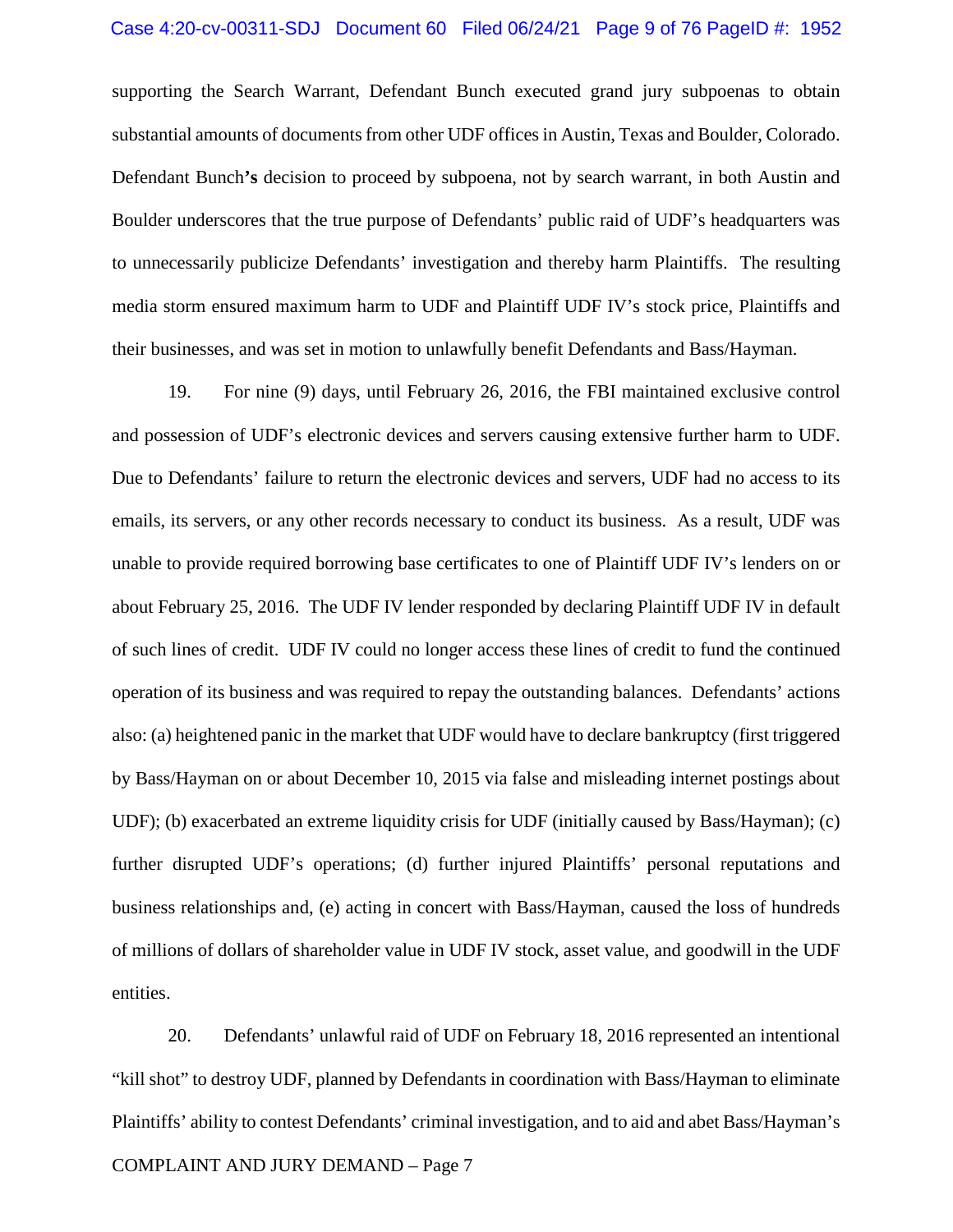illegal "short and distort" scheme. As a direct and proximate cause of Defendants' unconstitutional raid on UDF, UDF lost \$129,000,0000 in shareholder value, Plaintiffs were denied access to approximately \$200,000,000 of credit facilities necessary to operate a successful real estate finance business, and Plaintiffs' reputations were wantonly and permanently destroyed. Defendants' actions also forced Plaintiffs to terminate distributions to shareholders and prematurely repay approximately \$200,000,000 to outstanding credit facilities, resulting in a significant liquidity crisis that prevented Plaintiffs from continuing to effectively conduct and grow their businesses. Defendants' actions destroyed UDF asset values as banks ceased to advance capital under loan facilities with Plaintiffs, curtailed or terminated UDF borrower bank relationships, and eliminated Plaintiffs' access to capital markets. UDF financed assets lost tremendous value as the marketplace anticipated that UDF would be forced to declare bankruptcy. Defendants' actions also ruined Plaintiffs' current and prospective business relationships, opportunities, and investments, including those with Centurion Acquisitions ("Centurion"), Buffington Land Development ("Buffington"), Straub Development Partners, David Weekley Homes, True Homes, and Scott Felder Homes. These damages compounded the injuries already incurred by UDF as a result of the actions of Bass/Hayman and Defendants prior to the execution of the search warrant.

21. Significantly, on February 18, 2016, during WFAA ABC Channel 8 concluded its reporting on the FBI raid of UDF offices by reporting that Kyle Bass had predicted that "the final outcome of this Company will be bankruptcy" -- exactly what Defendant Bunch and Defendant Edson intended in executing the unlawful, unconstitutional, and unnecessary raid of UDF.

22. After the raid, Defendants continued to aid and abet the illegal "short and distort" scheme to inflict unnecessary harm on UDF and its innocent shareholders by taking actions like refusing to immediately return copies of documents that UDF needed to run its operations and facilitating Bass/Hayman's ability to close out their short position.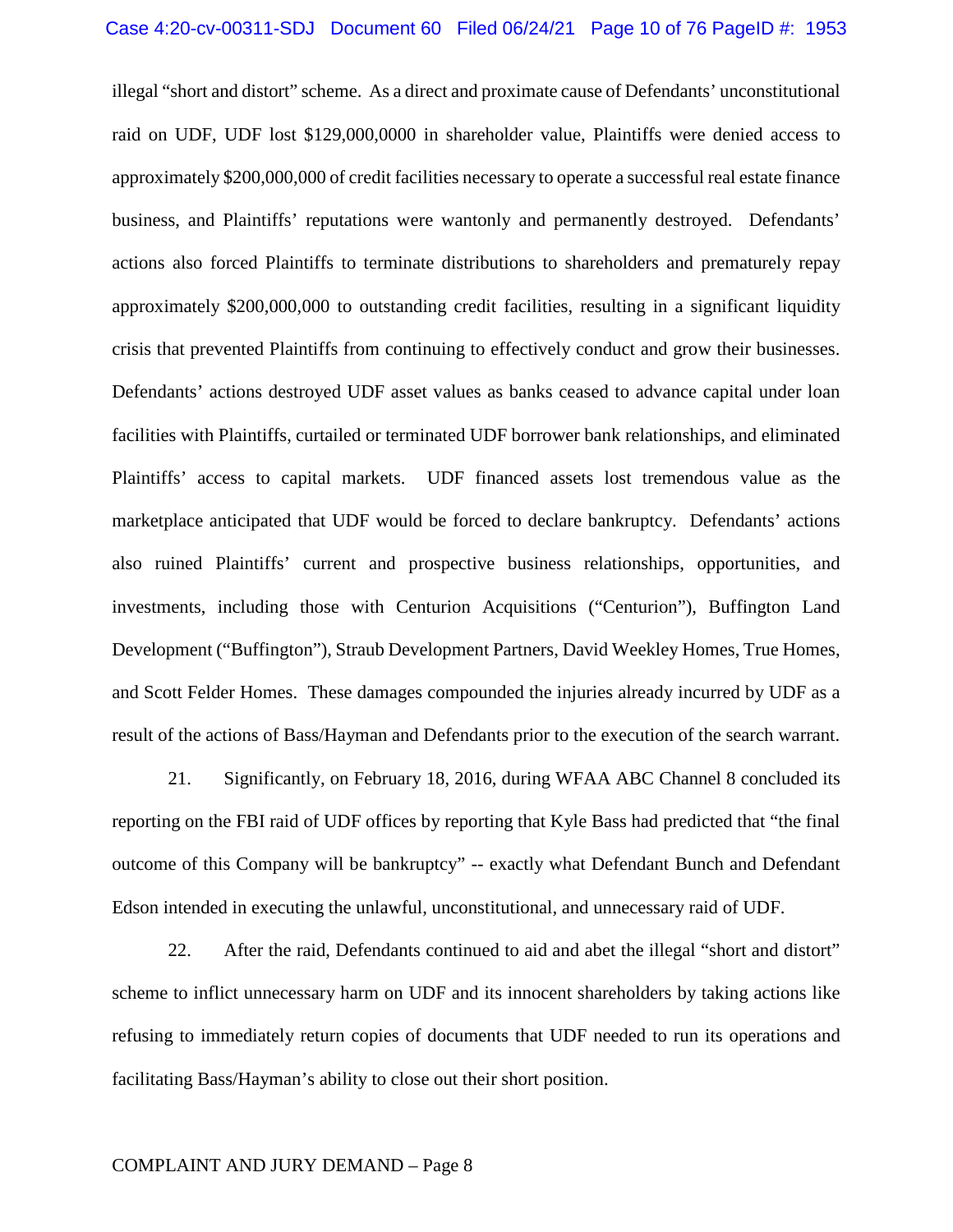## **SUBJECT MATTER JURISDICTION**

23. In this complaint, Plaintiffs assert claims against current members of the FBI and the U.S. Attorney's Office for the Northern District of Texas for violating Plaintiffs' constitutional rights. This action is brought pursuant to *Bivens v. Six Unknown Agents of the Federal Bureau of Narcotics,* 403 U.S. 388 (1971).

24. The Court has jurisdiction over this matter pursuant to 28 U.S.C. § 1331.

#### **VENUE**

25. Venue is proper in the Eastern District of Texas, Sherman Division, because all Defendants are residents of the state of Texas, and at least one Defendant resides within this judicial district. *See* 28 U.S.C. §1391(b)(1).

26. In particular, Defendant David Klimek resides in Denton County, Texas, within the Eastern District of Texas and the Sherman Division. Defendant Bunch resides in Dallas County, Texas. Christine Edson also resides in Dallas County, Texas. *See* 28 U.S.C. § 1391(b)(1), (c)(1).

## **PLAINTIFFS**

27. The UDF Plaintiffs are part of a family of funds that have existed for over seventeen (17) years. UDF was founded in 2003 to provide investors an opportunity to diversify their portfolios with unique and sound investments in affordable residential real estate. UDF enjoyed steady growth and provided consistent returns to investors for over a decade while financing hundreds of millions of dollars in successful housing, construction and development projects for leading developers in the State of Texas and elsewhere. The UDF Plaintiffs have their principal place of business in Tarrant County, Texas at 1301 Municipal Way, Suite 200, Grapevine, Texas 76051.

28. The UDF funds were created by Plaintiffs Hollis Greenlaw and Todd Etter. Prior to founding UDF, Plaintiff Greenlaw attended Columbia University School of Law, and practiced business and taxation law at Williams & Connolly in Washington, D.C. Plaintiff Etter had over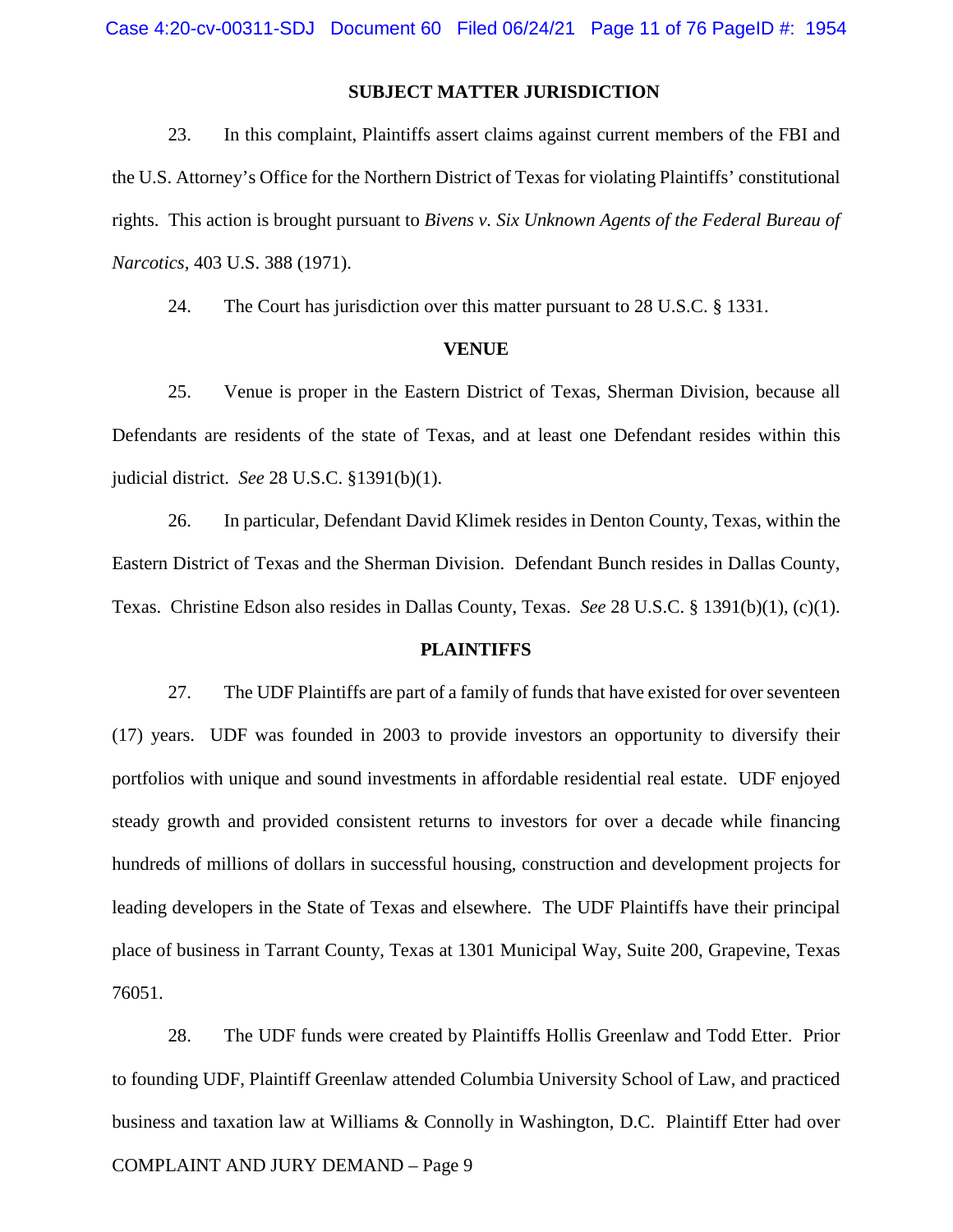29 years of experience in both the Texas and the United States real estate industry, including residential land development, home construction, and real estate finance.

29. Since its inception, UDF had steadily earned a reputation for originating and participating in real estate financing structures for residential land acquisition, development and homebuilding as well as delivering value to its clients and its investors. By strategically working with the most reputable borrowers, using extensive market research and analysis to identify target markets with strong local economies and sustainable growth (primarily Texas, avoiding the mortgage-induced real estate bubbles in California, Nevada, Florida and Arizona) and returning significant cash to investors, UDF grew over the course of a decade to approximately \$1.2 billion in equity capital. UDF was poised for even greater growth until the occurrence of Defendants' tortious actions alleged herein.

30. Plaintiff United Development Funding, L.P., was the first UDF fund.

31. Plaintiff United Developing Funding III, L.P. ("UDF III"), a Delaware limited partnership, was created in 2005 to make land acquisition and development loans to single-family lot developers. By December 2014, Plaintiff UDF III had originated approximately 62 loans totaling over \$600 million, with approximately two-thirds of the loans having been repaid in full. As of December 2014, Plaintiff UDF III had assets of approximately \$384 million and an annual income of over \$50 million. From inception through September 2015, Plaintiff UDF III distributed approximately \$264 million to its investors and repurchased approximately \$12 million of its limited partnership interests.

32. Plaintiff United Development Funding IV ("UDF IV") was formed in 2008 to make loans primarily for the acquisition and the development of real property into single-family residential lots or mixed-use master planned communities, acquisition of finished lots, and construction of single-family homes. By December 2014, Plaintiff UDF IV had originated or purchased approximately 171 loans totaling over \$1 billion, approximately 40 of which have been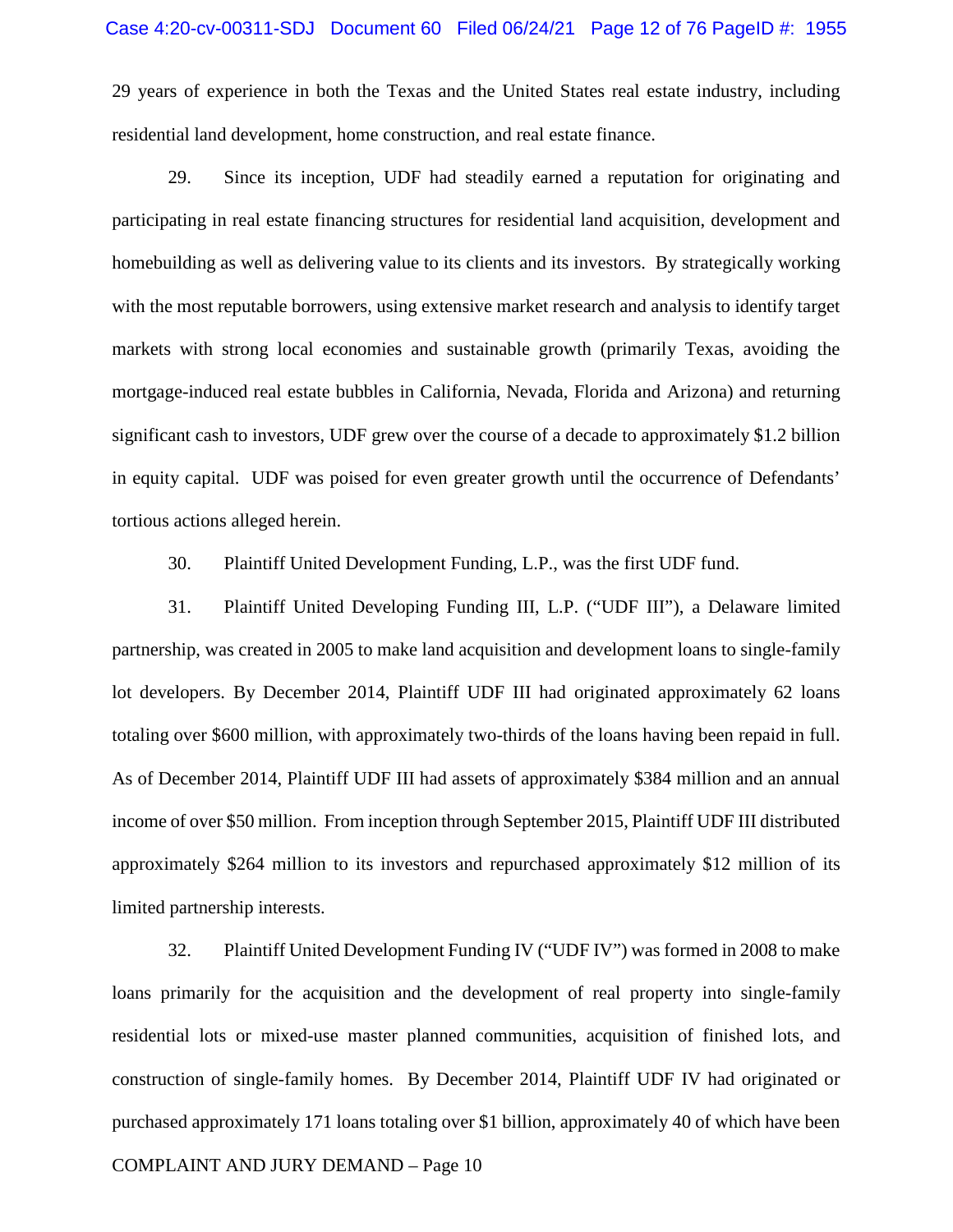paid in full. UDF IV's assets grew from approximately \$336.5 million in 2012 to approximately \$570.9 million in 2013, and approximately \$682.2 million in 2014. During that same time period its income grew from about \$27.6 million to \$87.9 million. From inception through September 2015, Plaintiff UDF IV distributed approximately \$164 million to its investors, and repurchased approximately \$41 million of its shares.

33. On June 4, 2014, to create liquidity for its shareholders and to access capital markets to facilitate future growth, Plaintiff UDF IV listed its common shares on Nasdaq under the ticker symbol "UDF." From its listing on Nasdaq until December 10, 2015, Plaintiff UDF IV had been a consistently performing commercial REIT, with its shares trading in a range of approximately \$16.02 to \$19.95. In June 2015, Plaintiff UDF IV's market capitalization qualified it for addition to the Russell 2000 Index.

34. In 2015, Plaintiff UDF IV had expanded its lending activities outside of Texas, following the housing recovery into the states of North Carolina, South Carolina and Florida. Plaintiff UDF IV acquired new clients, including a public homebuilder, the largest private homebuilder in the country, and the developer associated with the largest private homebuilder in the Charlotte, North Carolina market. As part of its growth strategy, Plaintiff UDF IV was also establishing a \$100 million plus finished lot securitization. UDF IV was in the rating process with Standard and Poor's for this finished lot securitization and was preparing to place a \$125,000,000 to \$175,000,000 general obligation credit facility, just before Defendants' tortious actions against UDF as described below.

COMPLAINT AND JURY DEMAND – Page 11 35. Plaintiff United Development Funding Income Fund V ("UDF V") began offering shares for sale on July 25, 2014. Like its sister funds, the purpose of UDF V was to generate income from real estate development and preserve investor capital. Prior to Defendants' unlawful actions, Plaintiff UDF V had been steadily and successfully selling shares in the fund. Plaintiff UDF V's assets grew from approximately \$23 million in 2014 to approximately \$66 million in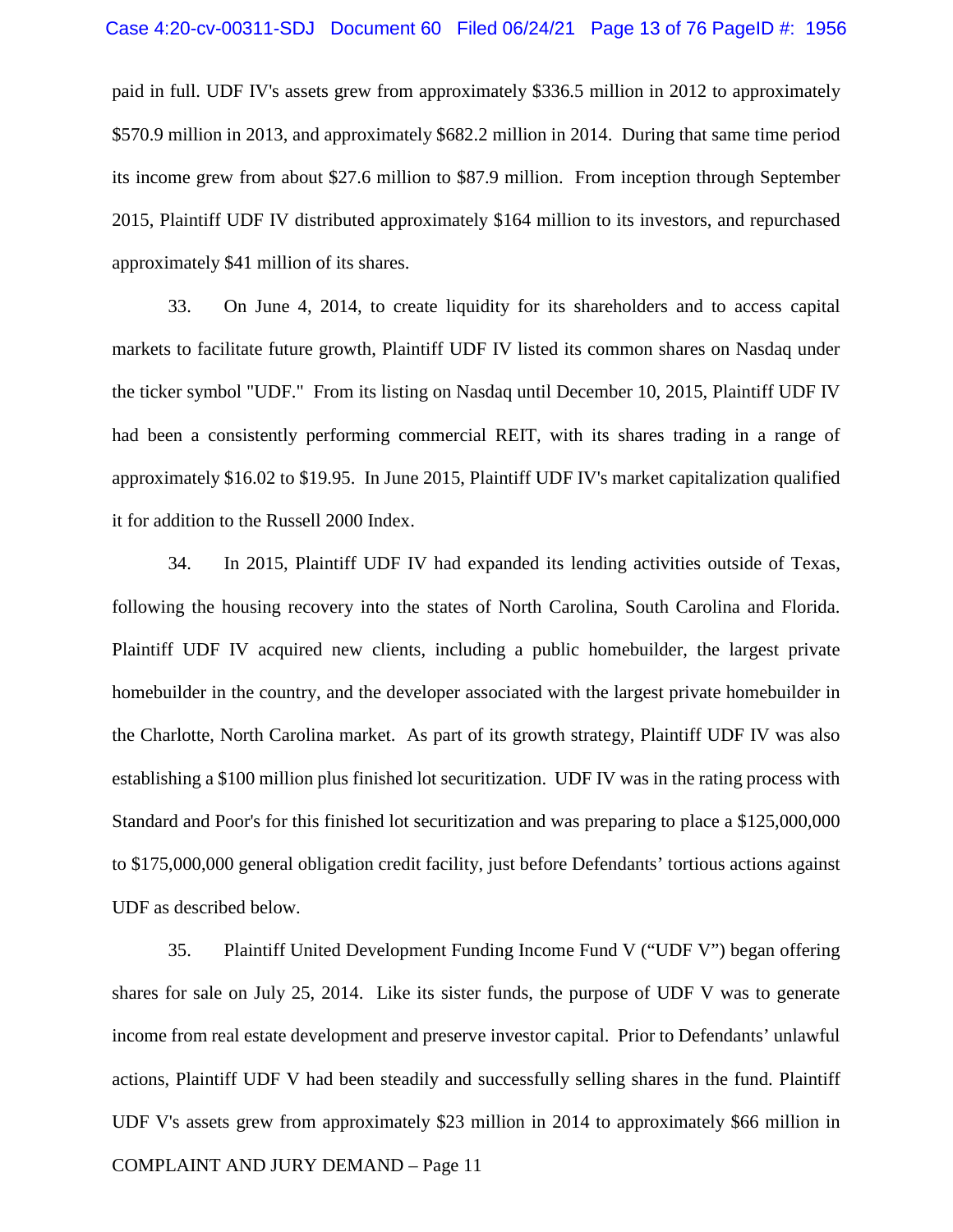2015. During that same time its annual income grew from approximately \$152,000 to \$4.8 million. From inception through September 30, 2015, Plaintiff UDF V made distributions of approximately \$2 million to its investors.

36. Plaintiff United Mortgage Trust ("UMT") invests in lines of credit and first lien mortgage investments secured by land under development, single-family residential lots and single-family houses under construction. From inception through September 30, 2015, Plaintiff UMT has distributed approximately \$107.5 million to investors, and repurchased \$37 million worth of its shares.

37. Plaintiff United Development Funding Land Opportunity Fund, L.P. ("UDF LOF") is an additional UDF fund created in 2008 for land acquisition and development.

38. Plaintiff UMT Holdings L.P ("UMTH") is a Delaware limited partnership doing business in Grapevine, Texas.

39. Plaintiff UDF Holdings L.P ("UDFH") is a Delaware limited partnership doing business in Grapevine, Texas.

40. Plaintiff Hollis M. Greenlaw ("Greenlaw") is a resident of Colleyville, Texas. He is a partner of Plaintiffs UMT Holdings and UDF Holdings, and is the CEO of Plaintiffs UMT Holdings, UDF Holdings, UDF IV and UDF V and CEO of the general partners of Plaintiffs UDF, UDF III, and UDF LOF.

41. Plaintiff Todd F. Etter ("Etter") is a resident of Dallas, Texas. He is a Partner of Plaintiffs UMT Holdings and UDF Holdings, and is Chairman, Director and Executive Vice President of the general partners of Plaintiffs UDF, UDF III and UDF LOF.

42. Plaintiff Cara D. Obert ("Obert") is a resident of Dallas, Texas. She is a partner of Plaintiffs UMT Holdings and UDF Holdings, the CFO of Plaintiffs UDF IV and UDF V, and CFO of the general partners of Plaintiffs UDF, UDF III and UDF LOF.

COMPLAINT AND JURY DEMAND – Page 12 43. Plaintiff Ben L. Wissink ("Wissink") is a resident of Dallas, Texas. He is a partner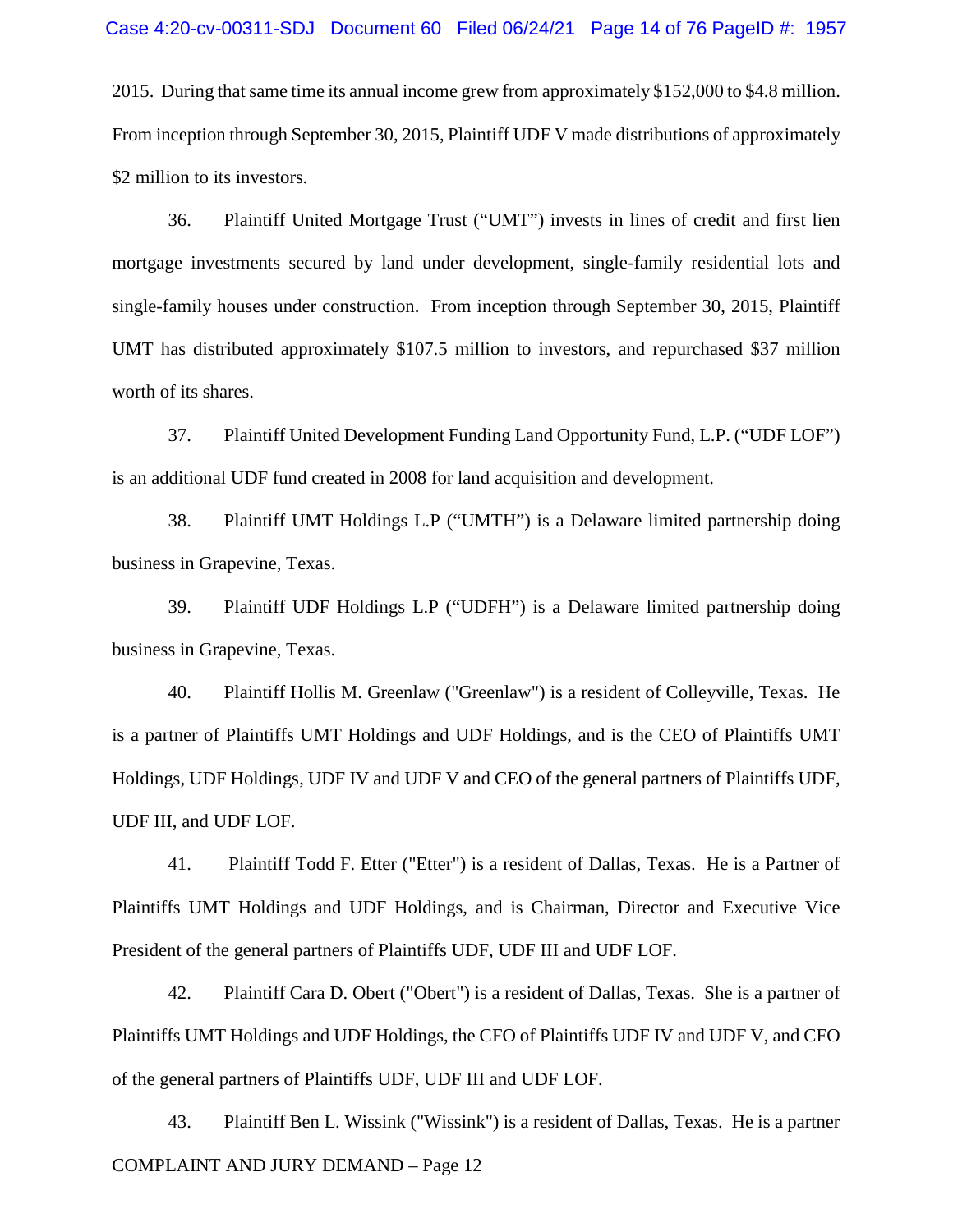of Plaintiffs UMT Holdings and UDF Holdings and the President of the general partner of Plaintiff UDF III. He is also Vice-President of the general partners of Plaintiffs UDF and UDF LOF.

#### **DEFENDANTS**

44. Defendant David Klimek ("Klimek") was at all relevant times an FBI Special Agent assigned to the White Collar squad and the Surveillance Operations Group at the FBI Dallas Field Office. At all relevant times, Defendant Klimek was acting under color of federal law and as an employee of the United States government. Defendant Klimek is named in his individual capacity.

45. Defendant James Nicholas Bunch ("Bunch") was at all relevant times an Assistant United States Attorney for the Northern District of Texas and Deputy Chief in the Economic Crimes Unit. At all relevant times, Defendant Bunch was acting under color of federal law and as an employee of the United States government. Defendant Bunch is named in his individual capacity.

46. Defendant Christine Edson**,** a/k/a Christy Edson ("Edson"), was at all relevant times an FBI Special Agent assigned to the White Collar squad at the FBI Dallas Field Office. At all relevant times, Defendant Edson was acting under color of federal law and as an employee of the United States government. Defendant Edson is named in her individual capacity.

47. The true names and roles of Doe Defendants 1-10 ("Unknown FBI Agents, Assistant United States Attorneys, and/or Other Unknown Government Attorneys") are presently unknown to Plaintiffs, who sues them under these fictitious names. Plaintiffs allege that these Unknown FBI Agents and Assistant United States Attorneys are responsible in some manner for the acts and occurrences alleged within this Complaint. The acts and omissions of these Unknown FBI Agents and Assistant United States Attorneys were a substantial factor in causing Plaintiffs' damages and each Defendant acted in concert with the others. The names and roles of the Unknown FBI Agents and Assistant United States Attorneys will be added to this Complaint as their identities and roles become known.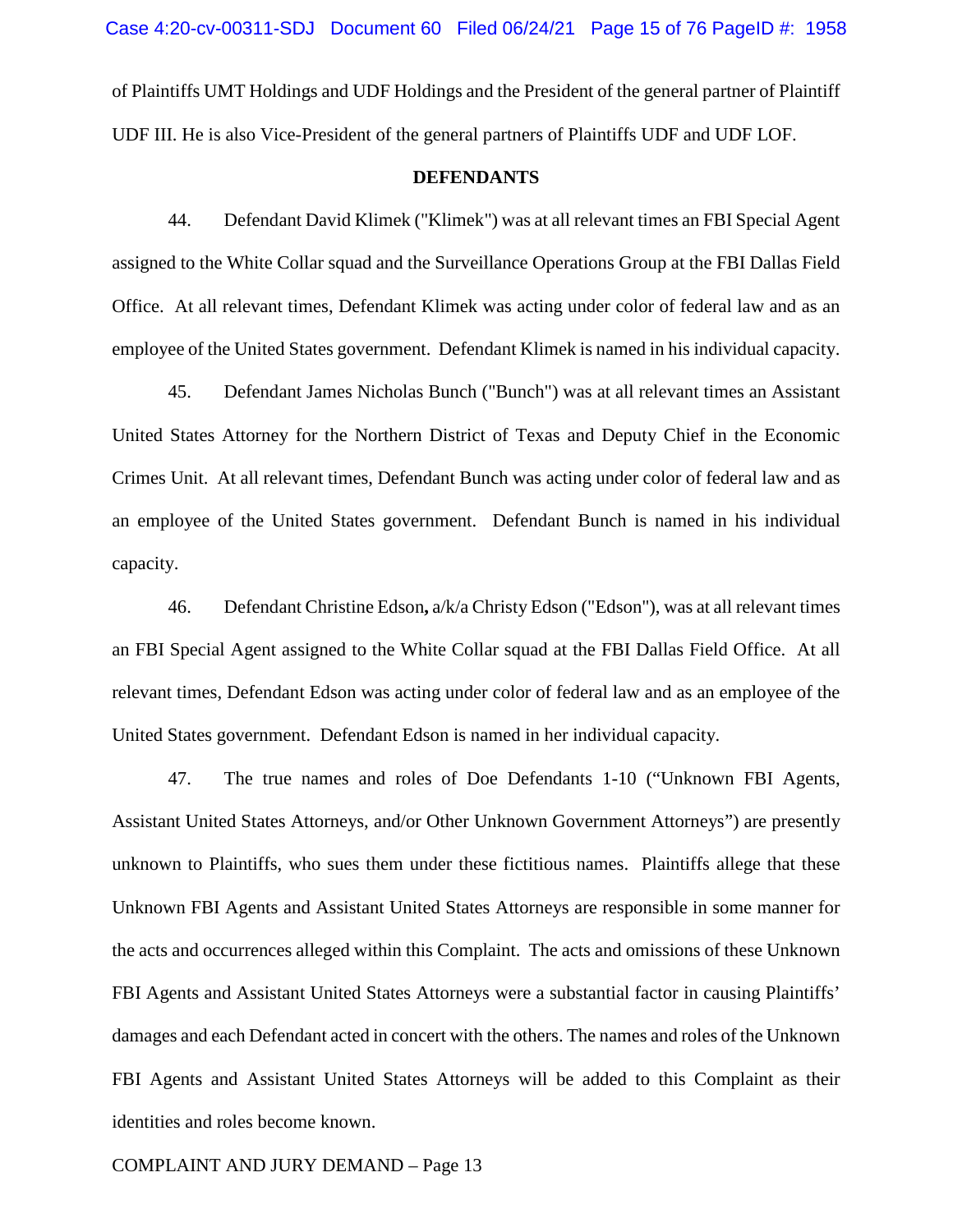## **RELEVANT PERSONS AND ENTITIES**

48. J. Kyle Bass ("Bass") is a notorious short seller who is also the founder and Chief Investment Officer of hedge fund Hayman Capital Management, L.P., and General Partner, Manager and/or Director of Hayman Capital Master Fund, L.P., Hayman Capital Partners, L.P. and Hayman Capital Offshore Partners, LP. Bass/Hayman executed, with the assistance of Defendants**,** an illegal "short and distort" scheme manipulating the market in UDF IV stock for the financial benefit of Bass/Hayman and the investigatory benefit of Defendants.

49. Hayman Capital Master Fund, L.P., Hayman Capital Partners, L.P. and Hayman Capital Offshore Partners, L.P. (collectively, "Hayman") are three of several hedge funds operated by Bass. Public records revealed that, for the period from 2013 through June 2015, these Hayman funds lost over 24% of their market value. Public records further revealed that in the fall of 2015, several feeder funds of Hayman had sought to redeem their entire investments in Hayman, requiring Hayman to distribute approximately \$100 million within the first 10 business days of January 2016. Hayman was clearly in desperate financial condition. Media criticisms of Bass were also piling up, with some reporters referring to Bass as a "desperate gambler" who "can't seem to get anything right."

50. Farley Dakan ("Dakan") was a Principal of Mackinac Partners, LLC, a real estate "restructuring and advisory" firm that partnered with Bass/Hayman to acquire UDF's "valuable" assets after Defendants forced UDF into receivership/bankruptcy**.** At the time that Bass/Hayman introduced Dakan to Defendants in May 2015, Dakan had previously been accused of being a real estate swindler. Dakan had been sued in Florida in 2006 for allegedly stealing millions from real estate investors in a scheme where Dakan fraudulently guaranteed exorbitant rates of return in failed real estate projects.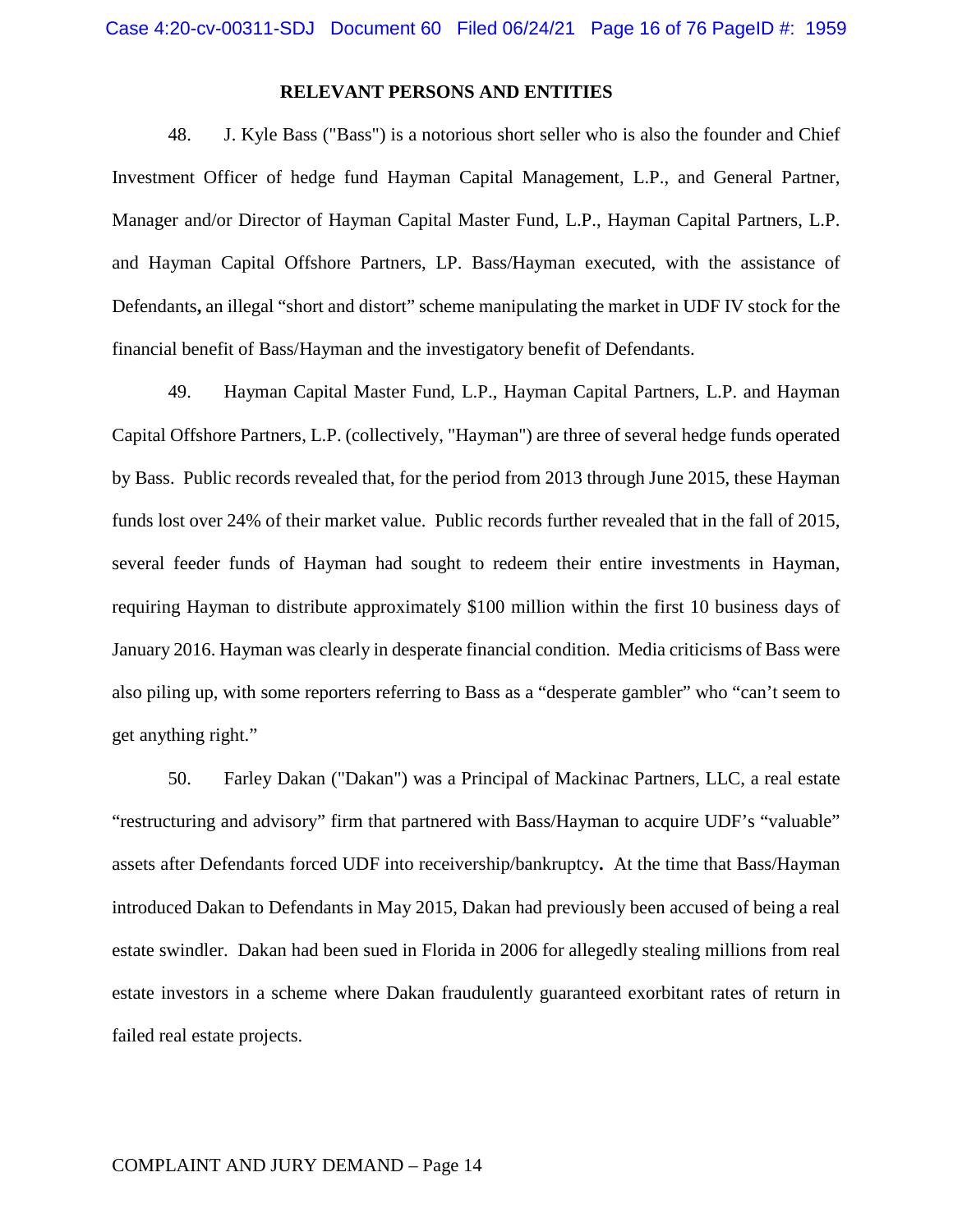## **BACKGROUND**

#### **UDF's Business Model**

51. UDF has operated a series of private, public-reporting and/or publicly traded investment funds since 2003. The investment funds primarily at issue here are Plaintiffs UDF III and UDF IV.

52. Plaintiff UDF III specializes in real estate finance structures for residential land acquisition and development and funds land acquisition and development loans to single-family lot developers who sell their lots to national and regional home builders.

53. Plaintiff UDF IV funds and invests in loans primarily for: (1) the acquisition and development of real property into single-family residential lots or mixed-use master-planned residential communities; (2) the acquisition of finished lots; and (3) the construction of singlefamily homes and completed model homes.

54. Plaintiff UDF IV derives a significant portion of income by originating and purchasing secured loans to persons and entities for the acquisition and development of parcels of real property as single-family residential lots and the construction of model and new single-family homes, including development of mixed-use master planned residential communities.

55. The development life cycle for single family home development projects has four stages: (1) acquisition of land for development of single-family lots, (2) entitlement and engineering of the subject property, (3) construction of land into finished lots, and ultimately (4) the construction and sale of single-family homes. The vital first two stages of development are not visible to the naked eye and do not generate significant cash flows.

56. UDF primarily loans to developers for the acquisition of "improved" real property and does not invest in unimproved real property.

COMPLAINT AND JURY DEMAND – Page 15 57. "Unimproved" real property is defined in UDF's public disclosures as real property which includes *each* of the following three characteristics: (1) an equity interest in real property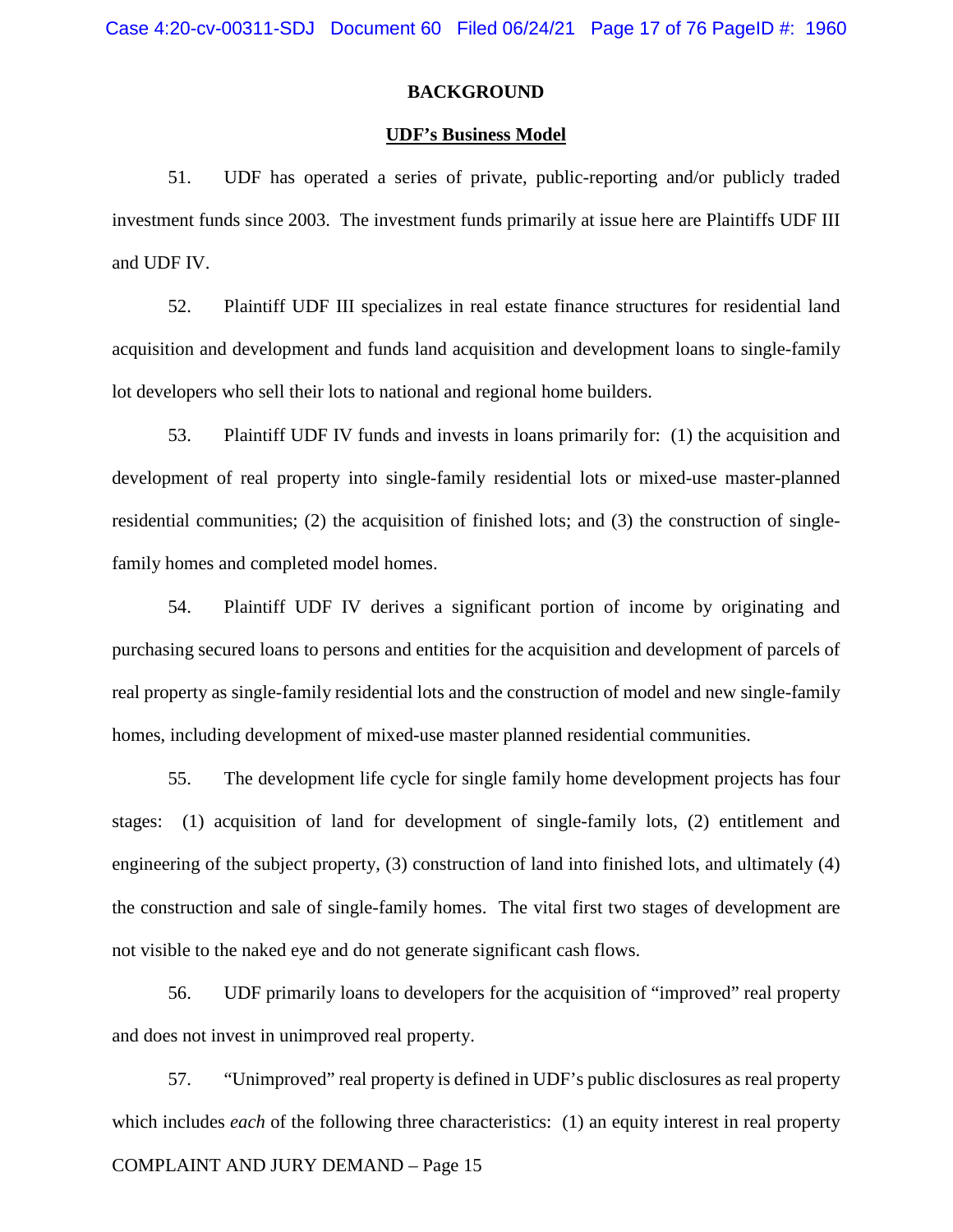#### Case 4:20-cv-00311-SDJ Document 60 Filed 06/24/21 Page 18 of 76 PageID #: 1961

which was not acquired for the purpose of producing rental or other income, (2) has no development or construction in process on such land, and (3) no development or construction on such land is planned in good faith to commence within one year.

58. Developers pay off individual development loans with cash flows generated by their development portfolios. Because cash flows in residential real estate development are not generated with regularity until the final two development phases (the development of land into finished lots and the construction of single-family homes) UDF, consistent with industry practice, would routinely advance development fees (the actual costs of overhead incurred by the developer in managing a development project) to borrowers.

59. UDF's primary borrowers were Centurion and Buffington and their principals, Mehrdad Moayedi and Tom Buffington respectively, enjoyed stellar reputations for long-term success and each had a history of loan repayment in the industry.

60. Loans and participations to Centurion and its affiliates comprised approximately 67% of Plaintiff UDF IV's outstanding loan portfolio; and loans to Buffington and its affiliates comprised approximately 11% of Plaintiff UDF IV's outstanding portfolio.

61. From 2013 through September 30, 2015, Centurion's \$418 million in loans from Plaintiff UDF IV generated cash receipts of \$158 million, while Buffington's \$68 million in loans from Plaintiff UDF IV generated cash receipts of \$36 million.

62. UDF properly used funds it received to refinance existing UDF loans, to finance continued development, to monetize improved land and finished lot value, and to reduce borrowers' costs of capital.

63. Through 2015, the UDF companies had enjoyed a continued high level of profitability for its investors. From inception through September 30, 2015, UDF IV paid \$164 million in total distributions (\$127 million in cash and \$37 million in Dividend Reinvestment Plans) and returned \$41 million of investor capital through share repurchases (treasury stock).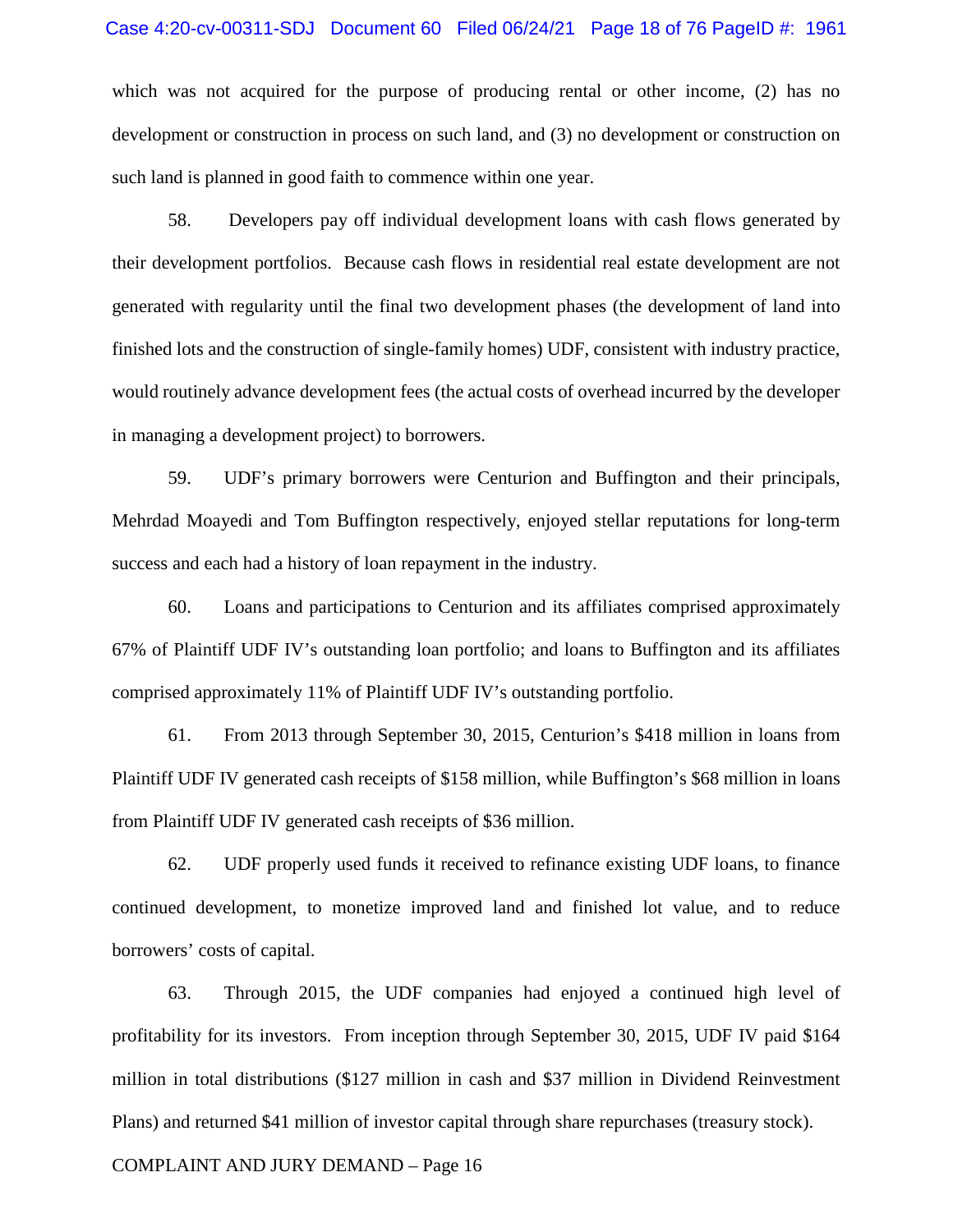64. In accordance with Generally Accepted Accounting Principles ("GAAP"), when disclosing the quality of its loan portfolio, UDF analyzed the probability of collection of each of its outstanding loans in a similar manner, governed by specific accounting standards rooted in subjective and practical determinations by management which were ultimately reviewed by UDF's independent auditors.

65. UDF utilized GAAP compliant loan repayment projection methodology by subjectively classifying its views as to the probability of the collection of its outstanding loans in three separate buckets: Level 1, whether management has determined that the full collectability of the loan is considered probable; Level 2, whether management has determined that the collectability of the loan is more likely than not, but not probable; and Level 3, whether management believed that it was probable that UDF would not be able to collect all amounts due under the loan.

66. Prior to disclosure, UDF management's loan collectability determinations were reviewed (Forms 10-Q) or audited (Forms 10-K) by Whitley Penn, UDF's external auditor, and determined to be reasonable and in accordance with GAAP.

67. Because the process of quantifying the potential collectability of outstanding loans is a projection of future events, UDF "reserves" certain amounts for known (specific reserves) and potential (general reserve) loan losses in the portfolio.

68. GAAP required that UDF management use its business judgment to create practical methodologies to measure the potential for future loan repayment, a process that sometimes involved modeling a *pro forma* to map out future land acquisition and development cash flows.

COMPLAINT AND JURY DEMAND – Page 17 69. By September 30, 2015, Plaintiff UDF IV had generated over \$550 million in cash repayments on its loans and had paid over \$127 million in cash distributions to its investors. Because of the financial performance and success of Plaintiff UDF IV's portfolio,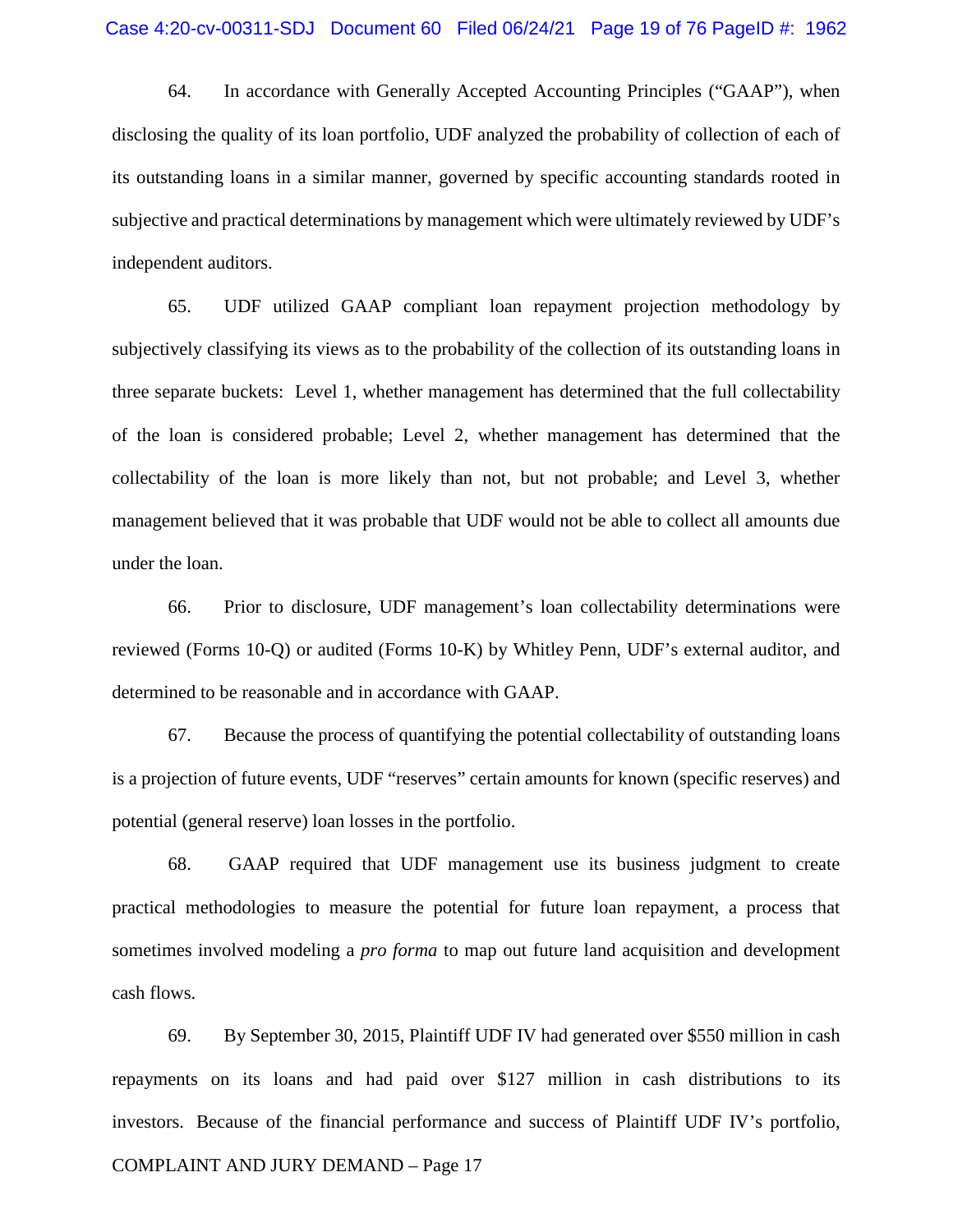which included financing for land acquisition, development, finished lots, and house construction, Plaintiffs were in the process of raising capital with Plaintiff UDF V, which would complement the current UDF offerings by primarily financing land acquisition and development for masterplanned communities.

70. Unbeknownst to Plaintiffs, however, Bass/Hayman had been scheming to unlawfully destroy their business and had recruited Defendants into that scheme.

## **Defendants' Misconduct First Comes to Light**

71. On November 28, 2017, the UDF Funds filed a civil action against J. Kyle Bass and his affiliated Hayman Capital fund in Dallas County Court, Case No. CC-17-06253-C alleging business disparagement, tortious interference with contract, tortious interference with business relationships, and conspiracy. On March 19, 2018, the Dallas County Court ordered limited discovery.

72. On or about April 12, 2018, UDF received discovery which revealed Defendants' misconduct and corresponding violation of Plaintiffs' constitutional rights, as described in detail below. Prior to receiving discovery on or about April 12, 2018 from Bass/Hayman in the civil litigation, Plaintiffs were unaware of Defendants' knowing and intentional participation in Bass/Hayman's "short and distort" scheme and did not have access to the Hayman/Bass emails from 2015-16, which are described below, that establish Defendants' participation in the "short and distort" scheme.

73.

74. On February 19, 2019, after Plaintiffs' counsel sought relief from the Court, Defendant Bunch finally consented to permit UDF and individual Plaintiffs' counsel qualified access to review the sealed search warrant affidavit.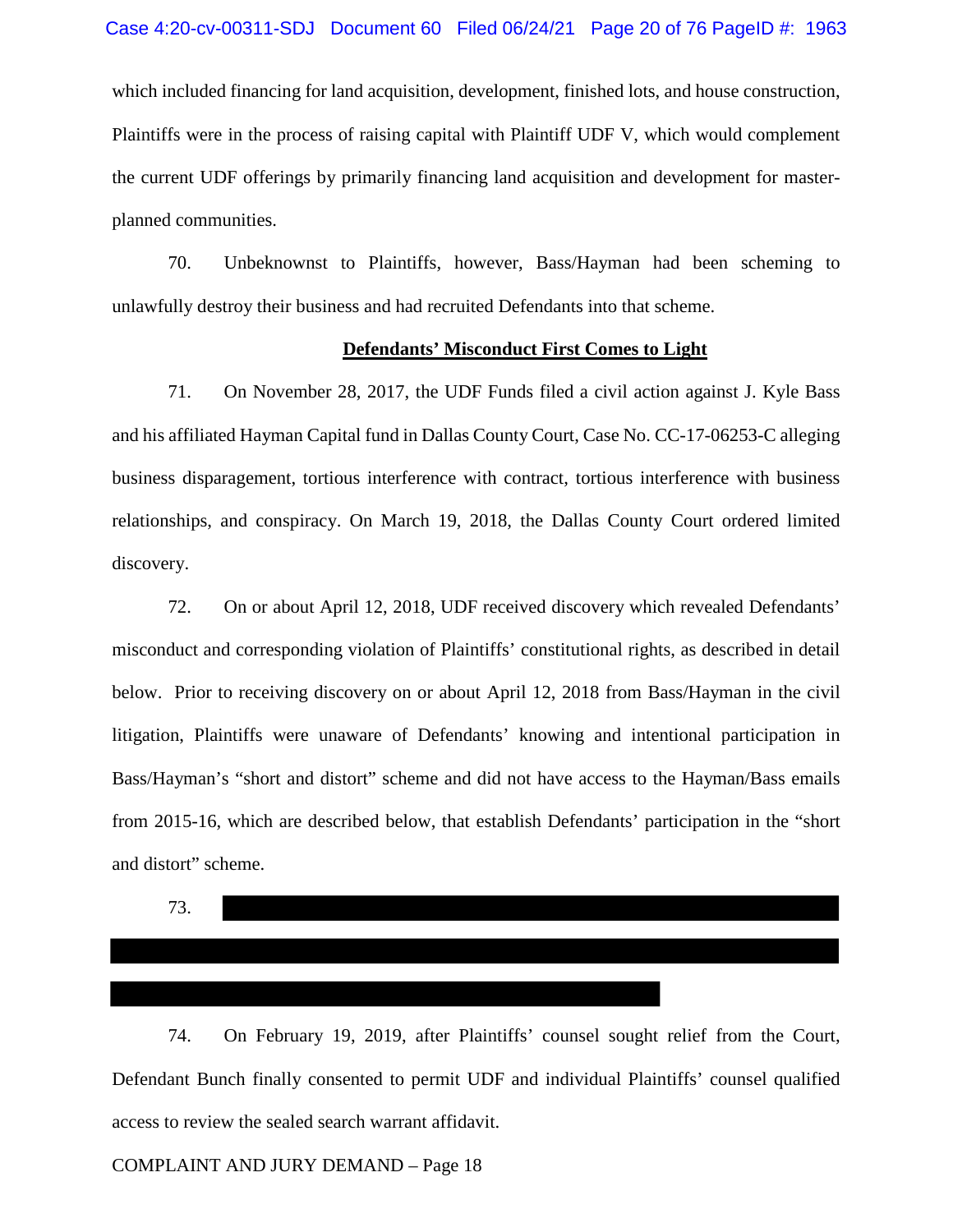75. Plaintiffs' review of the search warrant affidavit after February 19, 2019, revealed for the first time to Plaintiffs that Defendants**,** by unlawfully obtaining and executing the search warrant, had purposefully violated Plaintiffs' Fourth Amendment right to be secure against unreasonable searches and seizures as well as Plaintiffs' Fifth Amendment right to not be deprived of life, liberty, or property, without due process of law.

76. After the review of the search warrant affidavit on February 19, 2019, counsel for Plaintiffs made numerous presentations to Defendants in an attempt to mitigate the persistent and increasing losses to Plaintiffs caused by Defendants' unconstitutional actions. Plaintiffs have provided Defendants the evidence of Defendants' misconduct and have demonstrated the absence of any evidence that Plaintiffs had committed any crime. In short, Plaintiffs demonstrated to Defendants that Plaintiffs were factually innocent, that there was no legitimate basis to continue a criminal investigation, and, that Plaintiffs' constitutional rights had been and were continuing to be violated. In response, Defendants continued to refuse to take any action to stop the investigation and/or mitigate Plaintiffs' damages.

# **Short Selling and Unlawful "Short and Distort Schemes"**

77. A short sale is a bet against a company where the short seller only makes money when the company's stock price drops. Short selling has two major risks. Unlike a traditional stock purchase—where the risk is limited to the amount invested—shorting a stock leaves the short seller open to the possibility of unlimited losses, since a stock theoretically can keep rising indefinitely. If the stock price goes up or does not drop enough in price or quickly enough to cover the carry costs, the short seller can lose significant money, find it impossible to maintain his short position, and even go bust.

78. An investor may choose to "short" a stock when the investor believes that the price of the stock is going to drop, not rise. At a high level, short selling involves a three-step process: (a) the short-seller borrows shares of the security, typically through a broker like JP Morgan, (b)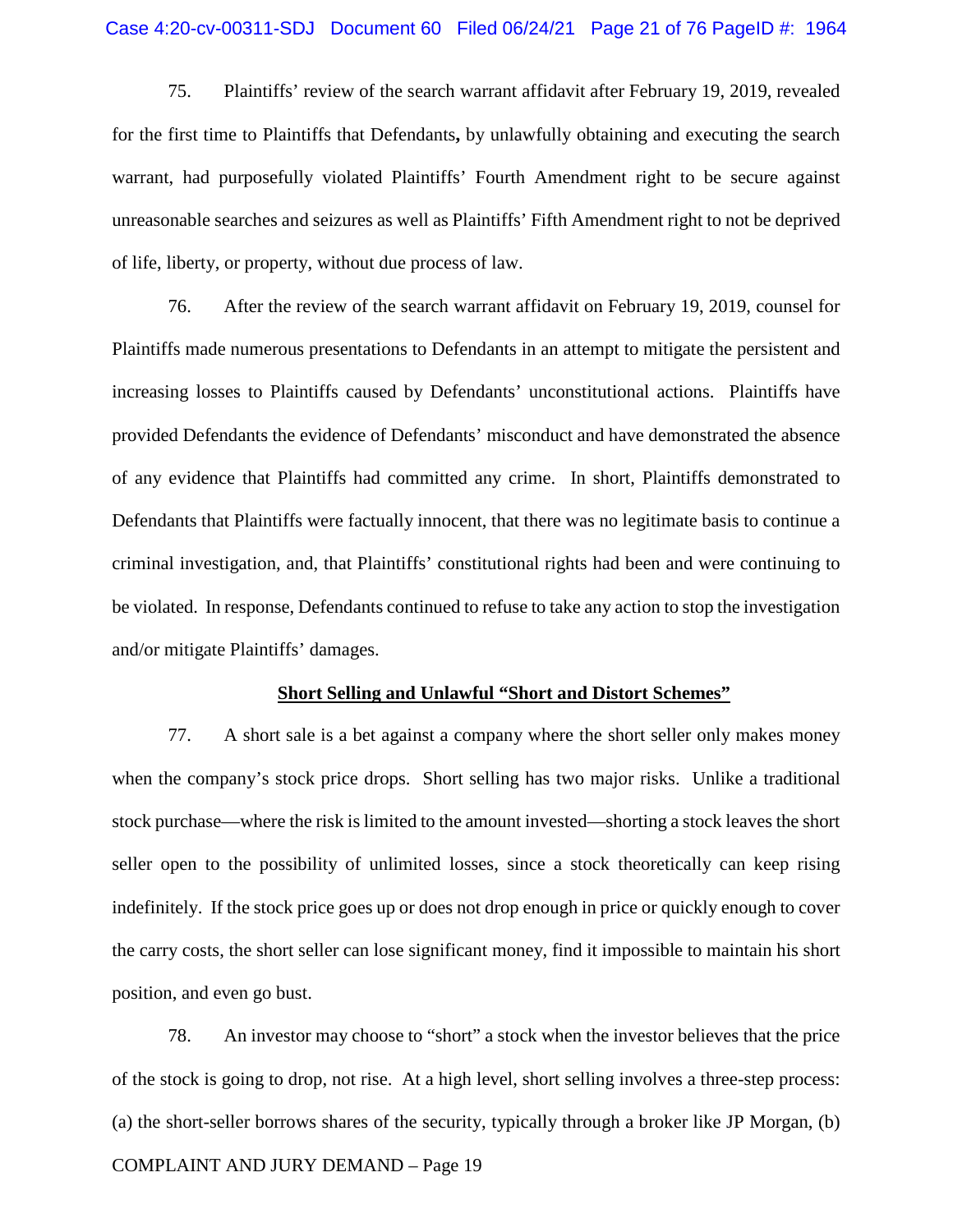## Case 4:20-cv-00311-SDJ Document 60 Filed 06/24/21 Page 22 of 76 PageID #: 1965

the short seller sells the shares immediately at the market price, and (c) the short seller repurchases the shares (hopefully at a lower price to be successful) and returns the repurchased shares to whoever the short seller borrowed them from—generally through a broker, who executed the short sale. After completing these three steps, the short seller will pocket the difference if the share price has fallen a sufficient amount to cover his carry cost, but will have lost money if the share price went up or has not fallen a sufficient amount to cover his carry cost. The borrowing fees and any dividends or distribution paid with respect to the borrowed stock is known as the "carry cost."

79. A short seller must pay the owner of the stock to borrow the stock he is shorting and borrowing fees can be upwards of 50% of the value of the trade per year. In addition, as the short seller has sold the stock that he has borrowed from the owner, the short seller must also pay the owner the dividend or distribution paid on the shorted stock.

80. An illegal "short and distort" scheme occurs where a short seller, Bass/Hayman here, takes a short position in a stock, like UDF IV, and then launches a false and misleading media campaign intending that investors will react to the "distort" by panicking and selling their shares. The panic in the market triggered by the "distort" typically collapses the price of the stock that the short seller has shorted and the short seller cashes out on his unlawful investment and pockets his unlawful gains.

81. The Department of Justice considers "short and distort" schemes to be illegal securities fraud and has prosecuted criminals who perpetrate these illegal schemes. For example, the Department of Justice recently convicted a short-seller named Barry Minkow for violating Title 18 USC § 371 by conducting a similar "short and distort" scheme involving a similar land development business conducted by Lennar Corporation. The Court sentenced Minkow to five (5) years in prison and imposed restitution in the amount of \$583,573,600.00, an amount equal to the harm caused to Lennar Corporation shareholders measured by the drop in Lennar's stock price as a result of the "short and distort" scheme.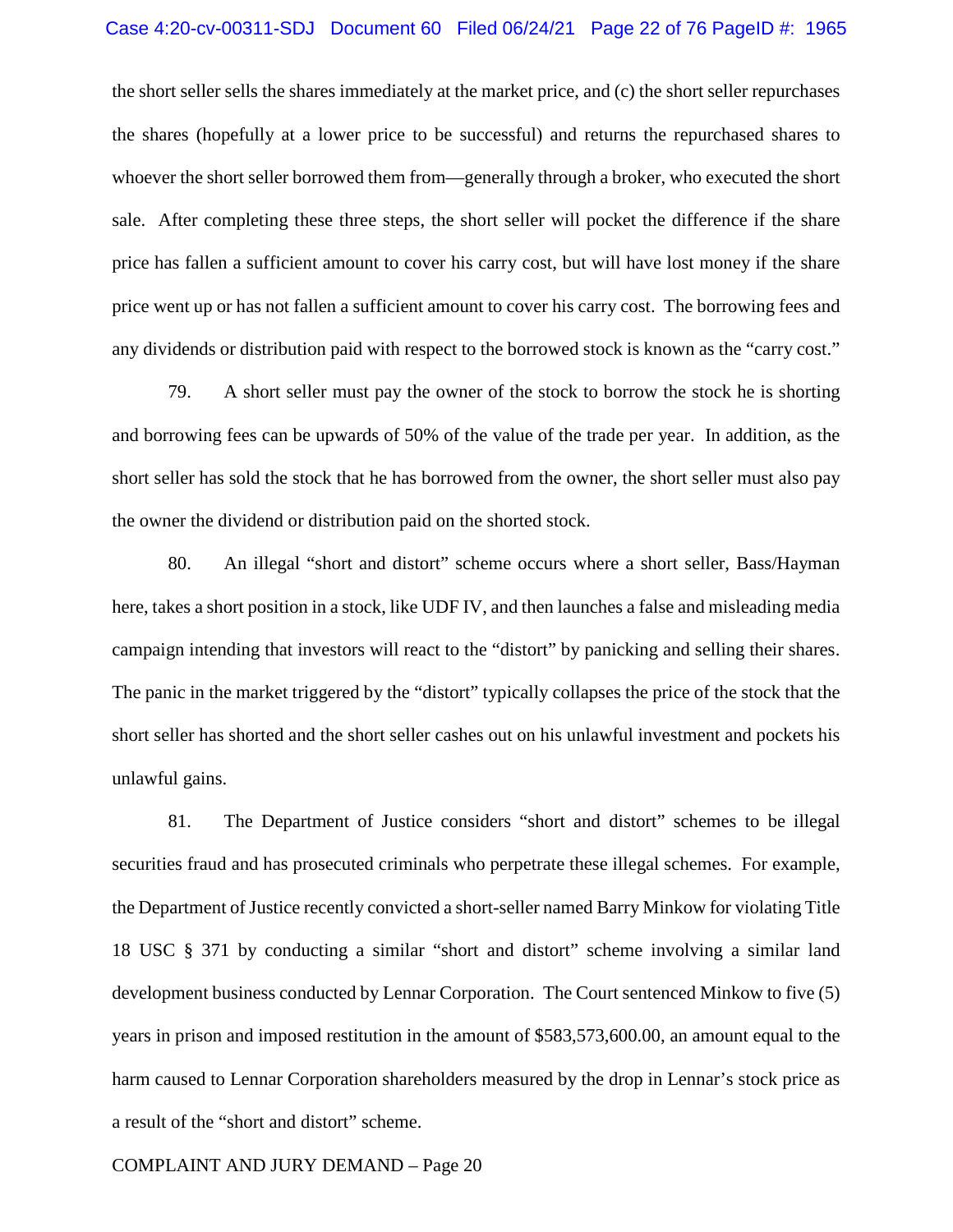82. The fact that a "short and distort" scheme is illegal and commonly used by short sellers like Bass Hayman is well known in both the law enforcement and investing communities. This scheme should have been immediately identifiable as illegal to Defendants or any other FBI agent or federal prosecutor who has any responsibility for investigating and prosecuting white collar crime**.** A simple Google search of "short and distort" returns dozens of articles describing how the scheme typically operates and why it is illegal.

83. For example, Investopedia, a website devoted to explaining investing in basic terms to educate investors, defines a "short and distort" as an "unethical and illegal practice that involves investors shorting a stock and then spreading rumors in an attempt to drive down its price." Investopedia warns its readers that "[t]he act of shorting and distorting constitutes securities fraud and can result in significant fines and penalties." See, Chen, James, *Short and Distort*, Investopedia, https://www.investopedia.com/terms/s/shortanddistort.asp (last accessed April 5, 2020).

84. Davemanuel.com, another website that defines basic investing terms for its readers, describes a "short and distort scheme" by stating "you have people who first short a stock and then spread false rumors about a company. If the stock drops based on this bogus information, then the short-sellers will cover at a lower price and realize a profit." Davemanuel.com also emphasizes "[N]ote: This is obviously illegal." See, Manuel, Dave, *Definition of Short and Distort,* https://www.davemanuel.com/investor-dictionary/short-and-distort/ (last accessed April 5, 2020).

COMPLAINT AND JURY DEMAND – Page 21 85. Counterfeitingstock.com, a website that describes fraudulent schemes used in the financial markets by fraudsters, published an article that includes a detailed description on short selling generally as well as a specific discussion of the steps short sellers typically take in an illegal "short and distort" scheme. *Counterfeiting* Stock, http://www.counterfeitingstock.com/CounterfeitingStock.html (last accessed April 5, 2020). In its description of "The Anatomy of a Short Attack," counterfeitingstock.com describes the classic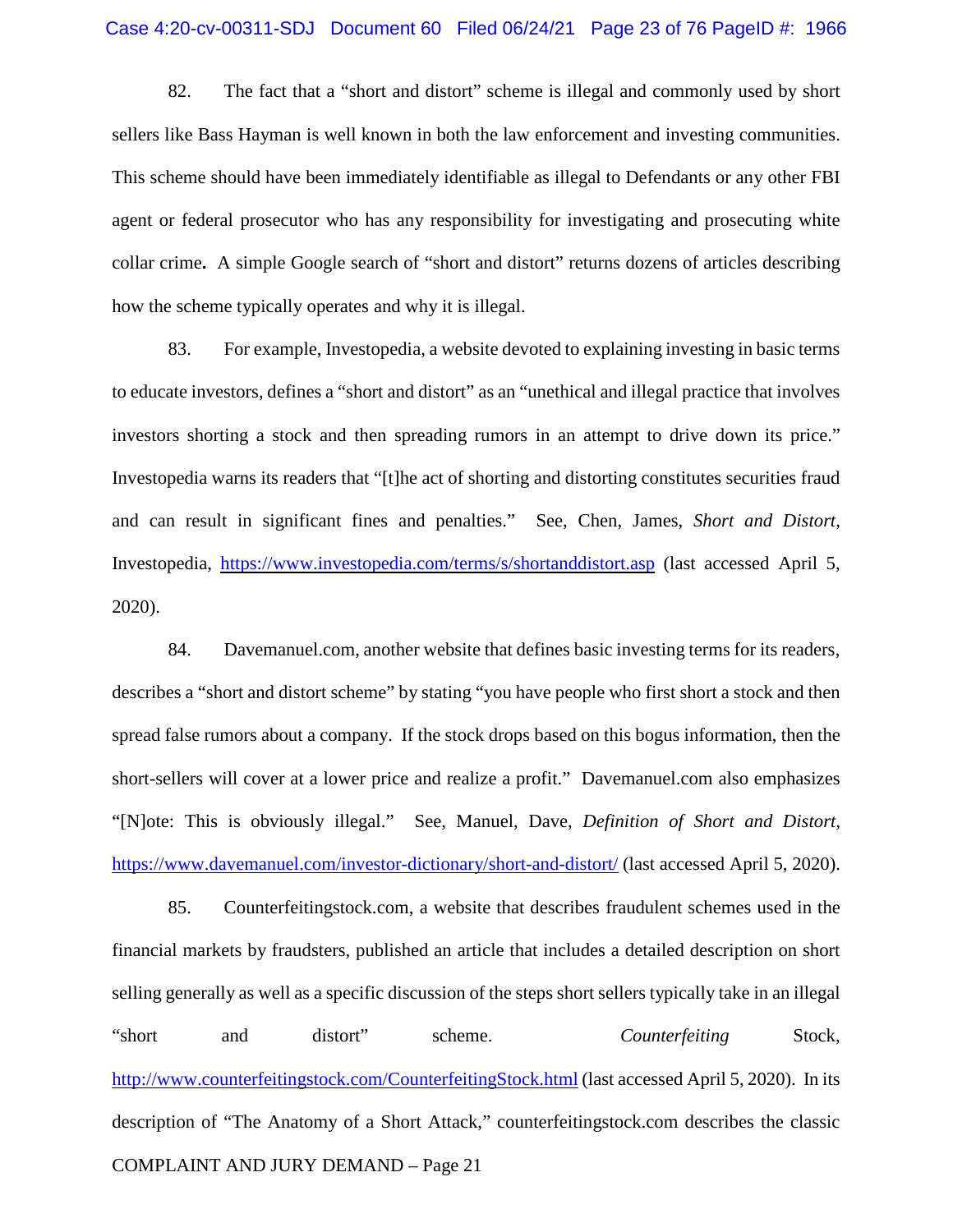tactics short sellers use to execute illegal "short and distort" schemes. *Id.* Those classic tactics include many that Bass/Hayman used against UDF, including launching a negative media assault, instigating a frivolous criminal investigation, seeking to put UDF in bankruptcy/receivership, encouraging class action lawsuits, interfering with the target company's customers and financiers, and using "paid bashers" to destroy the target company's reputation in the market. *Id.*

## **Defendants Aid and Abet Bass/Hayman's Illegal "Short and Distort" Scheme**

86. Throughout 2015 and early 2016, Bass/Hayman had carefully crafted a scheme to financially profit via an illegal "short and distort" scheme with respect to Plaintiff UDF IV's stock. Essentially Bass/Hayman planned to short UDF IV's stock and crush UDF IV's stock price and UDF's business by co-opting Defendants into forcing UDF into receivership/bankruptcy by inducing Defendants to investigate Plaintiffs with false and misleading information about the efficacy of Plaintiffs' business model and activities. The success of Bass/Hayman's scheme hinged on Defendants' willingness to join the scheme because Bass/Hayman sought inside information from Defendants concerning investigations into UDF while, in the long term, planning for Defendants to take legal actions against UDF that would assure the ultimate success of their "short and distort" scheme. Bass/Hayman's internet postings would trigger panic among UDF's investors, banks and business associates and then Defendants would take drastic legal action against UDF in response to the panic and thereby seek to force UDF into receivership/bankruptcy.

87. Bass/Hayman struck it rich when Defendants opted to aid and abet the execution of the illegal "short and distort" scheme. Emails recently obtained from Bass/Hayman establish that Bass/Hayman contemporaneously shorted UDF IV stock based on material, nonpublic information Defendants provided them about the status of the government's investigation of UDF. Bass was so confident that Defendants would continue to take actions to help him achieve the goals of the illegal "short and distort" scheme that he directed his Hayman team to short as much UDF IV stock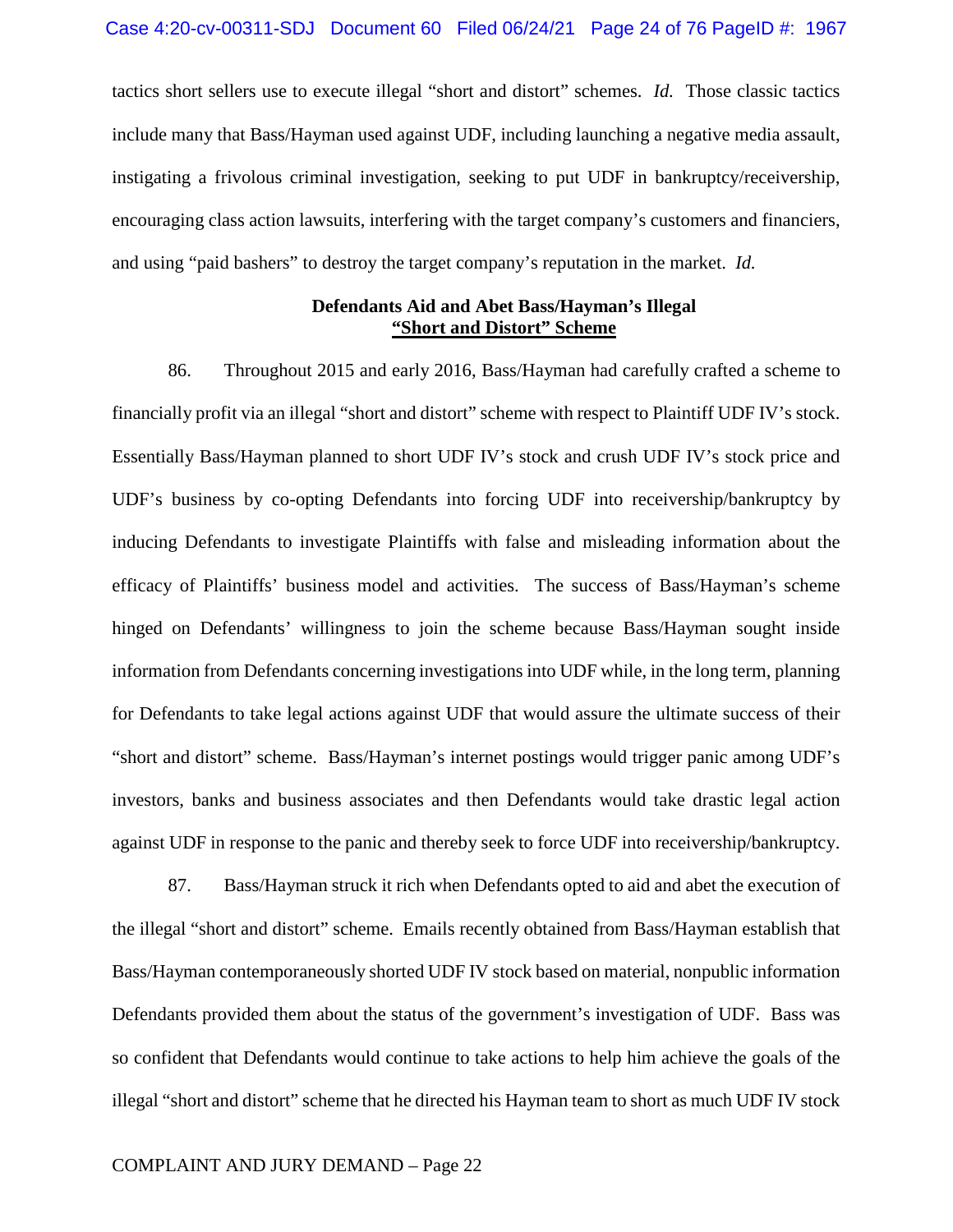#### Case 4:20-cv-00311-SDJ Document 60 Filed 06/24/21 Page 25 of 76 PageID #: 1968

that they could locate just before Bass/Hayman initiated its attack in December 2015—even though the borrow rate on their borrow reached a stunning 99%, they had already lost \$10 million in carrying costs, and they were holding an unsustainable short position.

88. The December 2015 attack was the culmination of a long chain of events. Beginning on or about March 2015, Kyle Bass, Hayman GC Kirkpatrick, Hayman Analyst Lewis, and other Bass/Hayman emissaries began delivering PowerPoint presentations to Kirkpatrick's former colleagues at the Fort Worth Regional Office of the Securities and Exchange Commission ("SEC") and at DOJ/FBI. Hayman GC Kirkpatrick had previously served as Branch Chief of the SEC's Fort Worth Enforcement Division. These presentations contained multiple false and misleading statements about UDF's business, including Bass/Hayman's core assertion that UDF's business operated as a Ponzi scheme. Defendant Bunch received the initial presentation on behalf of DOJ.

89. During the time that Bass/Hayman delivered these presentations to the government, Hayman was covertly building up a short position of approximately 1.2 million shares of Plaintiff UDF IV stock, which at the time was trading at around \$17 per share.

90. Soon after he received a copy of the Bass/Hayman March 2015 presentation, Defendant Bunch recruited Defendant Klimek and the FBI to conduct an unwarranted investigation of UDF.

91. On April 17, 2015, representatives of the SEC, FBI, and DOJ attended a "formal introductory" meeting scheduled by Bass at Hayman's office where Bass/Hayman provided an 80 page PowerPoint presentation outlining their misleading suppositions and false and misleading narrative about Plaintiffs' business. For the next several months, Bass/Hayman continued to feed false and misleading information to Defendant Bunch, Defendant Klimek and/or Defendant Edson and provided identical copies of the Bass/Hayman presentations to the SEC.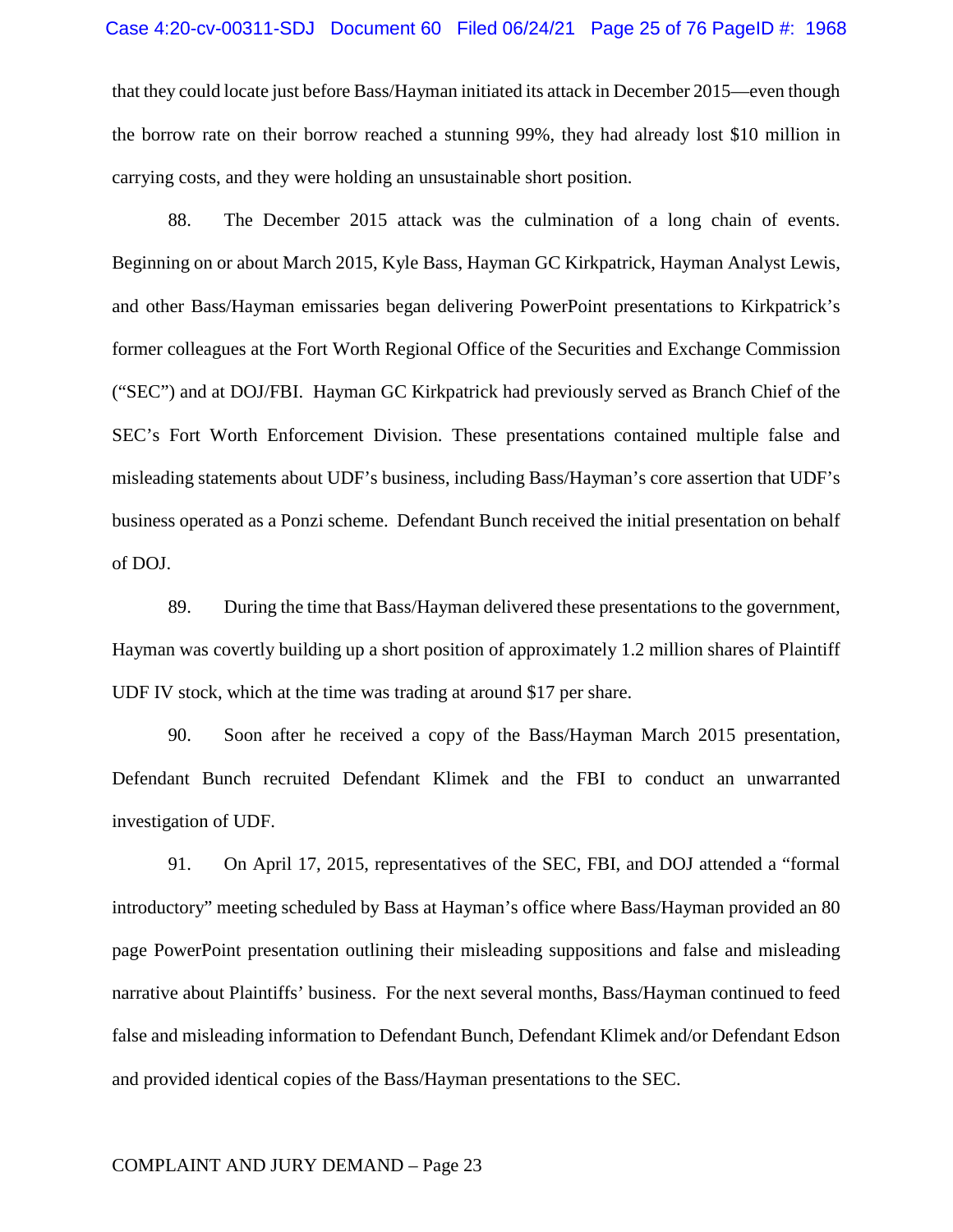92. Bass/Hayman's presentations contained false and misleading information and lacked verified objective information from first-hand fact witnesses. Instead, the presentations reflected Bass/Hayman's biased assumptions and premeditated intent to attack UDF, and, to that end, contained false and misleading statements concerning UDF's relationship with its primary borrower (Centurion), false and misleading information that Bass/Hayman cherry-picked from UDF's public disclosures, unsupported assertions that UDF's business model was a Ponzi scheme, and demonstrably false characterizations of UDF's cash flows and accounting. The presentations also intentionally omitted publicly available material information that contradicted Bass/Hayman's false statements about Plaintiffs.

93. As of approximately May 2015, Defendant Bunch knew that Bass/Hayman was actively shorting UDF IV's stock.

# **Bass/Hayman Builds Their Short Position Based on Material Nonpublic Information Provided by Defendants**

94. On May 6, 2015, Bass directed Hayman Analyst Lewis to "prepare a synopsis for the SEC and the *other relevant people,*" an apparent coded reference to Defendant Bunch**,** Defendant Klimek**,** and others at the FBI.

95. On May 11, 2015, Bass/Hayman increased their short position in UDF IV stock by 25,000 shares for \$435,000 based, upon information and belief, upon material nonpublic information provided by Defendants**.**

96. On May 19, 2015, Hayman GC Kirkpatrick sent Bass' "synopsis" to Defendant Klimek and the SEC. In his email to Defendant Klimek**,** Kirkpatrick confirmed "off the record" discussions with Defendant Klimek and stated, "attached is Parker's update *that we discussed last week*." The synopsis contained no first-hand information and was replete with false statements about UDF that would have easily been exposed as baseless if Defendants had conducted basic fact checking of the presentation.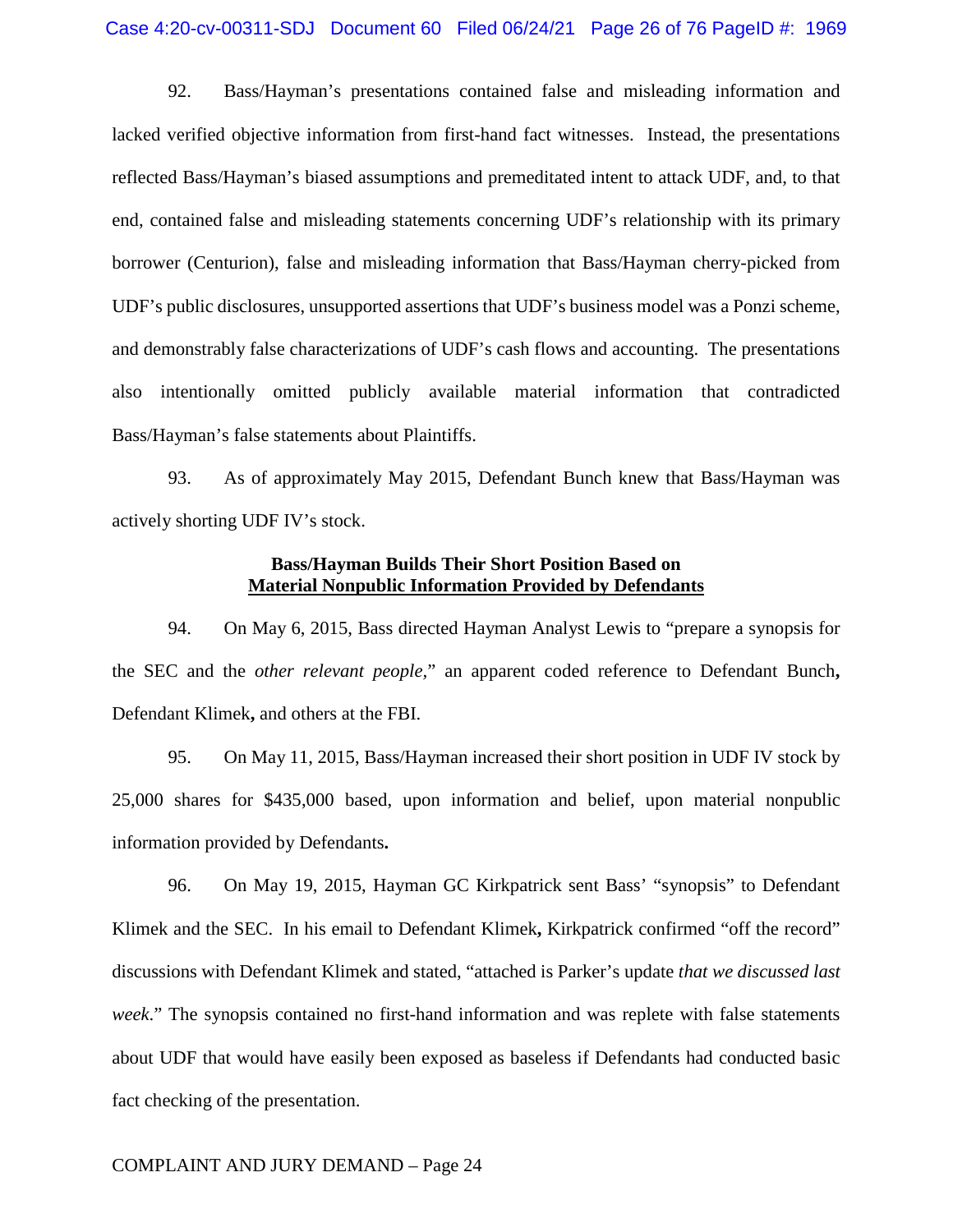97. On May 26, 2015, Bass/Hayman presented a revised 61-page PowerPoint presentation during a long five-hour meeting at Bass/Hayman's office with Defendant Klimek to induce the FBI to accelerate the pace of its investigation of UDF. Hayman GC Kirkpatrick had emailed the "revised presentation" to Defendant Klimek and the SEC with the attachment labeled "UDF Q1\_2015 Update (SEC 5.26.15).pdf," which included information seeking to establish the *bona fides* of accused real estate swindler Dakan as a "restructuring" expert. At this very same meeting, Hayman Analyst Lewis introduced Defendant Klimek to Dakan as a person who would help "preserve" UDF's valuable assets in the event that an expected Government intervention would propel UDF into receivership/bankruptcy.

98. During the May 26 meeting, Bass, who did not personally attend the meeting, sought to communicate with Hayman Analyst Lewis via a text messaging encryption app called "Signal" which would create untraceable records about what Lewis reported to Bass that he had learned from Defendant Klimek**.**

99. On May 26, 2015, as Bass/Hayman representatives were meeting with Defendant Klimek, Bass/Hayman shorted 25,000 shares of UDF IV, or approximately \$430,000. Hayman's head trader informed Bass: "I will continue to monitor daily. We are short 1,767,471 or 2.4% AUM [assets under management]." As a result, as of May 26, 2016, Bass/Hayman had increased its short position in UDF IV to approximately \$30.6 million.

100. On June 15, 2015, Bass/Hayman emailed Defendant Klimek another presentation that again was based on false and misleading statements regarding UDF's financials and falsely described the development status of Centurion's "Shahan Prairie" residential real estate development.

101. Like Bass/Hayman, Defendants also monitored Plaintiff UDF IV's share price during the execution of the illegal "short and distort" scheme. On June 16, 2015, for example,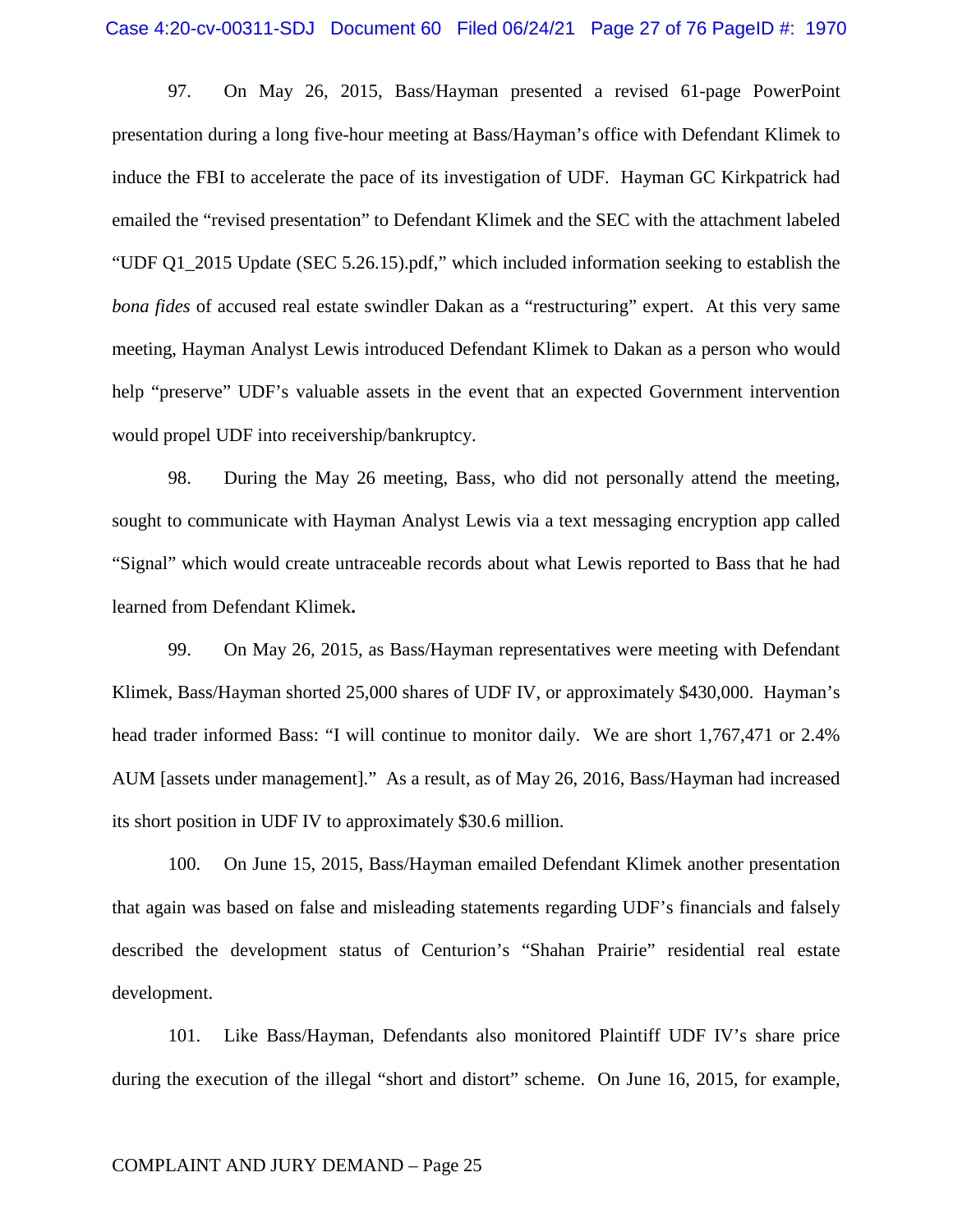Defendant Klimek emailed Bass/Hayman about tracking UDF IV's share price stating: "Looks like UDF opened at \$18.65/share, up about \$1.50 or so."

102. On June 23, 2015, Defendant Klimek again met with Bass/Hayman at Hayman's business office to discuss yet another Bass/Hayman presentation that included more false and misleading information regarding UDF's finances.

103. On June 24, 2015, Defendant Klimek emailed Bass/Hayman and requested that a FBI accountant and two additional FBI contractors on Defendant Klimek**'s** accounting team meet with Bass/Hayman to discuss UDF.

104. On June 25, 2015, Defendants Klimek and the FBI contractors met at the FBI offices in Dallas with representatives of Bass/Hayman to receive yet another presentation regarding Bass/Hayman's false and misleading information about UDF's finances and business operations.

105. On June 26, 2015, based upon the material nonpublic information Defendants shared with Bass/Hayman in their recent meetings, Bass/Hayman increased their short position in UDF by another 75,000 shares, or approximately \$1.3 million. On that same day, and in response to the news that a Hayman trader was able to locate 75,000 shares of UDF to short, Bass informed his head trader, "That is great news. Thanks ... I wish the securities firms could approximate how much they could borrow and go ahead and lend some to us now."

106. By June 30, 2015, Bass/Hayman had extensively and expensively grown its short position to 2,067,513 shares of Plaintiff UDF IV stock.

107. On July 5, 2015, a member of Hayman's Investment Committee emailed Bass a summary of the Hayman Investment Team Meeting from July 2, 2015, which provided an update on UDF from Hayman Analyst Lewis reflecting that the government's investigative "pace seems to be accelerating." Lewis also reported that borrowing was "tight" but recommended that Hayman should add more short shares of Plaintiff UDF IV stock "when we can get borrow."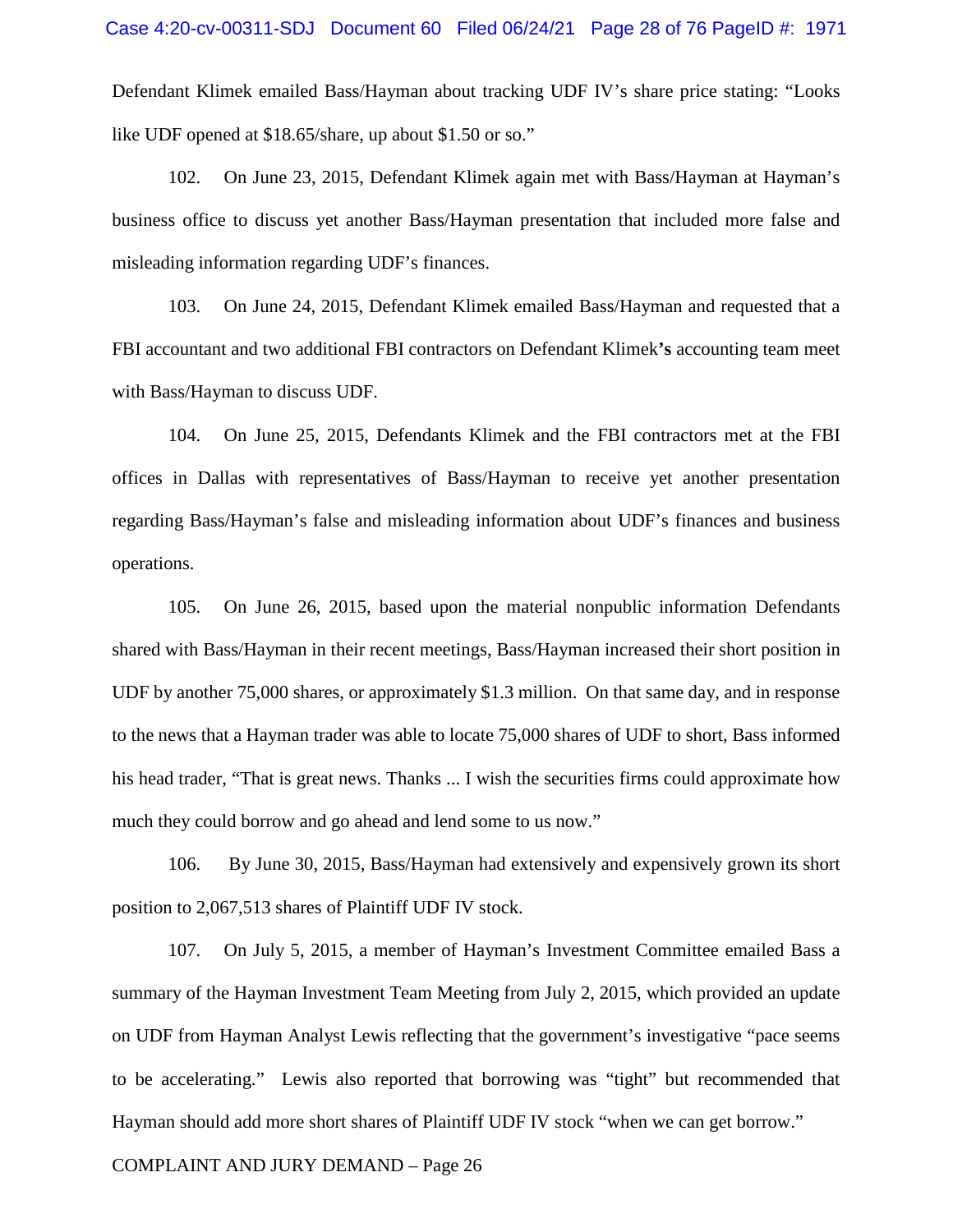108. On July 6, 2015, Hayman's head trader emailed Bass as he was aggressively searching for more of Plaintiff UDF IV shares to short stating; "UDF…nothing yet…still searching" and Bass replied, "Have you/they checked BONY?" On information and belief, "BONY" is the Bank of New York, one of the largest stock custodians in the world.

109. On July 9, 2015, Bass/Hayman shorted an additional 50,000 of Plaintiff UDF IV shares (approximately \$900,000) paying an exorbitant borrowing interest rate to borrow those shares. Bass/Hayman was borrowing UDF IV shares at an interest rate that could reach as high as 99% while Plaintiff UDF IV continued to pay a monthly distribution of approximately 13.6 cents per share.

110. On July 14, 2015, Bass/Hayman was working so aggressively to short UDF shares that they were actually raising their borrowing interest rate higher on themselves. Hayman's head trader emailed Bass stating "JPM's average borrow is 40.3%...we are being charged 27%. The 150k we have borrowed over the past week have cost them ~99%. If he can find more he will be forced to move us higher to his average so he doesn't lose any more money until the pressure subsides. Basically, we are moving the rate higher on ourselves."

111. On July 28, 2015, Hayman Analyst Lewis, recognizing they had a lock on an upcoming "negative" UDF event, recommended to Bass that Hayman also borrow a basket of additional stocks "to add exposure around a negative UDF/RCAP event, with a heavy weight toward the broker dealers; we believe there will be more volatility in the broker-dealer names immediately following an event."

112. On July 30, 2015, Hayman Analyst Lewis emailed Bass and copied the Hayman head trader regarding the planned execution of short trades and concluding "[B]ased on everything that I know, there will not be a [government enforcement] event in the next week related to UDF."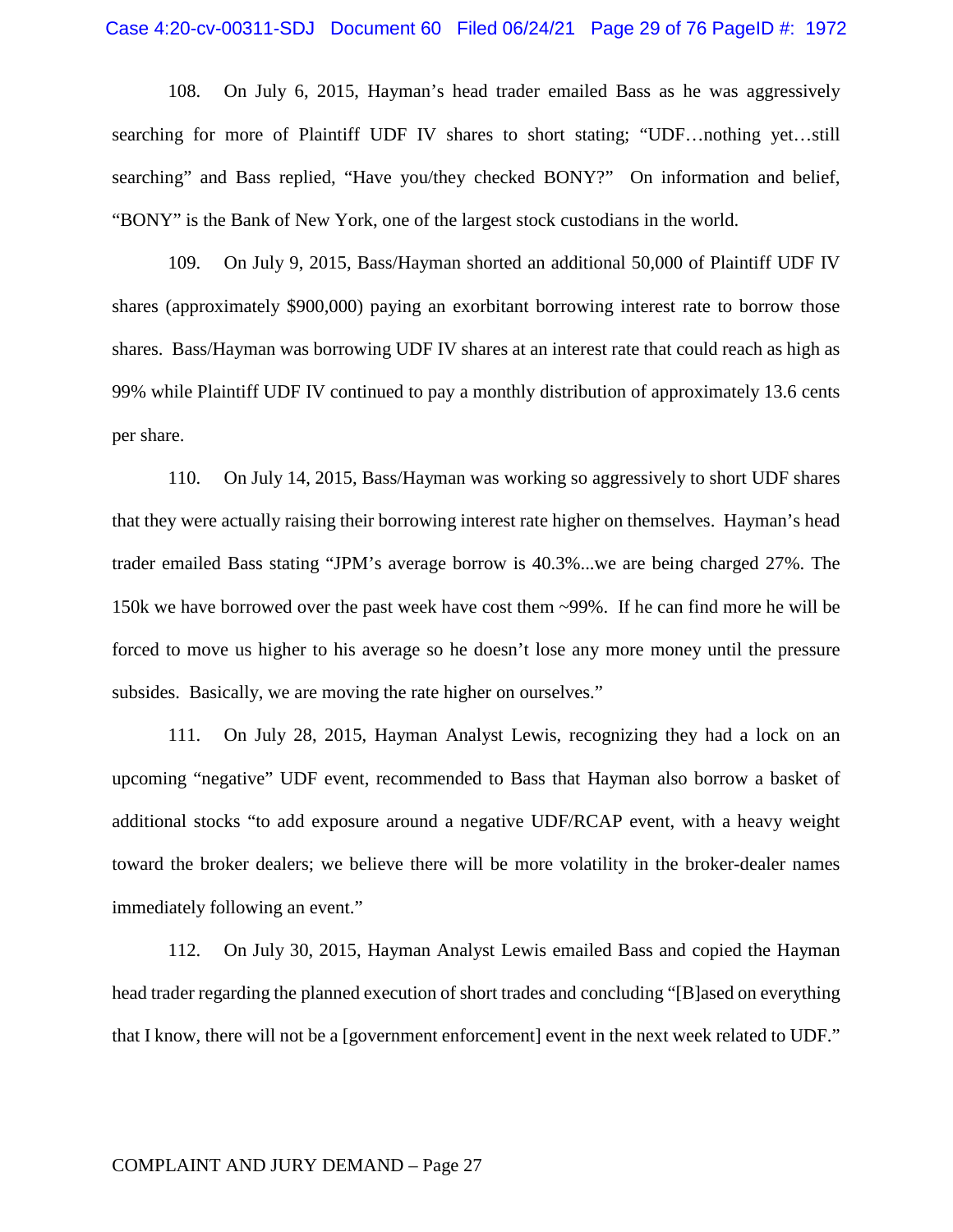113. By the end of July 2015, Bass/Hayman had increased their short position in Plaintiff UDF IV stock by another 174,487 shares – another \$3 million – to in excess of 2,242,000 UDF IV shares.

114. No prudent fiduciary would expose itself to such an extensive short position – over 2,242,000 shares – valued at over \$40 million, which equated to over 25 trading days of trading volume in Plaintiff UDF IV stock – with respect to a stock that paid a monthly distribution that equals a 9% annual return. This is especially true when the borrowing interest rates exceeded 50% and ultimately reached approximately 99%. Bass was willing to take that risk only because he was certain that Defendants would act in concert with Bass/Hayman by taking actions that would crash UDF's stock price to levels where Bass/Hayman could profit from their illegal "short and distort" scheme. The fix was in.

115. On August 18, 2015, Hayman Analyst Lewis emailed Bass informing him that he had prepared an additional 55-page presentation on the Second Quarter update on UDF "to send to the relevant authorities," referring to the SEC and Defendants. Hayman Analyst Lewis confirmed, "[W]e plan to send today and follow up with a call. I will send you guys the presentation and update on what we learn [from the government]."

#### **Defendants Intimidate UDF's Auditors**

116. On August 31, 2015, to effectuate Bass/Hayman's scheme, Defendant Klimek and an FBI accountant**,** along with attorneys from the SEC, met with UDF's independent auditors, Whitley Penn. Defendant Klimek provided Whitley Penn directly with much of the false narrative about UDF that Bass/Hayman had provided to him, *i.e.,* false assertions that UDF allegedly had misrepresented to Whitley Penn its cash flows, its loan loss reserves, and the nature of collectability of UDF's loans, among other things.

COMPLAINT AND JURY DEMAND – Page 28 117. Defendant Klimek also improperly instructed the Whitley Penn representatives to not disclose to UDF any information about the meeting, including the statements Defendants made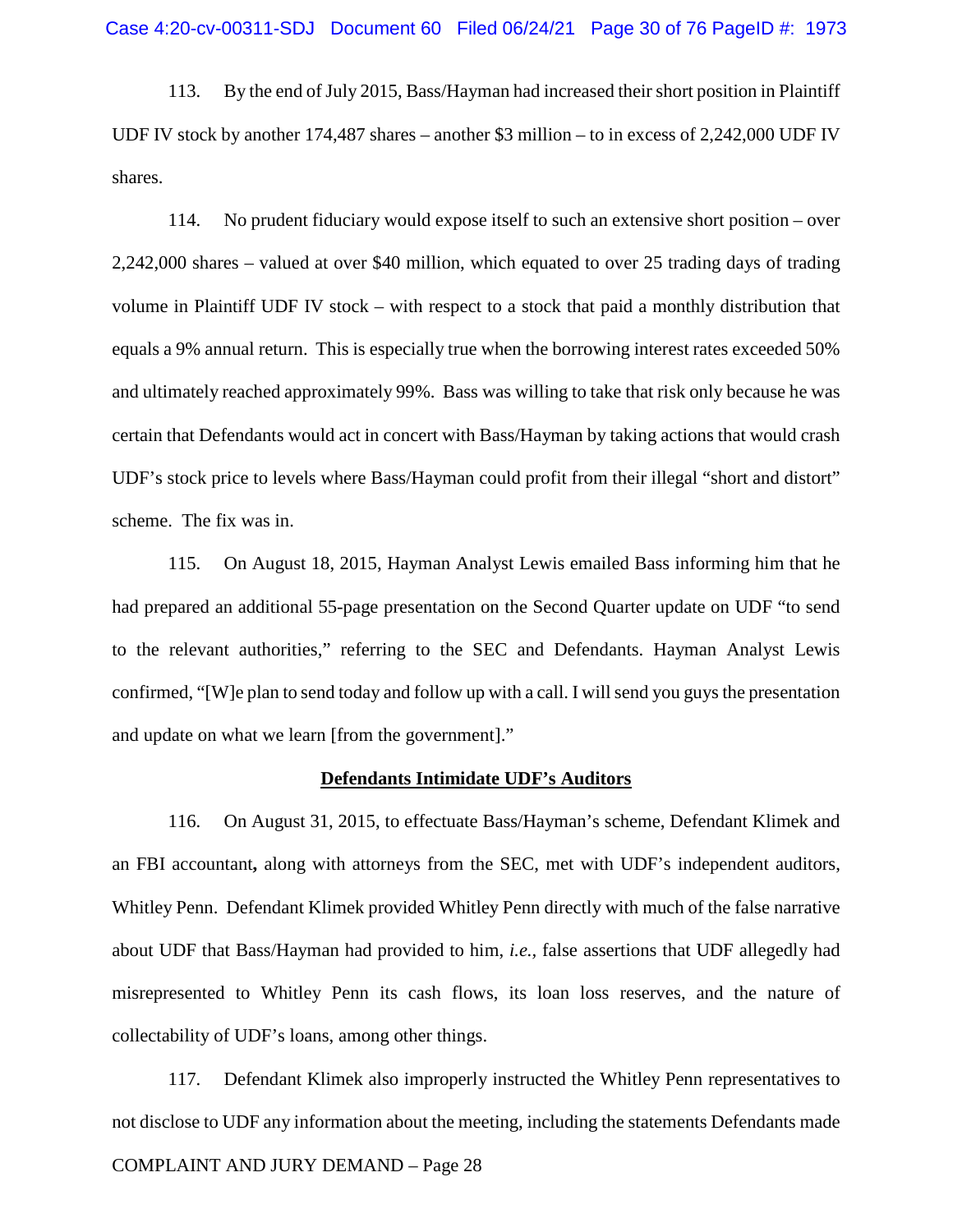about the propriety of UDF's accounting during the meeting. Defendant Klimek**'s** directive compromised Whitley Penn's independence because Defendants prohibited Whitley Penn from speaking openly with UDF about issues relayed to them by the government that were relevant to Whitley Penn's quarterly review of UDF IV's financial statements. Not surprisingly, Whitley Penn subsequently declined to stand for reappointment as UDF's auditor, but not before publicly reaffirming the appropriateness and accuracy of UDF's accounting treatment of its loans.

118. Bass/Hayman expected that Defendants' efforts to intimidate UDF's auditors would cause Whitley Penn to withdraw its prior audit opinions which would trigger a restatement and a potential receivership/bankruptcy. As a result, in September and October 2015, Bass/Hayman, along with accused real estate swindler Dakan, clandestinely began marketing presentations to Goldman Sachs and other potential partners regarding a "Hayman Capital Distressed Debt Opportunity Fund." Through this fund, Bass/Hayman sought investors to acquire UDF's real estate assets, which Bass/Hayman now described to potential investors as "well positioned" and "valuable," at bargain prices via a bankruptcy. Having secured Defendants' cooperation in their "short and distort" scheme, Bass/Hayman confidently predicted in their Distressed Debt Opportunity PowerPoint Presentation that it was not going to be a pretty ending for UDF.

COMPLAINT AND JURY DEMAND – Page 29 119. On November 9, 2015, Plaintiff UDF IV filed its third quarter 2015 Form 10-Q. Prior to filing the Form 10-Q, Whitley Penn enacted detailed procedures to conduct an enhanced review that focused on testing Bass/Hayman allegations about UDF that Defendant Klimek had brought to Whitley Penn in August 2015. After a thorough review, Whitley Penn rejected all the allegations that Bass/Hayman was making about UDF. Instead of finding any irregularities with UDF's financial accounting, such as UDF operating like a "Ponzi scheme," Whitley Penn reached the opposite conclusion. After examining the veracity of the Bass/Hayman suppositions as presented by Defendant Klimek at the August 31, 2015 meeting, Whitley Penn determined that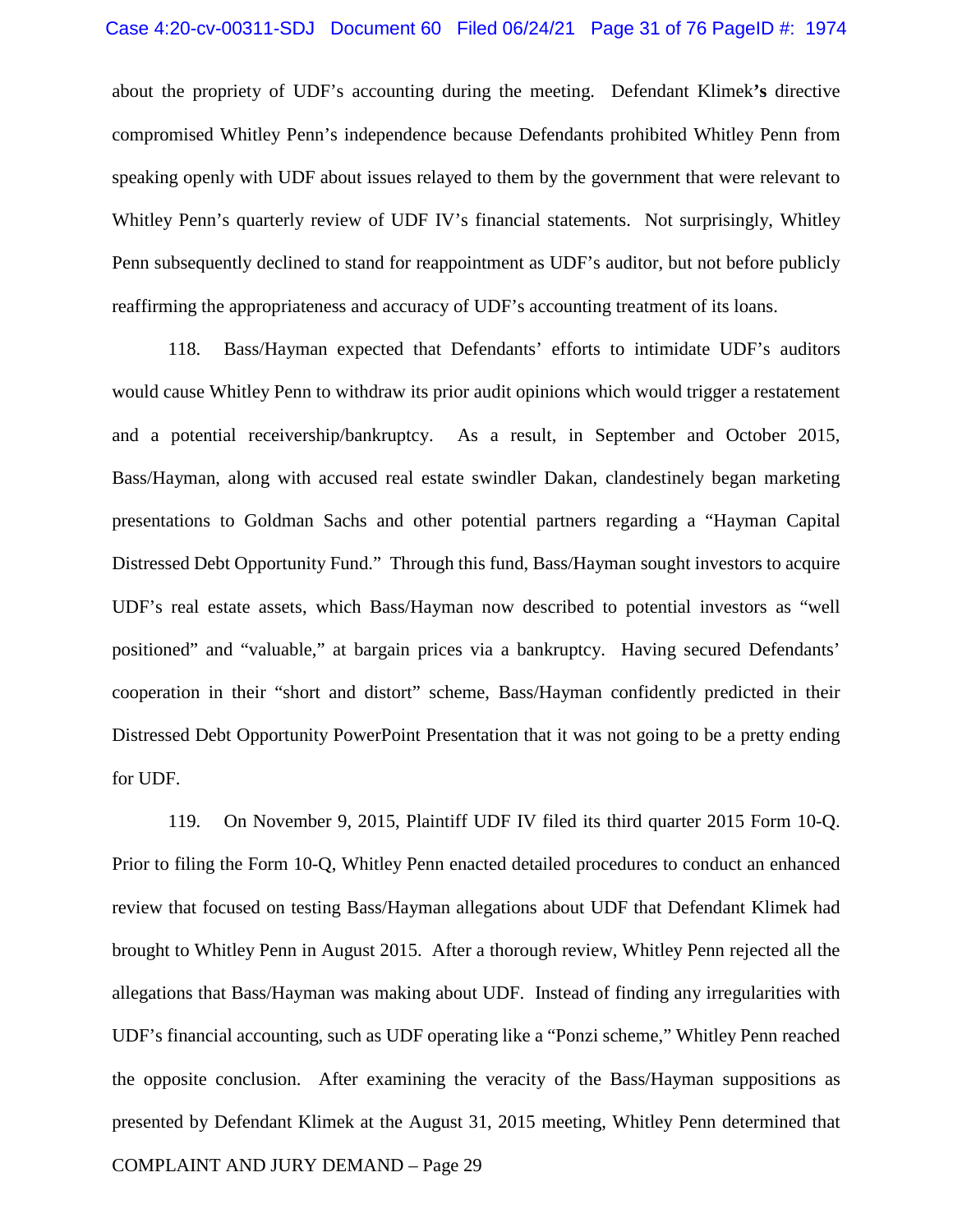there were no issues with the accounting related to Plaintiff UDF IV's financial statements. Whitley Penn agreed with UDF on all matters related to UDF's accounting practices and financial disclosures.

120. On November 12, 2015, fearing that Defendants' improper threats to Whitley Penn were not having their intended effect, Bass/Hayman sent the SEC a copy of an "anonymous" letter it intended to send to Whitley Penn, UDF's trustees, and UDF management later that day. Bass/Hayman's "anonymous" letter included numerous false and misleading assertions of alleged accounting fraud already reviewed and rejected by Whitley Penn. For example, Bass/Hayman alleged: (1) "the primary assets of the [UDF] Companies are loans, and the book value of the assets appear to be materially overstated, *either because the loans have insufficient reserves or have inadequate collateral supporting them*;" (2) "Loans appear to accrue larger and larger balances for years (more than doubling in some cases) *without ever generating any cash receipts*, which lead to questions about the accounting for these loans, including how income is recognized and later capitalized to long-term asset accounts;" and (3) "UDF IV *is not accruing any provision* for loan losses despite a material outstanding balance of past due loans."

All of these assertions

would have been exposed as false and misleading had Defendants simply performed some basic, objective fact-checking.

121. On November 12, 2015, approximately twenty (20) minutes after the SEC received the email containing the proposed Bass/Hayman "anonymous" letter to Whitley Penn, Defendant Bunch emailed Hayman GC Kirkpatrick requesting "a few minutes to discuss UDF." Based on information and belief, because of Defendant Bunch**'s** conversation with Hayman GC Kirkpatrick**,**  Bass/Hayman cancelled their plans to deliver the anonymous letter to Whitley Penn on November 12, 2015. Based on information and belief, Defendant Bunch also informed Hayman GC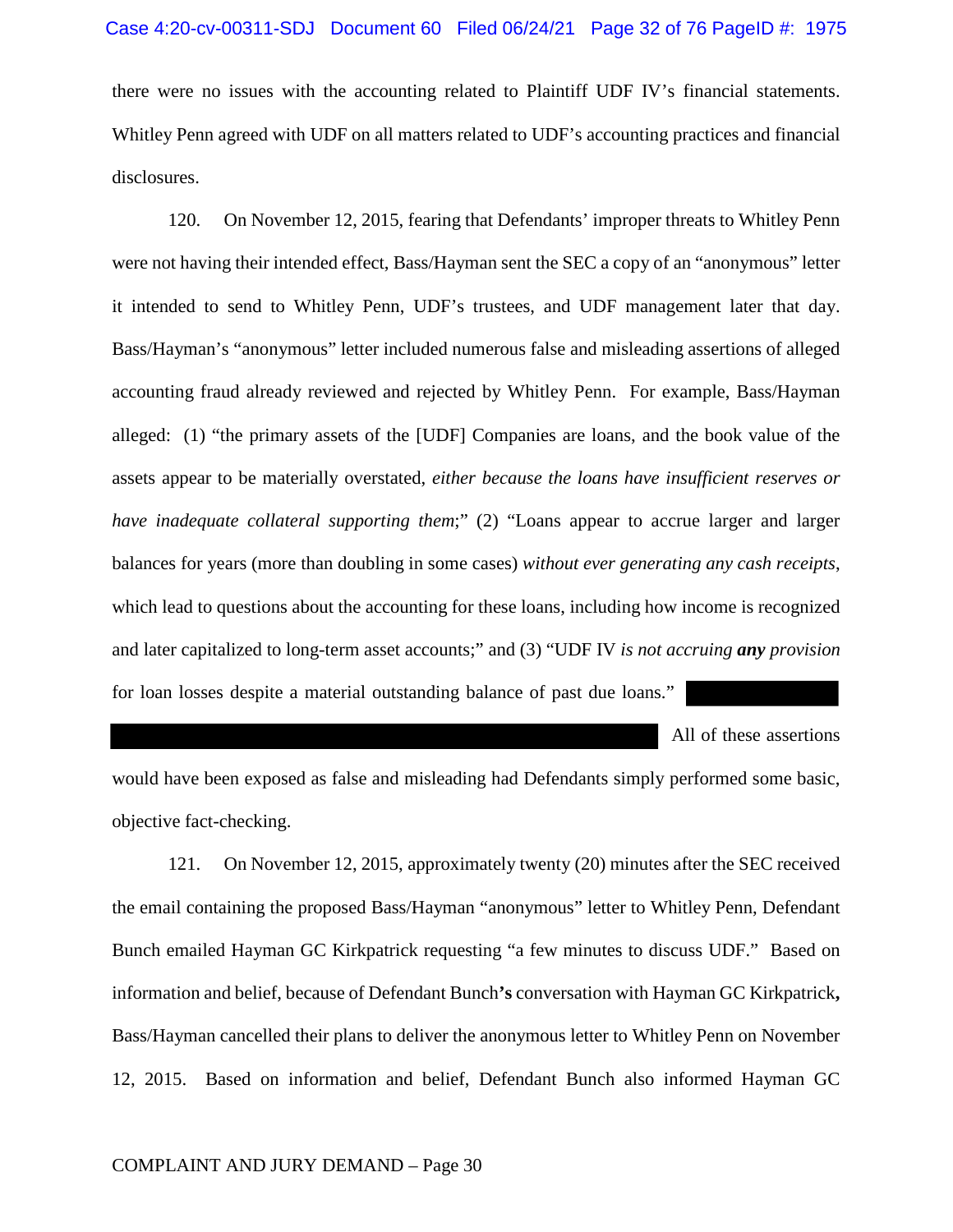Kirkpatrick that Defendants would attempt to execute a search warrant on UDF's headquarters within 60 days.

122. On November 16, 2015, Plaintiff UDF III filed its third quarter 2015 Form 10-Q, again reviewed by Whitley Penn. As with Whitley Penn's review regarding Plaintiff UDF IV's 10-Q filed on November 9, 2015, Whitley Penn concluded that there were no issues with the accounting related to UDF III's financial statements.

123. On November 24, 2015, months after Defendants began interfering with Whitley Penn's independence**,** Plaintiffs filed Forms 8-K notifying the public that Whitley Penn had reaffirmed the accuracy of its prior accounting positions even though Whitley Penn had declined to stand for reappointment as UDF's independent auditor. The Forms 8-K noted that "Whitley Penn concluded that audit reports on the Company's consolidated financial statements for the fiscal years ended December 31, 2013 and December 31, 2014 *did not contain an adverse opinion or disclaimer of opinion,* nor were they qualified or modified as to uncertainty, audit scope or accounting principles [and that] *there were no disagreements between the Company and Whitley Penn on any matters of accounting principles or practices, financial statement disclosure or auditing scope or procedure*, which disagreements, if not resolved to the satisfaction of Whitley Penn, would have caused Whitley Penn to make reference to the subject matter of the disagreement in its report on the Company's consolidated financial statements." (emphasis added). The Form 8-K also attached a letter, dated that November 24, 2015, from Whitley Penn to the SEC confirming that Whitley Penn had reviewed UDF's Form 8-K and agreed with the statements that UDF had made about Whitley Penn.

124. After Plaintiff UDF IV filed its Form 8-K on November 24, 2015, Hayman GC Kirkpatrick, immediately sent an email of "High Importance" to Defendant Klimek and the SEC Enforcement Attorney notifying them that "UDF's auditor just resigned."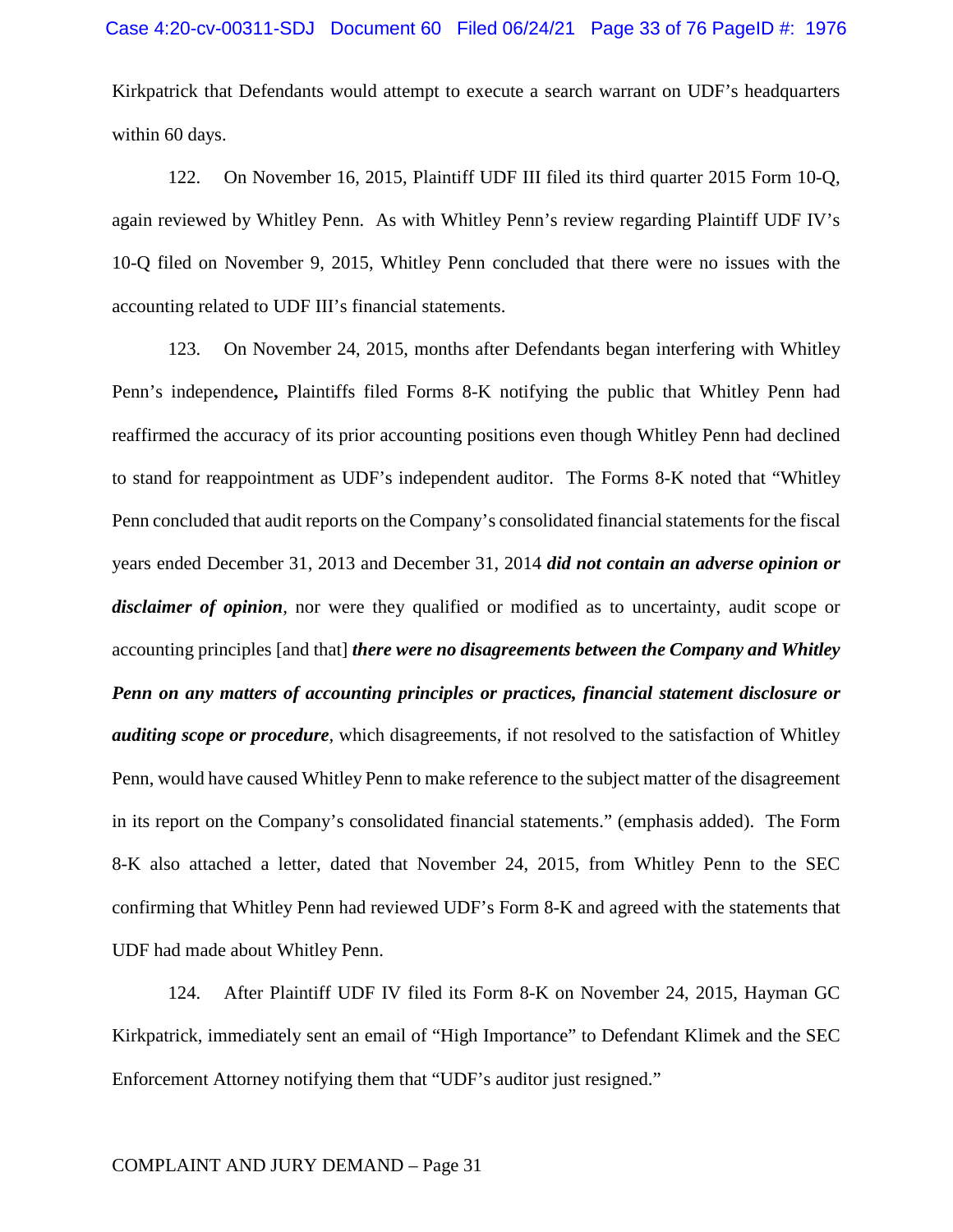125. On that same day, the SEC Enforcement Attorney again interfered with the independence of UDF's auditor by contacting Whitley Penn's attorney directly and excoriating him because, in the view of the SEC Enforcement Attorney, Whitley Penn should have made a "noisy withdrawal" as opposed to backing the accuracy of UDF's financial statements.

## **Defendants Aid and Abet Bass/Hayman's Media Assault on UDF – the Phony Ernest Poole Article**

126. Whitley Penn's reconfirmation that UDF's historical financial statements were accurate placed Bass/Hayman in grave financial peril. Several internal Bass/Hayman emails on November 24, 2015 described Bass/Hayman's dire financial condition due to their short position. For example, in one email, Hayman Analyst Lewis reported to Bass that Hayman was short 3,127,250 shares of UDF IV, \$56 million, and not so coincidently, forecasted 50 days forward with a projected carrying cost per day of \$84,063, or a total of another \$4,203,162 in carrying costs.

127. In his November 24, 2015 email to Bass, Hayman Analyst Lewis expressed his strong belief that Bass/Hayman must "not wait past Monday, December 14," stressing his grave concern "with the uncertainty of timing and [my] concern that we will be left in the exact same situation 60 days out [middle of January] that we found ourselves in "following the end of October." On information and belief, the position that Bass/Hayman found themselves in "following the end of October" was that they were holding an unsustainable short position in UDF IV shares with an exorbitant carry cost which had been accumulated based on the Defendants sharing material nonpublic information about the timing of expected government action against UDF. However, the government action against UDF and the resulting adverse impact to Plaintiff UDF IV's stock price had not occurred as indicated by the end of October 2015.

128. The November 24, 2015 email from Hayman Analyst Lewis also emphasized that Bass himself would now have to take overt action by December 14, 2015, as Hayman would not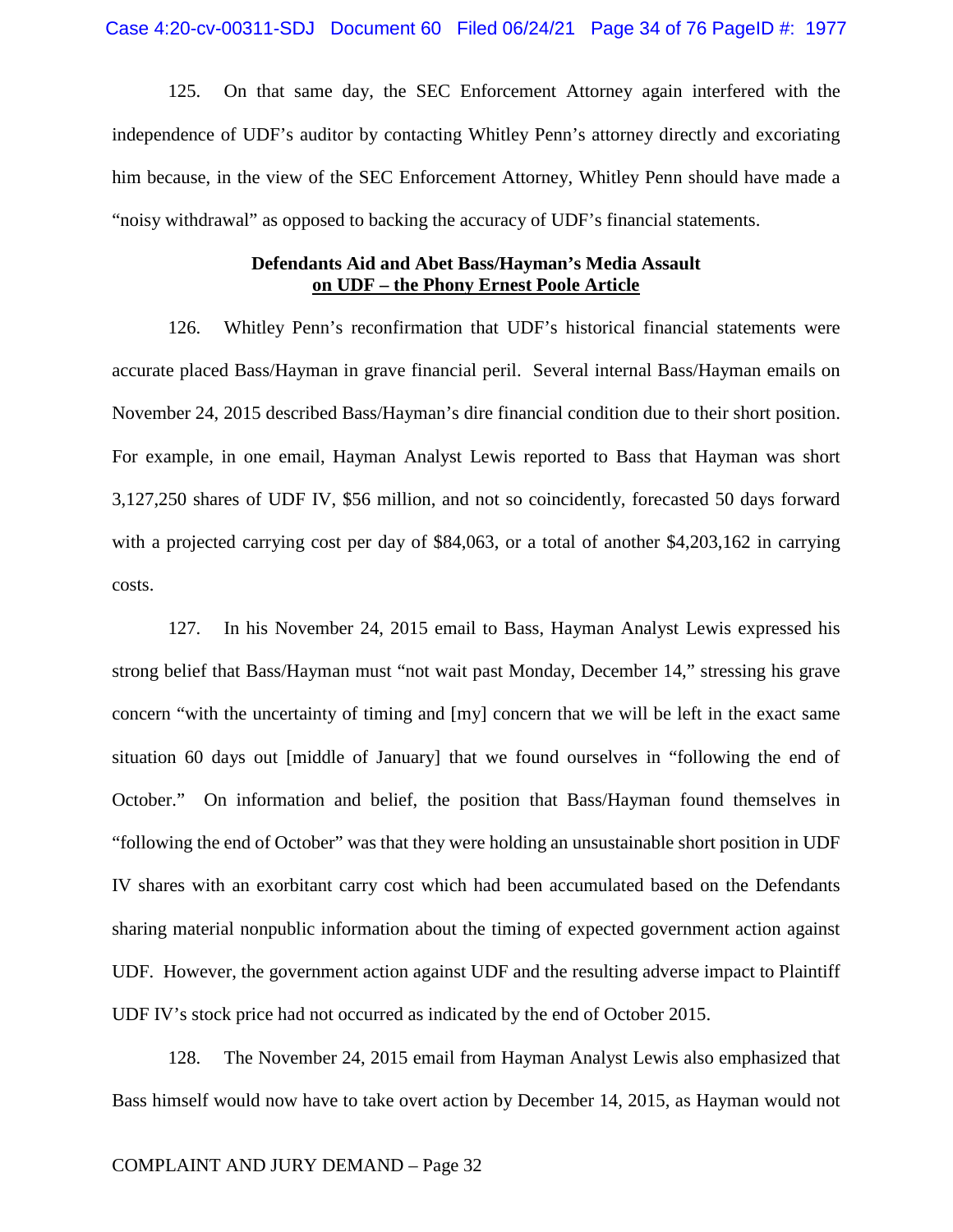have sufficient cash reserves to carry the short including a scheduled December 15 dividend due to Plaintiff UDF IV's investors. Kyle Bass responded to Lewis by declaring: *"This will happen in December one way or the other."*

129. To further execute their illegal scheme in December, Bass/Hayman escalated their interactions with Defendants Bunch and Klimek to accelerate UDF's destruction. Bass/Hayman renewed their request to send the anonymous false and misleading letter to Whitley Penn, which Bass/Hayman had previously delayed following Defendant Bunch**'s** discussion with Hayman GC Kirkpatrick on November 12, 2015.

130. On December 4, 2015, at 1:01 p.m., Hayman GC Kirkpatrick emailed Defendant Bunch requesting "a minute" to "discuss UDF." On information and belief, Hayman GC Kirkpatrick requested Defendant Bunch**'s** approval to send the "anonymous" false and misleading letter to Whitley Penn.

131. On December 4, 2015 at 1:05 p.m., exactly four (4) minutes after Hayman GC Kirkpatrick sent that email to Defendant Bunch, Kirkpatrick emailed Defendant Klimek a final copy of the false and misleading "anonymous" letter Bass/Hayman now intended to covertly deliver to Whitley Penn and noted that he, Kirkpatrick, would discuss the matter directly with Defendant Klimek.

132. On December 4, 2015, at approximately 3:30 p.m., after speaking with Defendant Bunch and Defendant Klimek about sending the "anonymous" letter to Whitley Penn**,**  Bass/Hayman notified the SEC Enforcement Attorney that Bass/Hayman hand delivered a copy of Bass/Hayman's "anonymous" letter to Whitley Penn.

133. Buoyed by Defendants' continuing support for this new phase of the illegal "short and distort" scheme, on December 4, 2015, Bass/Hayman decided to bet the farm by increasing their short position in Plaintiff UDF IV stock and *"short as much UDF everyday as we can get a locate on."*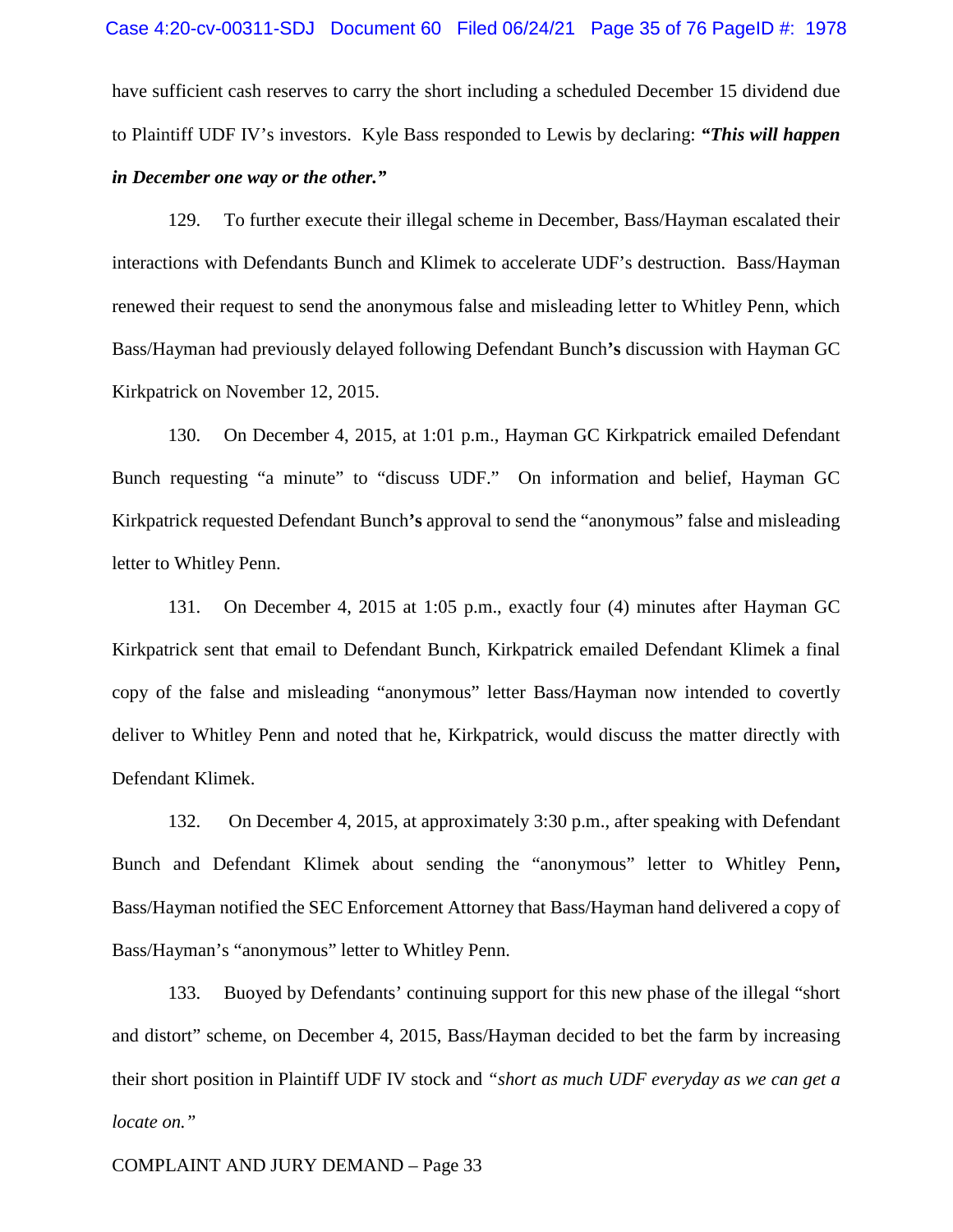134.

135. On December 9, 2015, at approximately 3:30 p.m., Hayman GC Kirkpatrick forwarded a copy of an "anonymous" false and misleading post regarding UDF to Defendant Bunch**,** Defendant Klimek**,** and the SEC Enforcement Attorney. Bass/Hayman intended to publish the post under an assumed name to a hedge fund website community that Bass/Hayman had created to conceal their identity as the true source of the false information about Plaintiffs. Kirkpatrick informed Defendants Bunch and Klimek that Bass/Hayman intended to publish the post under the fake name "Ernest Poole." Kirkpatrick's email stated: "Just an FYI. The attached is being provided to Harvest . . . today." The SEC Enforcement Attorney soon replied: "Thank you for the heads up." Neither Defendant Bunch nor Defendant Klimek inquired as to what "Harvest" was – presumably because they already knew what Harvest was and how it was being used to conceal Bass/Hayman's identity as the source of the phony article to advance their "short and distort" scheme.

136. By December 10, 2015, Bass/Hayman had shorted more than 3.4 million shares of Plaintiff UDF IV stock, valued at approximately \$60 million, and had marketed to Wall Street a clandestine plan to acquire UDF assets as soon as the "short and distort" scheme pushed UDF into bankruptcy.

COMPLAINT AND JURY DEMAND – Page 34 137. On December 10, 2015, and prior to Bass/Hayman publishing the false information about UDF under a fake name on Harvest, UDF counsel again informed the government that Bass/Hayman was involved in an illegal "short and distort" scheme against UDF and pointed out that the DOJ had prosecuted individuals who manipulated the stock market as Bass/Hayman was doing to UDF. In his email, UDF counsel provided the SEC a copy of the anonymous letter to Whitley Penn, pointed out the "unusual short activity in UDF IV's stock" and stated that "I have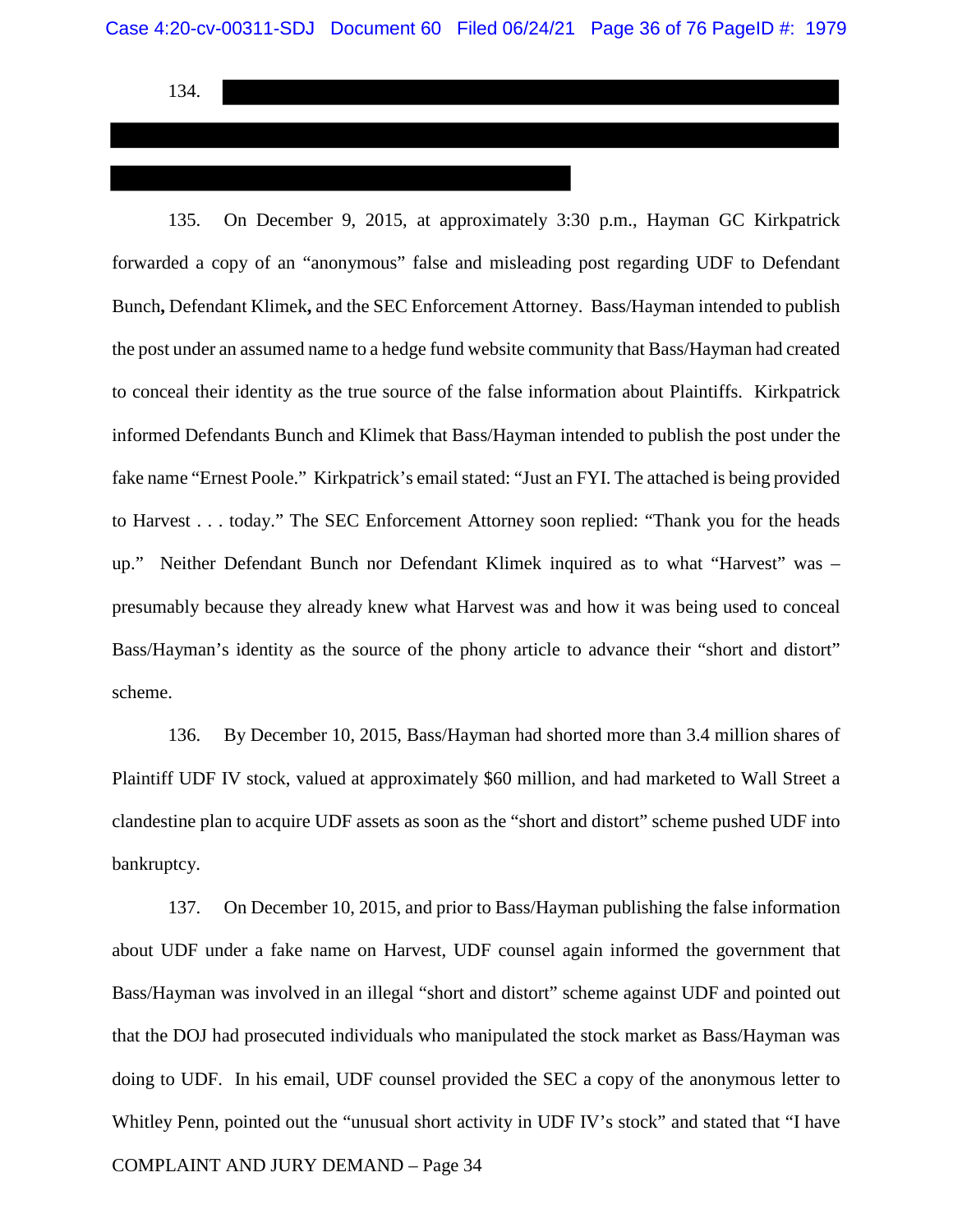suspected a third party is creating a short position to unlawfully profit from artificially manipulating and depressing UDF IV's stock price (short and distort)." UDF counsel further pointed out that "[t]he attached letter further corroborates my suspicion" and stated that "[c]oincidentally, the subjects addressed in this anonymous letter are similar to the ones addressed by the Staff during its investigation of UDF III and IV." The email presented facts regarding the shorting of UDF shares stating "UDF's short interest has increased significantly during the course of the SEC's investigation." UDF counsel stated that the "short-seller behavior here is similar to that of Barry Minkow. Mr. Minkow 'abused his relationship with federal law enforcement agencies to report false allegations of criminal conduct purportedly committed by Lennar and its management' and once he 'confirmed that his allegations had successfully induced law enforcement to open a criminal investigation, Minkow used that knowledge and information to trade Lennar securities for his own benefit.' Mr. Minkow was charged with and pled guilty to conspiring to manipulate Lennar's stock." UDF Counsel referenced his prior email to the SEC Staff attorneys and stated "[P]er my November 20, 2015 email, I believe Hayman Capital may be involved in leaking negative information regarding UDF. Hayman has been accused of this type of behavior repeatedly by reputable companies for the past 8 years."

138. Bass/Hayman, after providing Defendants Bunch and Klimekadvance notice about the manner and means of their scheme, pushed ahead and published under the phony name "Ernest Poole" on the Harvest website community both (a) the anonymous false and misleading article maintaining, among other things, that UDF exhibited the "characteristics of a Ponzi scheme," and (b) the anonymous false and misleading letter Bass/Hayman had previously delivered to Whitley Penn.

139. Bass/Hayman, aided and abetted by Defendants**,** concealed their actions from the investing public during this phase of the scheme because they knew that the investing public would be less likely to challenge the negative information regarding UDF if investors were not informed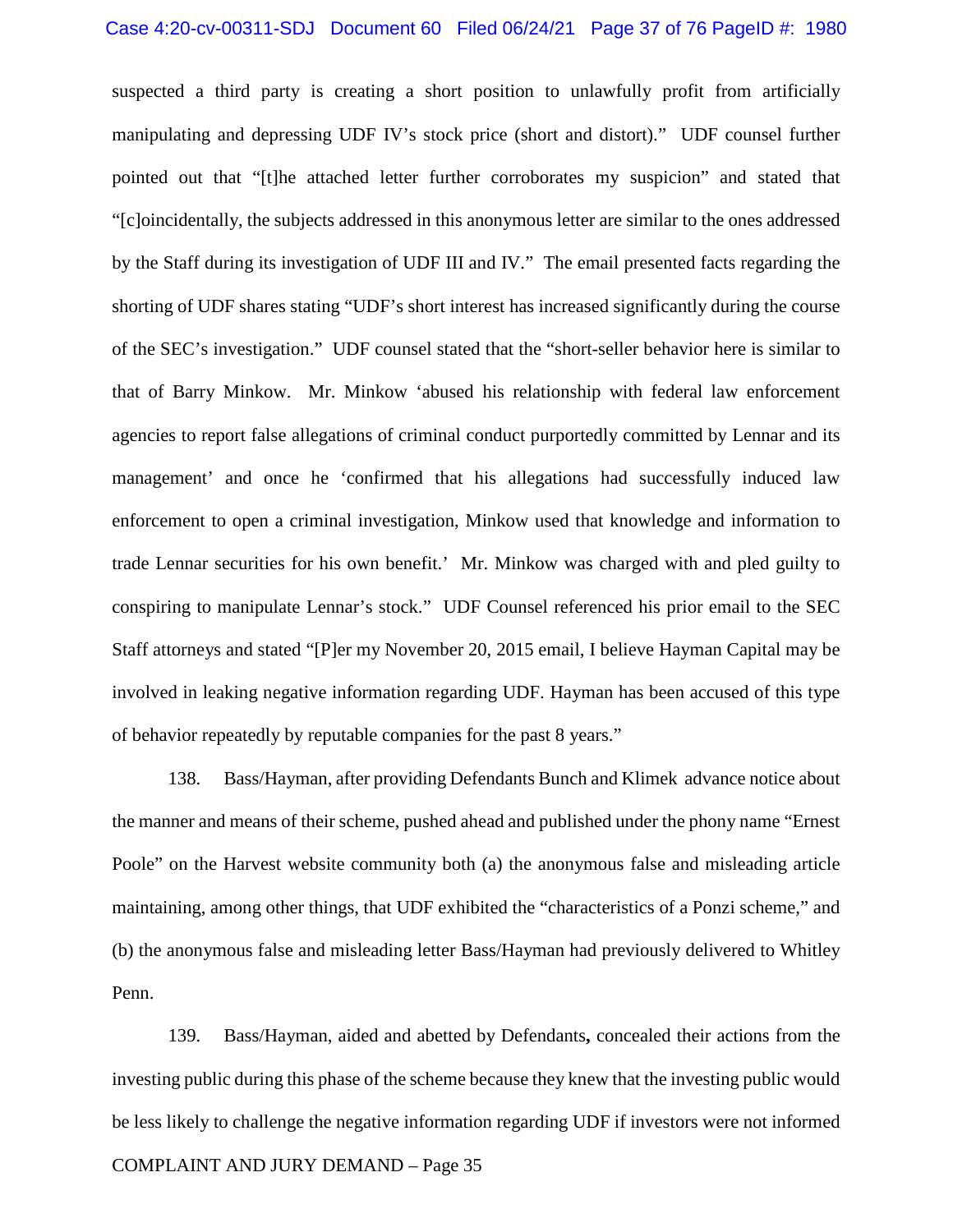that the information about UDF came from a biased infamous short seller who stood to profit when the false "Ponzi scheme" narrative caused UDF IV's stock price to drop. Bass/Hayman also had the Harvest website programmed to ensure that all comments to the posting would be suppressed so Bass/Hayman could "control the narrative" and avoid a situation where someone did some objective fact finding and exposed their illegal "short and distort" scheme on the Harvest website.

140. Immediately after Bass/Hayman posted this false and misleading information, UDF's stock was savaged. Innocent investors lost more than a quarter of a billion dollars in shareholder value in one day. Defendants said nothing and further took active measures to conceal their prior knowledge and participation in the illegal "short and distort" scheme.

141. Early in the morning of December 10, 2015, before Bass/Hayman anonymously posted false and misleading information about UDF on the Harvest website, UDF counsel notified the SEC about UDF's concern that Hayman was shorting the stock. UDF counsel informed the Government that the short position against UDF IV had increased dramatically from approximately 58,204 at the end of 2014 to 4,118,814 shares as of about November 15, 2015*, an astounding 6,975% increase in shorted UDF IV shares.* 

142. Later that day, on December 10, 2015, counsel for UDF also notified the SEC that "Bass was making a run on UDF stock" and included screen shots from the hedge fund website "*ValueWalk*." *ValueWalk* had posted on Twitter that "Kyle Bass has built up a short position in UDF" and that Bass had labeled UDF as a "Ponzi Scheme" and was "*trying to get FBI/SEC/DOJ etc to shut it down*."

143. Upon information and belief, within minutes, the SEC Enforcement Attorney notified Defendant Bunch that the DOJ and FBI had been publicly identified as participants in Bass/Hayman's attempt to profit from shorting UDF stock. In response, Defendant Bunch contacted Defendant Klimek who then contacted Hayman GC Kirkpatrick with instructions to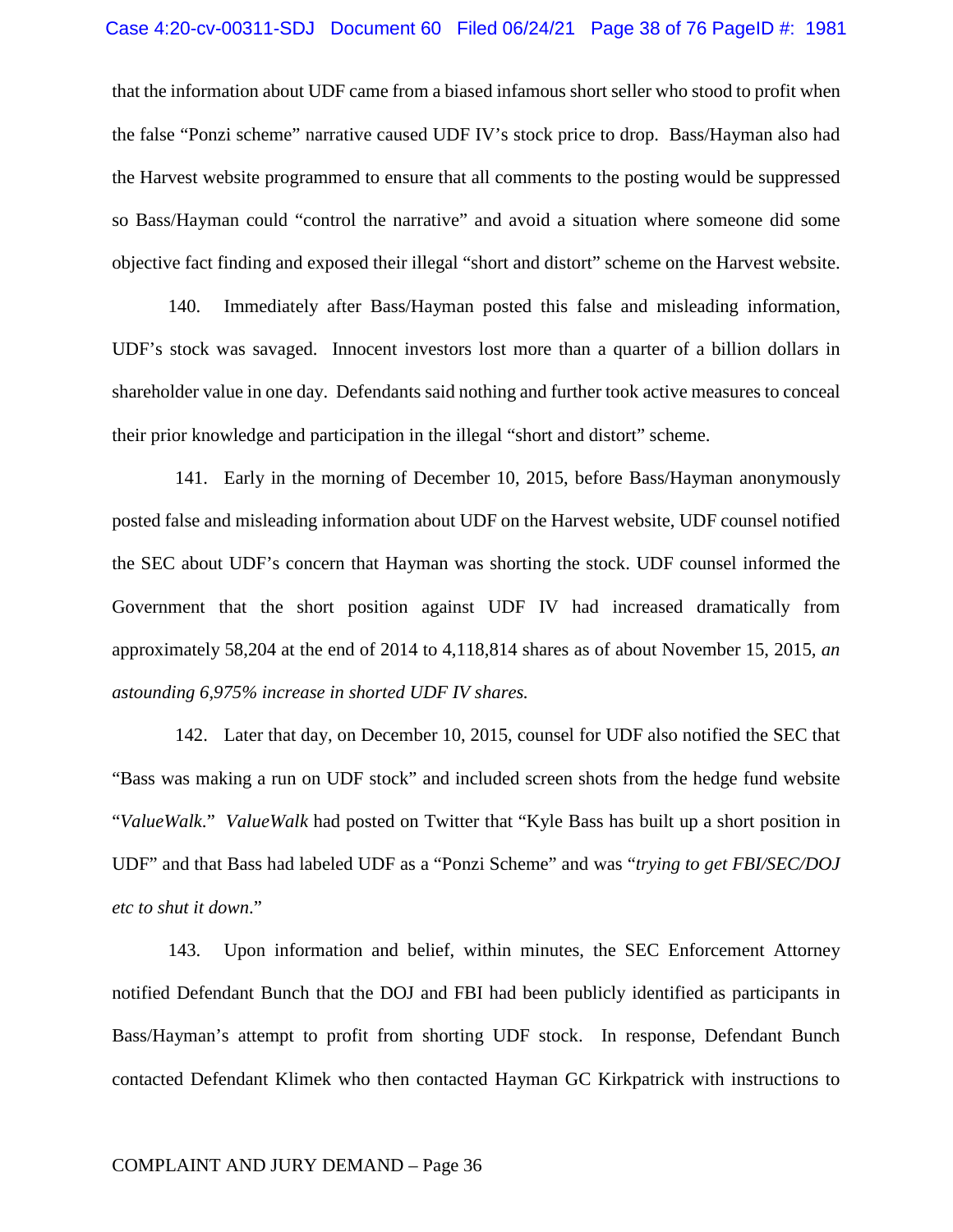contact *ValueWal*k to have *ValueWalk* delete the references in the public Twitter post that revealed the DOJ and FBI's involvement in Bass/Hayman's "short and distort" scheme.

144. Bass/Hayman, per instructions from Defendant Klimek**,** immediately contacted *ValueWalk* and demanded they remove the offending language in the Tweet. In response to the pressure from Defendant Klimek and Bass/Hayman, *ValueWalk* promptly complied and removed the language identifying Bass/Hayman's involvement with Defendants. *ValueWalk* subsequently confirmed that it had "retracted details at the request of Hayman after it went up mainly that Hayman is trying to get the DOJ, FBI, SEC etc to shut the company down."

145. Within minutes of *ValueWalk* cleansing the public record of Defendants' association with J. Kyle Bass, Bass/Hayman emailed Defendant Klimek notifying him that *ValueWalk* had capitulated to the demand and attached a link to the now purged *ValueWalk* post as confirmation. At this time in December 2015, Plaintiffs did not know that Defendants were actively participating in the "short and distort" scheme. Plaintiffs did not discover these facts until Plaintiffs received the relevant emails from Bass/Hayman on or about April 12, 2018 in discovery in their civil litigation against Bass/Hayman and on February 19, 2019 when counsel was finally able to review the search warrant affidavit.

# **The Street Watchdog Research Report Identifies the Obvious About the Phony Ernest Poole Post**

146. On December 11, 2015, Hayman GC Kirkpatrick sent Defendant Klimek an email with an online posting by Street Watchdog Research titled "*Is Prison Time in the Cards for United Development Funding IV's Short Sellers?*" The Street Watchdog Research report revealed that Bass/Hayman likely violated criminal federal securities laws by engaging in an illegal "short and distort" crime by anonymously posting false information about UDF. The report also concluded that the anonymous short seller would likely be prosecuted for its conduct.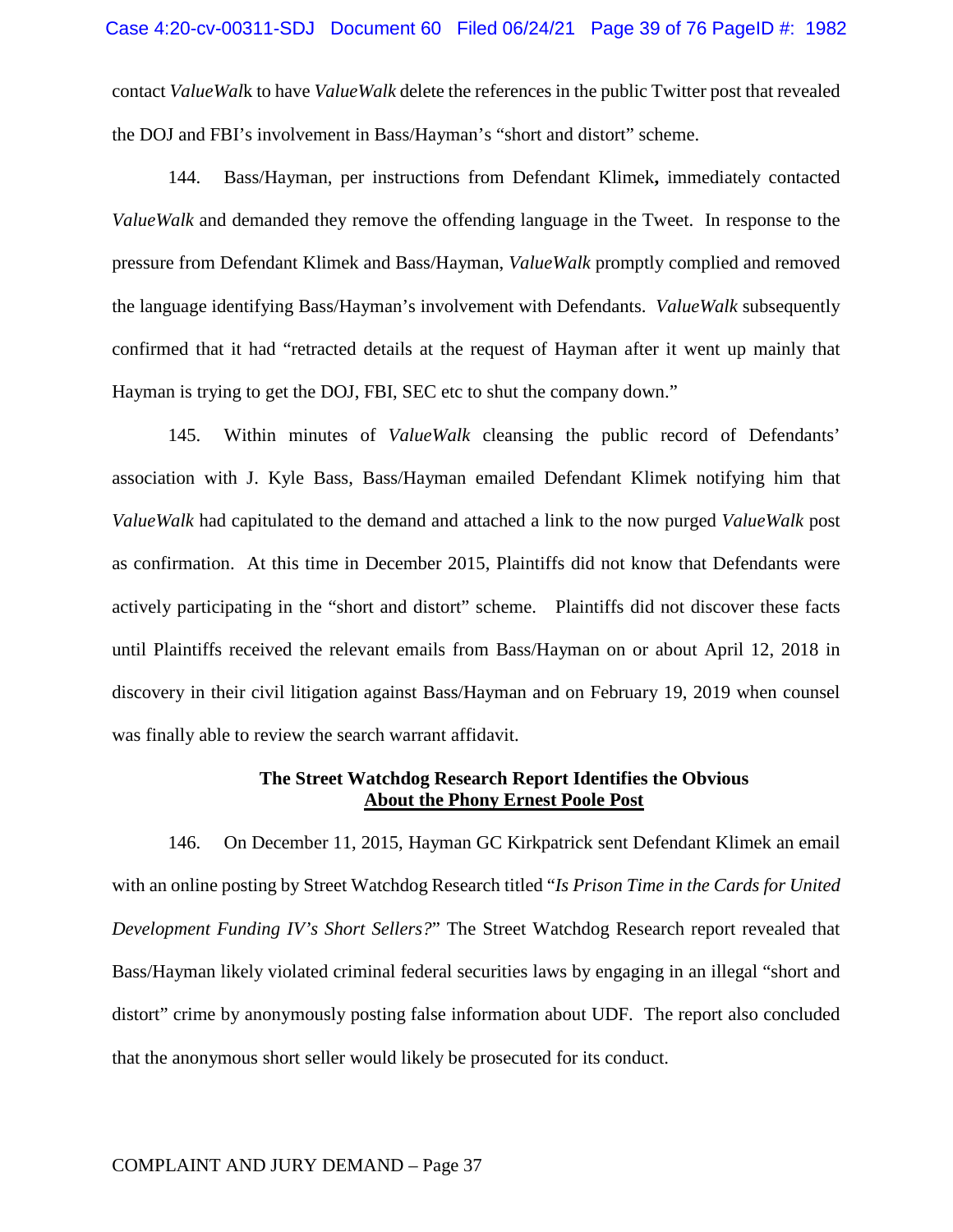147. The *Street Watchdog Research* article made a detailed point by point rebuttal of Bass/Hayman's false allegations and concluded that a "band of short sellers" was engaging in an illegal "short and distort" scheme against UDF by posting anonymous reports "rife with conjecture and innuendo, most of which we were able to debunk with our research." Their research included an interview with Whitley Penn's Managing Partner, Larry Autrey, who categorically affirmed that the auditor's decision not to stand for reappointment **"***was not a reflection of any improprieties whatsoever in UDF's financial statements."* The Street Watchdog Research article concluded:

During the course of our review, we noticed that appropriate disclosures were made public and were timely filed with the SEC, [UDF] made every effort to comply with SEC guidelines, financial statements for prior years were restated as necessary, and the CPA firm stands by the company's most 2 recent fiscal years audits as well as the year to date financial situation of United Development. *We therefore conclude that this consortium of anonymous short sellers in this particular case have taken a molehill and turned it into a mountain for the sole specific purpose of driving the company's stock down to collect a tidy profit. Should their real identities come to light, they may be the ones on the opposite end of the law's wrath.* (emphasis added).

148. Immediately after Hayman GC Kirkpatrick sent the worrisome email to Defendant Klimek**,** Kirkpatrick, without an appointment, traveled to UDF's counsel's law offices and called UDF's counsel from the lobby and requested that they meet urgently. At the meeting, Hayman GC Kirkpatrick offered a series of "explanations" seeking to falsely justify, in the face of the article, why Bass/Hayman had acted against UDF.

149. On December 12 and 13, 2015, Bass/Hayman employees circulated multiple internal emails presumably expressing concern over the *Prison Time in the Cards for UDF Shortsellers* article posted by *Street Watchdog Research*.

150. On December 14, 2015, UDF filed Forms 8-K where it directly rebutted in detail the false "anonymous" postings. The Forms 8-K explained the legitimacy of both UDF's business and the identified transactions, the transparency of its financial reporting, and Whitley Penn's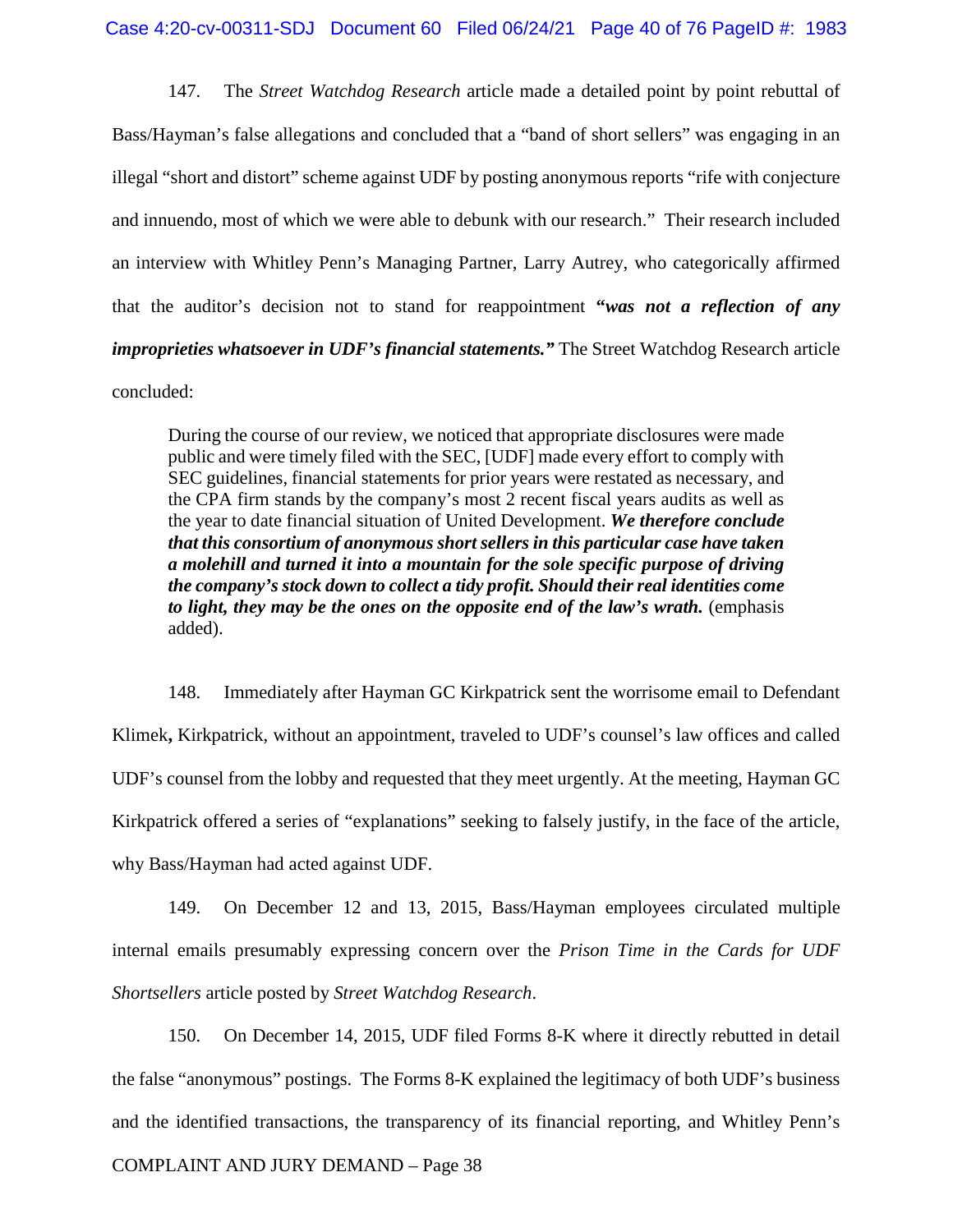conclusions about the accounting of the pertinent transactions - i.e., that Whitley Penn had no disagreements with UDF's accounting treatment of those financial statements.

151. On December 15, 2015, understanding that Defendants remained fully on board with the Bass/Hayman scheme, Bass/Hayman emailed copies of its anonymous false and misleading posts they had posted on the anonymous website to Defendant Klimek.

152. Around this time, and after the Street Watchdog Report had suggested that those involved in the "short and distort" could face jail time, the FBI removed Defendant Klimek from his role as lead case agent on the UDF investigation. On information and belief, the FBI banished Defendant Klimek to its Surveillance Operations Group (SOG), a known penalty box for FBI agents who may have fallen out of favor with the FBI's leadership.

153. By December 30, 2015, Hayman President Andy Jent suddenly resigned from Hayman Capital.

## **Bass/Hayman and Defendants Renew the Negative Media Assault on UDF – the Bogus** *UDFExposed.com Campaign*

154. Plaintiff UDF IV's share price, due to market confidence in the reliability of UDF's counter-assertions, continued to rebound over the next several weeks, climbing from approximately \$7 per share on December 11, 2015 to \$14.80 per share by December 22, 2015. Due to this unanticipated rebound, Bass/Hayman could not close out its short position and continued to pay exorbitant carrying costs. As a result, Bass/Hayman engineered yet another false and misleading attack on UDF, again with Defendants' approval and participation. This time with a new lead case agent for the FBI—Defendant Edson**.**

155. Bass/Hayman understood that they were "at a pivotal moment" regarding whether Bass/Hayman would be able to achieve "financial success" with the illegal "short and distort" scheme. Bass/Hayman determined that they had to take "control [of] the narrative" regarding UDF to keep Plaintiff UDF IV's stock price depressed so that Bass/Hayman could cash out their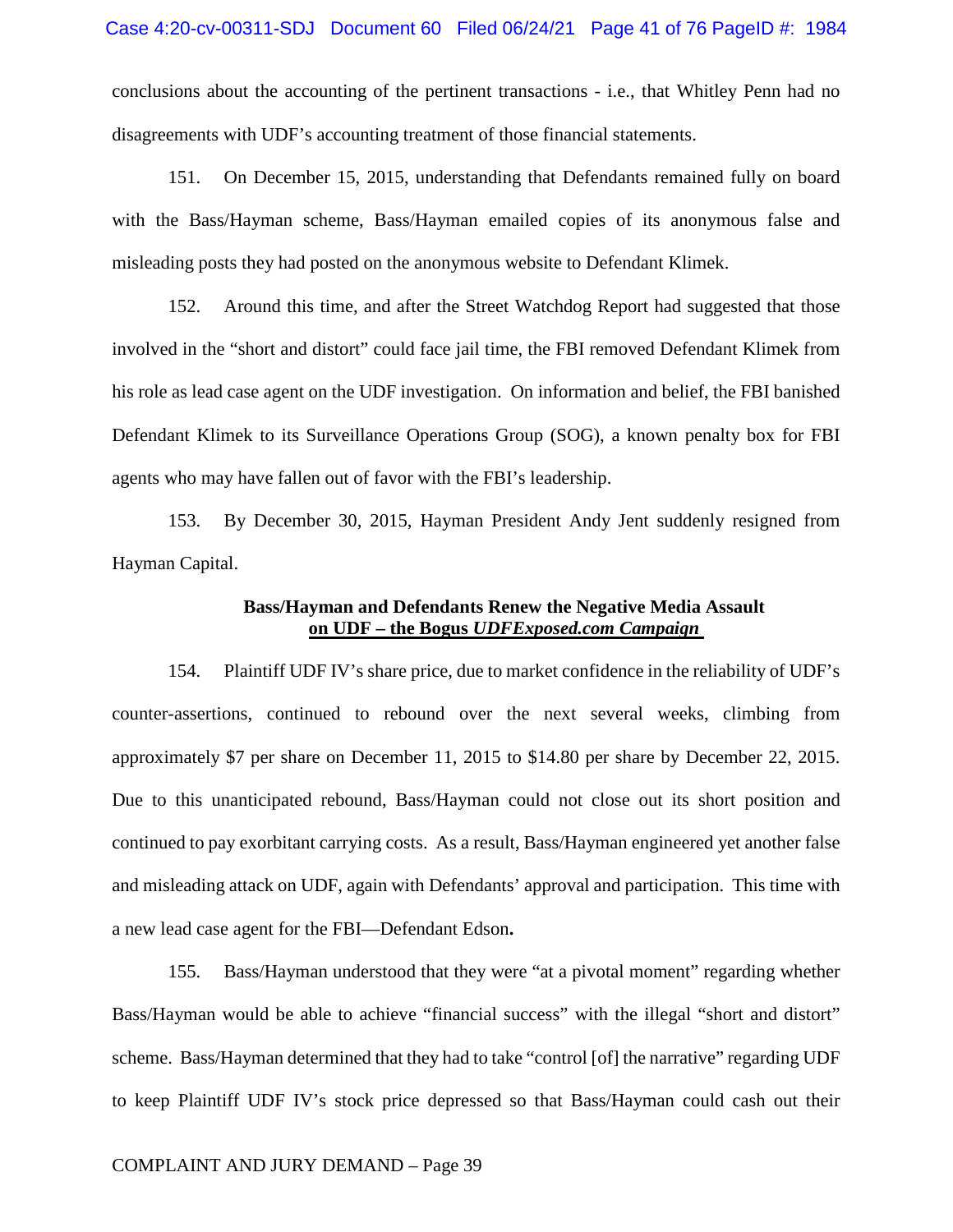enormous short position. As a result, in late December 2015, Bass/Hayman hired Edelman, a national public relations firm to create a national media assault that would prevent UDF from being able to use the truth to overcome the panic in the market triggered by Bass/Hayman's false assertions.

156. Over the next several weeks, Defendants Bunch**,** Edson and Klimek never attempted to interview UDF's employees to fact check any of Bass/Hayman's false assertions. For example, Defendants did not seek to speak with Plaintiffs about the detailed rebuttal that UDF published in an 8-K filed on December 14, 2015. Instead, Defendants opted to remain in direct, personal contact with Bass/Hayman and continued to blindly accept as true all of the false and misleading information Bass/Hayman supplied them.

157. To gain "control of the narrative" and stave off the high costs of carrying its short position in UDF, Bass/Hayman decided to create a Hayman public website called "*UDFExposed*.com" and abandon their covert status. Bass/Hayman designed "*UDFExposed.com"* to publicly renew the attack on UDF with even more sinister false and misleading postings. While Defendants and Bass/Hayman's tactics had evolved, the goal of the scheme remained the same: drive down the price of UDF IV's stock, destroy UDF, and gain an immense illegal financial windfall from its concealed short position at the expense of Plaintiffs, their employees, and tens of thousands of innocent UDF investors. This unlawful scheme, however, would again require Defendants' active participation to succeed.

COMPLAINT AND JURY DEMAND – Page 40 158. On January 29, 2016, one week prior to publicly unveiling the *"UDFExposed.com"* website and its false and misleading postings, Bass/Hayman sent coded access to the embargoed website to Defendant Edson so she could review and utilize the hidden contents in advance of Bass/Hayman publishing the false and misleading material to the investing public. In the email transmitting the embargoed website, Bass/Hayman provided Defendant Edson with Hayman's username and secret password credential ("letmein") to clandestinely access the website.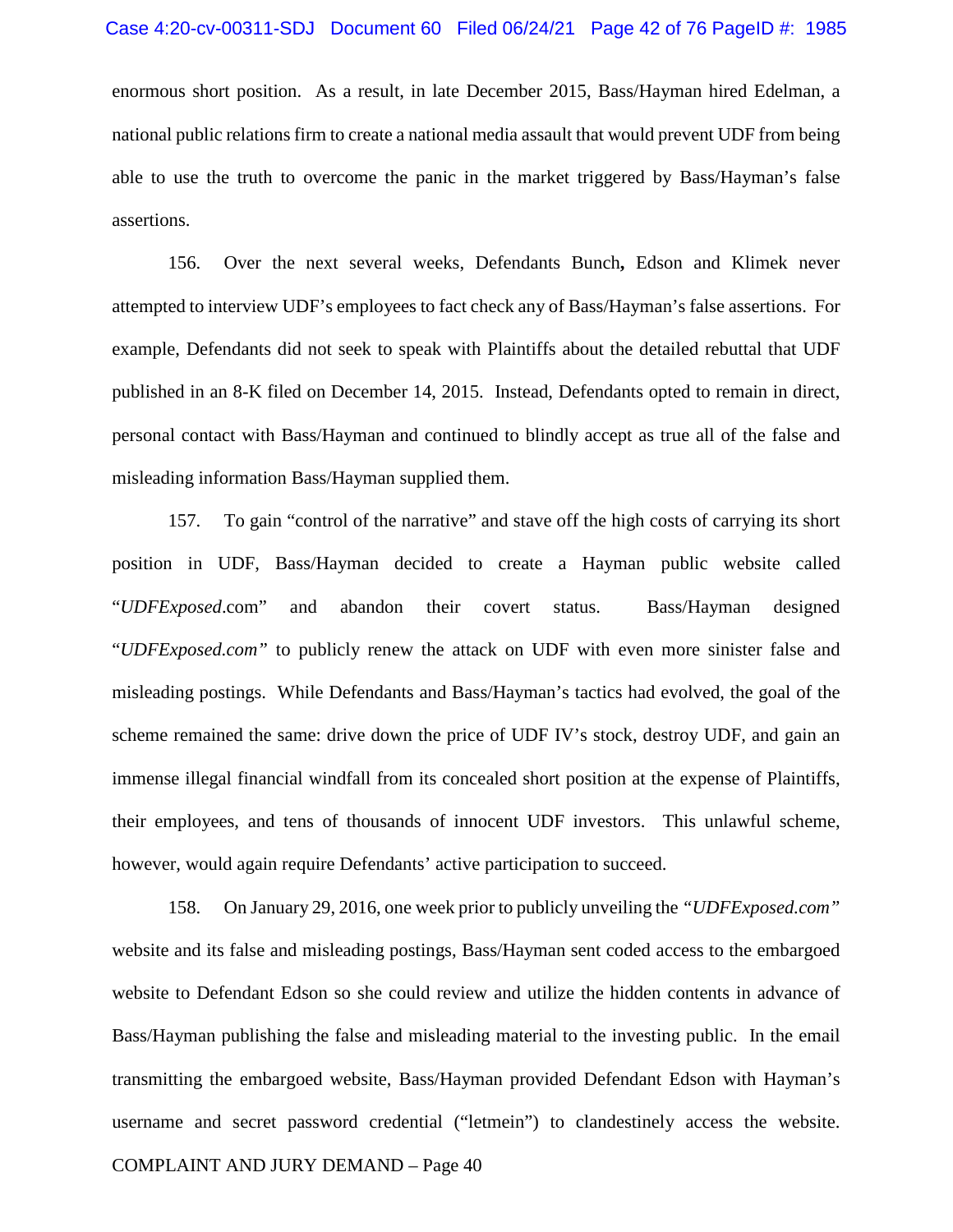Defendant Edson also telephonically contacted Bass, who replied by email to Defendant Edson stating "[J]ust returned your call. My cell is 917-207-XXXX when you are free."

159. It was during this period of direct contact between Bass and Defendant Edson that Bass again confirmed to Defendants that Bass/Hayman's express goal was to financially profit from UDF's demise. When Defendant Edson accessed the embargoed *"UDFExposed.com"* website using the password Bass/Hayman gave her, the following disclaimer appeared on the login page:

Hayman currently maintains a short position in the common stock of United Development Funding IV ("UDF"). *Hayman will profit if the market price for common shares of UDF decline . . .* (emphasis added).

160. Bass also sought to introduce Defendant Edson to a Wall Street Journal (WSJ) reporter, who Bass was attempting to convince to publish Bass/Hayman's false narrative. Bass/Hayman earlier had prodded the WSJ reporter to publish a negative article about UDF, but the WSJ had refused. In addition to being comfortable enough with his relationship with Defendant Edson to suggest that she contact the WSJ reporter for him, Bass also confided in her: "I have known [him] for over a decade and if you were to reach out to him, he will keep you in confidence. He is a senior reporter there."

161. The WSJ, however, fact checked the information and then again refused to publish a story that would rely on Bass/Hayman's false suggestions about UDF. This made the WSJ the third independent party known to Defendants—following Whitley Penn and Street Watchdog Research—who rejected Bass' allegations regarding UDF after simply performing basic fact checking. By contrast, Defendants continued to fail to conduct basic due diligence on the false information, the source of which they knew to be a biased, financially motivated short seller. Instead, Defendants**,** interested only in information which supported Bass/Hayman's misleading attacks, chose to continue to aid and abet Bass/Hayman to accomplish the goals of the illegal "short and distort" scheme in an effort to complete the destruction of UDF as an operating business.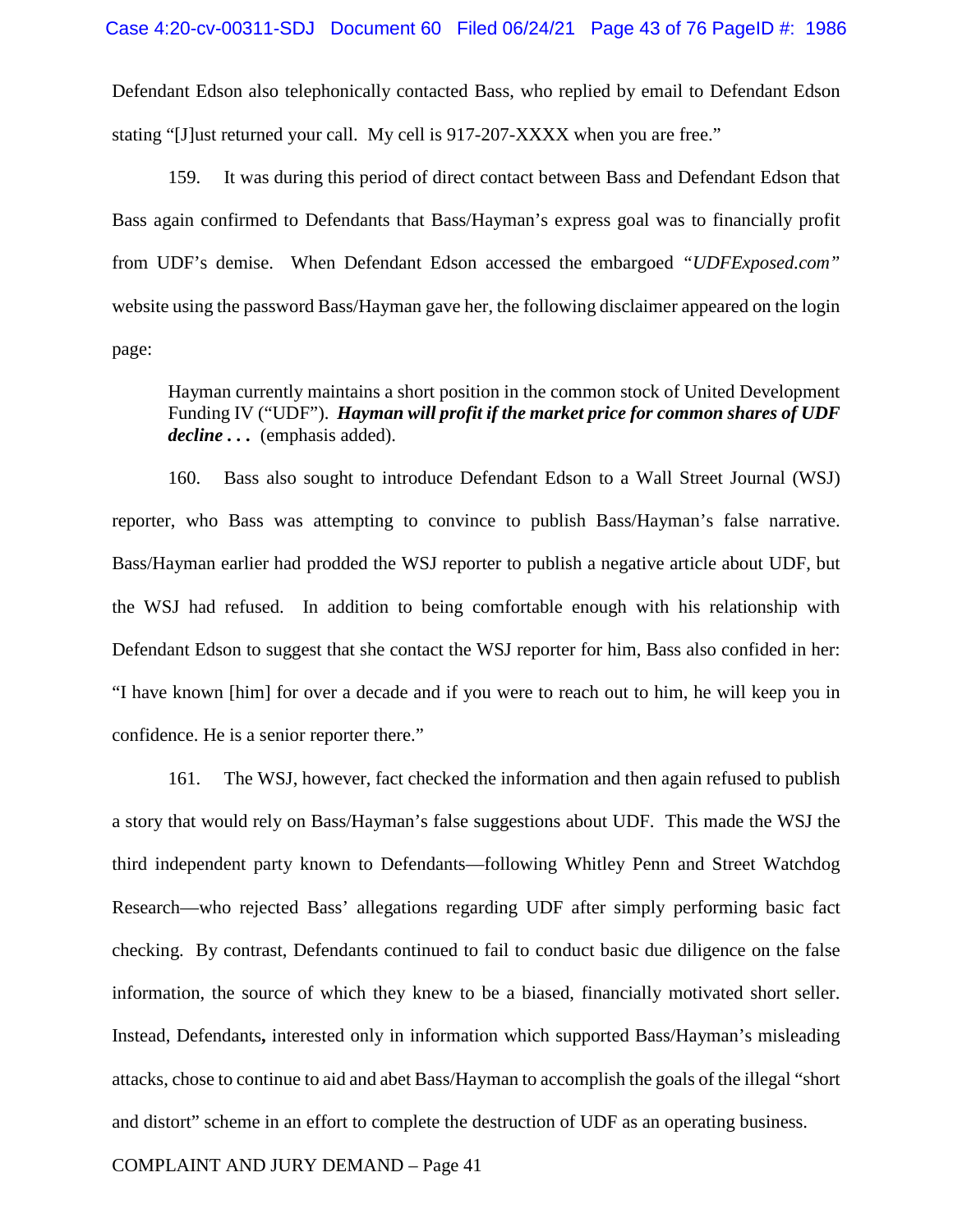162. On February 2, 2016, in an internal Bass/Hayman email, Hayman Analyst Parker confirmed to the Hayman Investment Committee, including Bass, that posting of the "*UDFExposed.com*" website was a "go" and that "*no one will be caught off guard as we have also communicated our plans to the SEC and the FBI*."

163. On February 4, 2016, having received no objection from either Defendant Edson or Defendant Bunch**,** Bass/Hayman launched the "*UDFExposed.com*" website with more false postings about UDF's financial condition. In a letter posted to the website, Bass/Hayman again falsely claimed that: "UDF exhibited characteristics consistent with a Ponzi scheme," that "UDF faces significant bankruptcy risk, which would leave its shares virtually worthless;" and that "this website exposes how a Texas real estate developer built a billion dollar house of cards and why it is now on the verge of collapse." Immediately after the *"UDFExposed.com"* website went public, Plaintiff UDF IV shares dropped from \$10.31 to a low of \$5.21, destroying another \$150 million in shareholder value from innocent investors. Rather than attempting to stop a crime in progress, Defendants elected to commit a host of criminal violations through their active participation in the "short and distort" scheme.

164. On February 12, 2016, Edelman sent a detailed email to J. Kyle Bass and Hayman Analyst Parker Lewis to prepare them for a press interview they were scheduling as part of the bogus *UDFExposed.com* media assault on UDF. In the email, Edelman had to remind Bass/Hayman to "avoid bringing up anything you've heard through the rumour (sic) mill on indictments or subpoenas." The only individuals who would have information about indictments, subpoenas or even search warrants who had been communicating with Bass/Hayman about UDF were Defendants Bunch**,** Edson**,** and Klimek. The DOJ and SEC consider information about confidential grand jury investigations to be material nonpublic information that should not be disclosed to short sellers who are actively trading the target company's stock. But Bass/Hayman had clearly learned detailed information about potential indictments and subpoenas.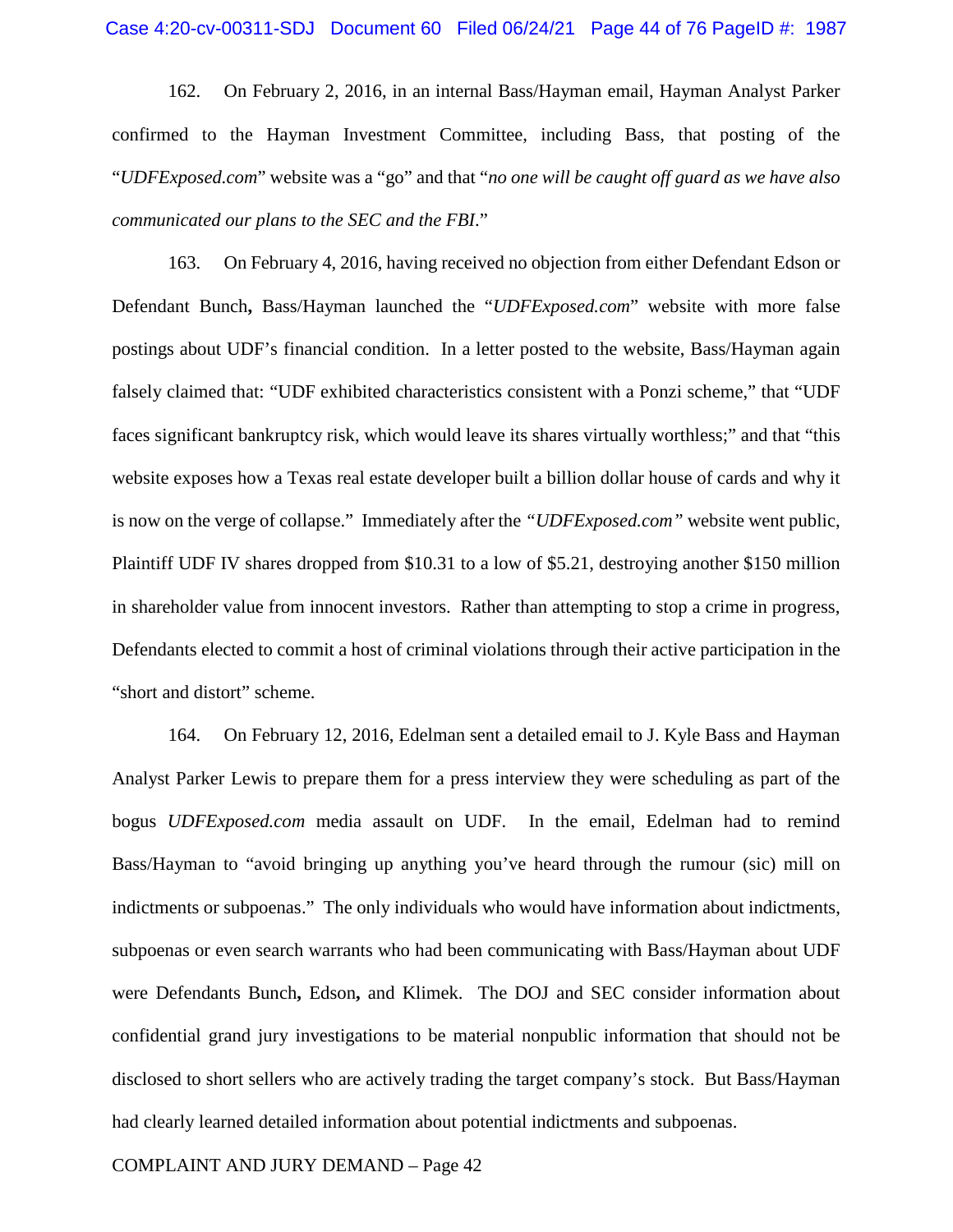# **The Closing Phase: Defendants Raid UDF's Headquarters**

165. Seeking to maximize their illicit financial gain but unable to close their short position in Plaintiff UDF IV shares, Bass/Hayman again sought Defendants' assistance to drive the final nail in Plaintiffs' coffins.

| 166. |  |
|------|--|
|      |  |
|      |  |
|      |  |
|      |  |
|      |  |
|      |  |

167. When Defendants Edson and Bunch drafted the search warrant affidavit, both knew that the affidavit lacked probable cause given that they failed to reveal to the Court the following critical information:



COMPLAINT AND JURY DEMAND – Page 43

<u> 1980 - John Stone, Amerikaansk politiker (</u>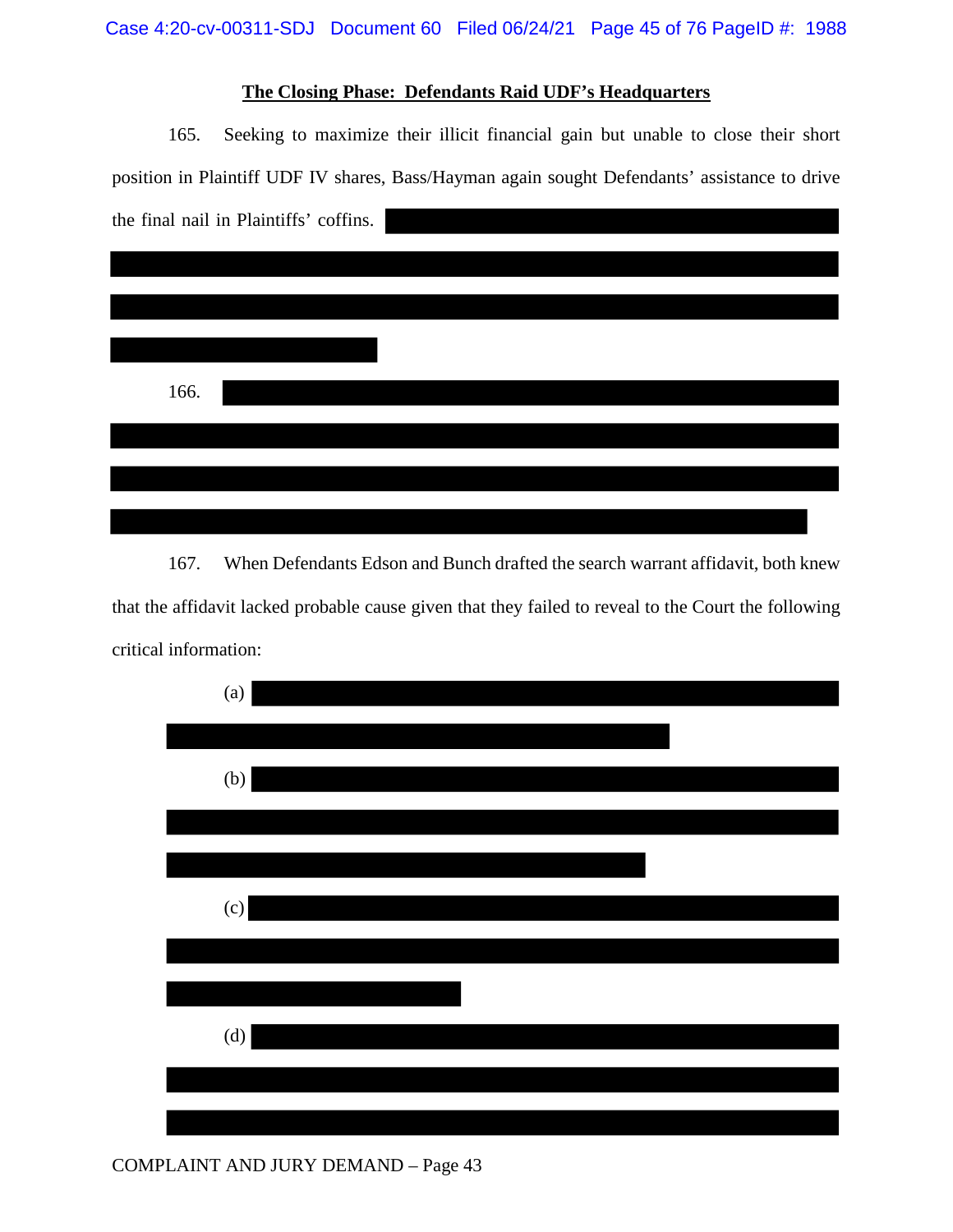| (e)                        |  |
|----------------------------|--|
|                            |  |
| (f)                        |  |
|                            |  |
| (g)                        |  |
| (h)                        |  |
|                            |  |
|                            |  |
| (i)                        |  |
|                            |  |
|                            |  |
| $\left( \mathbf{k}\right)$ |  |
| (1)                        |  |
|                            |  |
|                            |  |
| (m)                        |  |
|                            |  |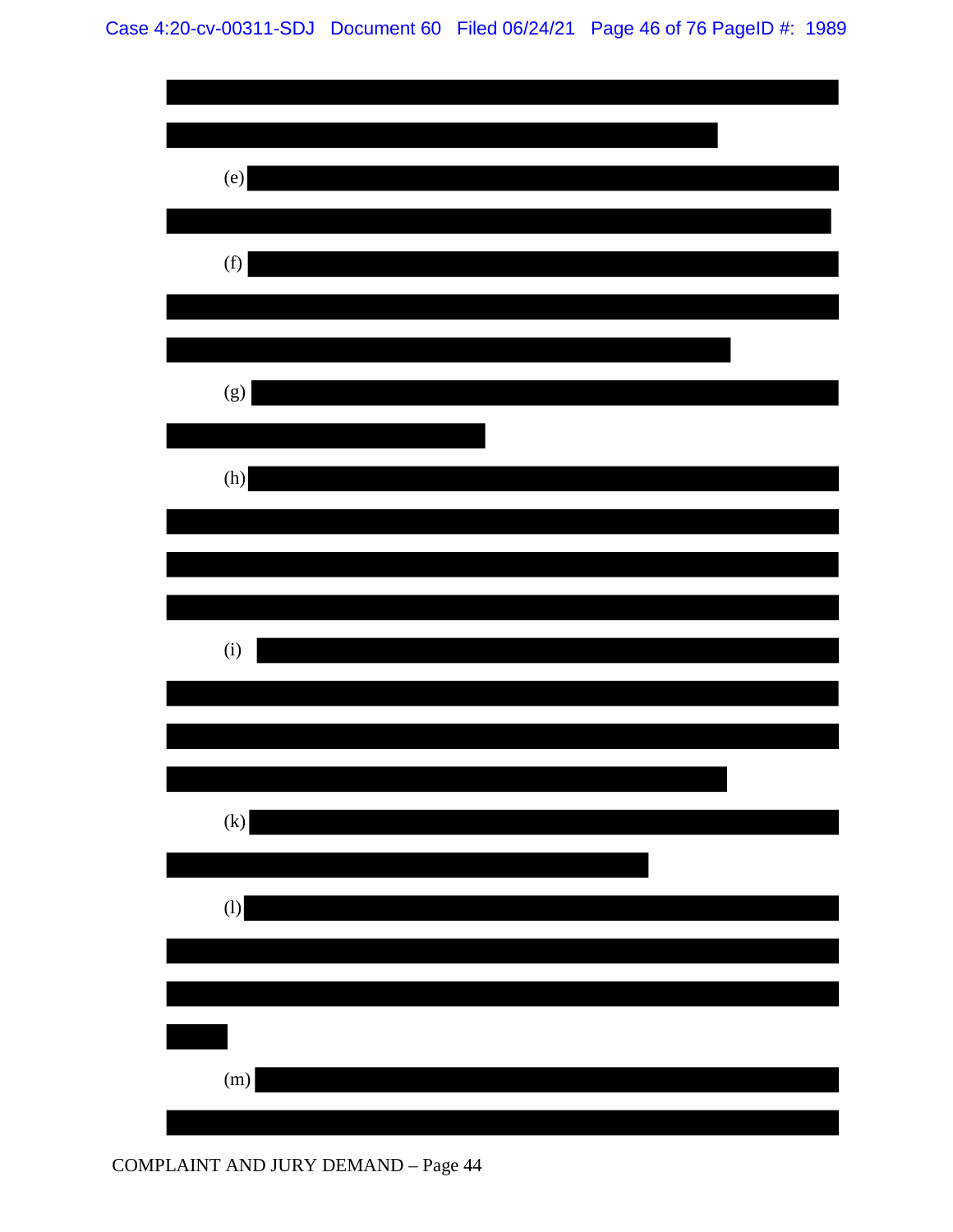# Case 4:20-cv-00311-SDJ Document 60 Filed 06/24/21 Page 47 of 76 PageID #: 1990

| (n)               |  |
|-------------------|--|
|                   |  |
|                   |  |
|                   |  |
|                   |  |
| (0)               |  |
|                   |  |
|                   |  |
|                   |  |
|                   |  |
|                   |  |
| $\left( p\right)$ |  |
|                   |  |
|                   |  |
|                   |  |
|                   |  |
|                   |  |
| (q)               |  |
|                   |  |
|                   |  |
|                   |  |
|                   |  |
|                   |  |
|                   |  |
| (r)               |  |
|                   |  |
|                   |  |
|                   |  |
|                   |  |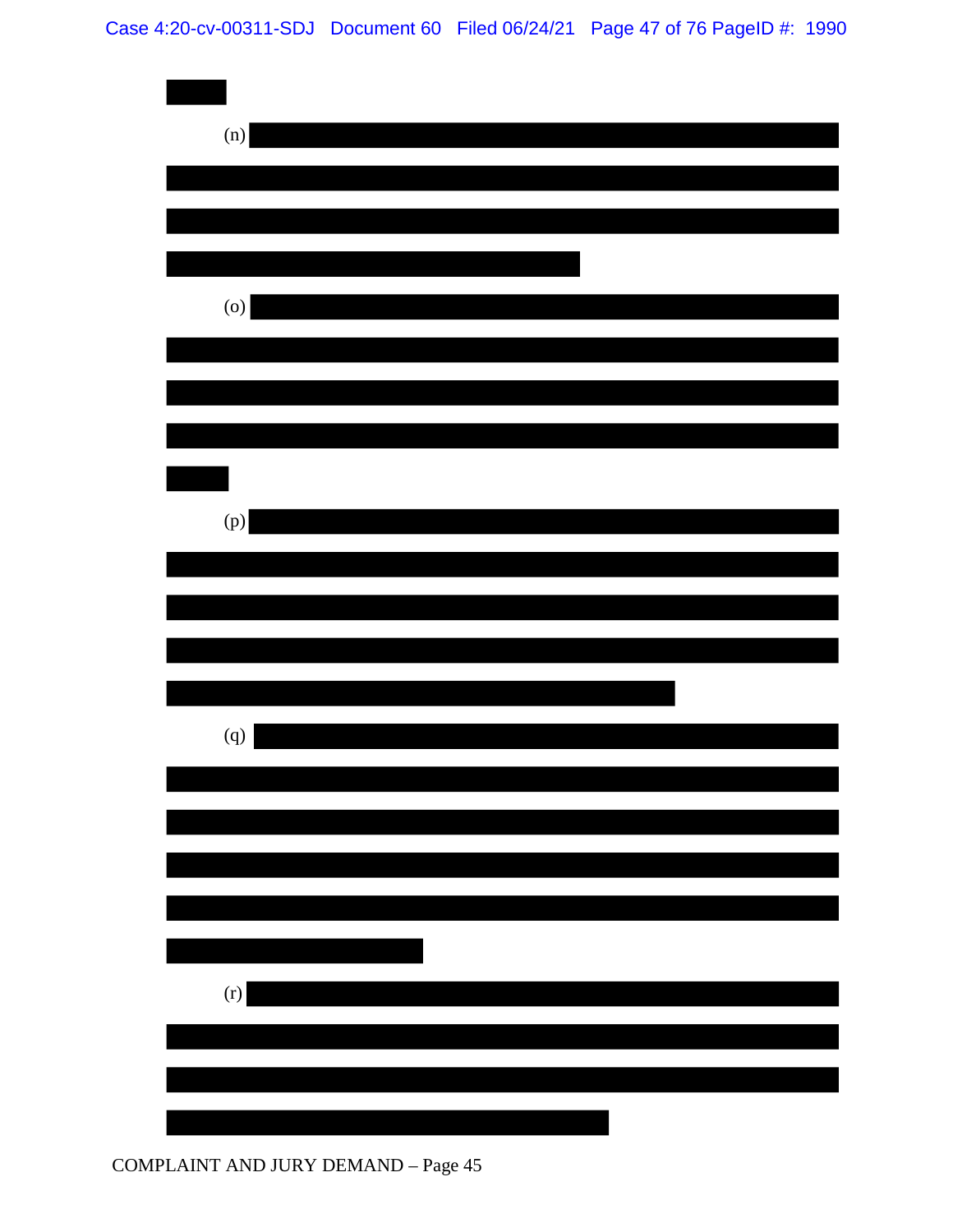Case 4:20-cv-00311-SDJ Document 60 Filed 06/24/21 Page 48 of 76 PageID #: 1991



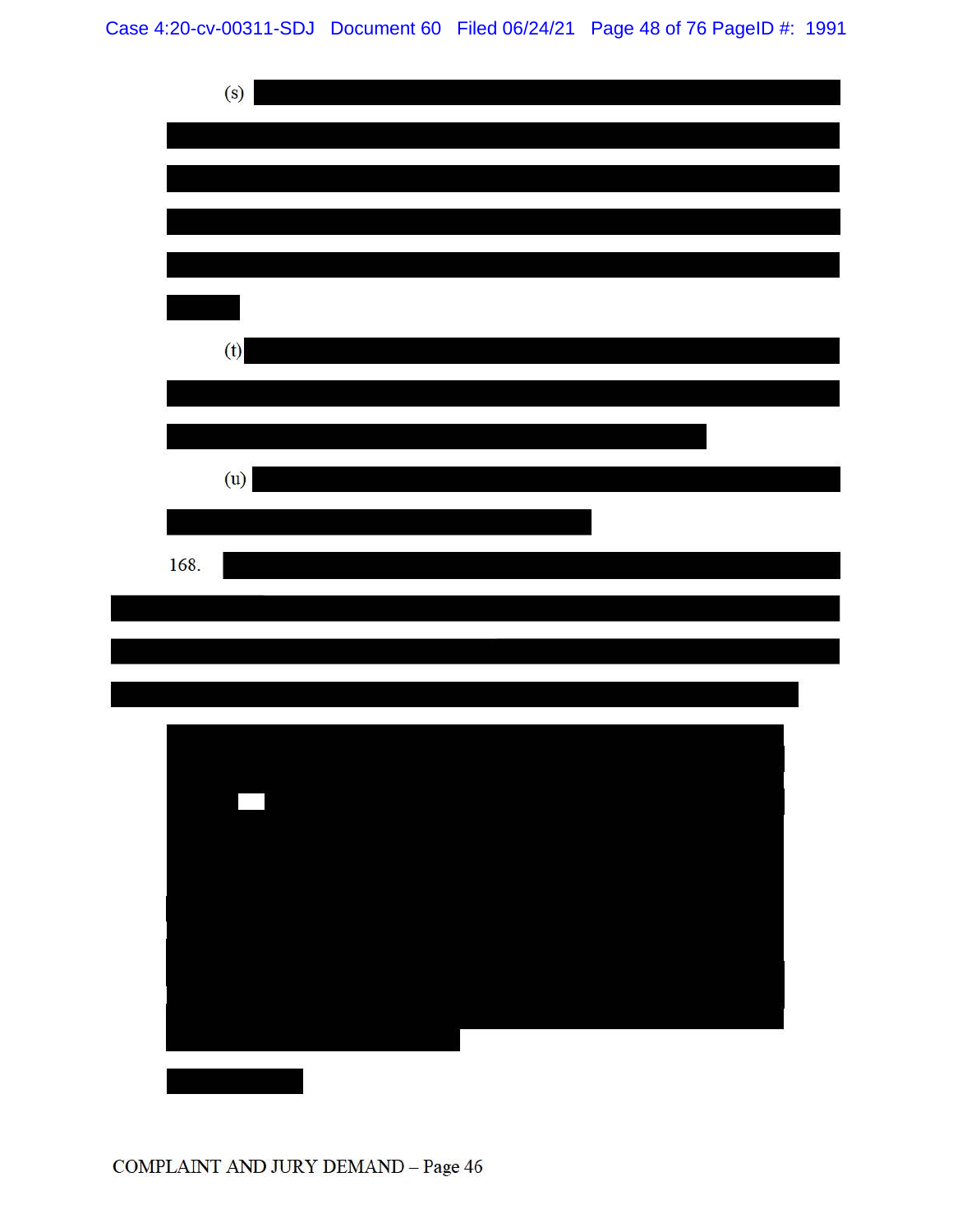169. On the morning of February 12, 2016, as Defendant Edson was swearing out the UDF search warrant affidavit before the Court, J. Kyle Bass predicted that an FBI action was in UDF's immediate future as he explained his risky bet against UDF to the *Dallas Morning News*: "Either we are going to be right or we are going to be wrong. *The good news is that a bright line is going to be drawn at a certain time in the future.*" Upon information and belief, Bass' statement was not a premonition but based upon confidential information he had obtained from Defendants.

170. On February 18, 2016, a mere six days after J. Kyle Bass said that he knew that "good news" was coming and a "bright line" was going to be drawn, the FBI raided UDF's headquarters and removed virtually every piece of paper, computer, and cell phone in Plaintiffs' possession. Defendants seized Plaintiffs' personal documents and effects, including personal tax documents, personal financial and investment records, personal bank statements, personal photographs, drawings by Plaintiffs' children, and toys belonging to some of Plaintiffs' young children. Defendants also seized voluminous documents from companies not referenced in the search warrant or for which no probable cause had been established. Defendants also seized documents containing confidential and privileged communications with UDF's in-house and outside counsel and auditing consultants.

171. After the February 18, 2016 raid on UDF headquarters by Defendants, Plaintiff UDF IV's shares lost another \$129 million in shareholder value from innocent investors. On information and belief, J. Kyle Bass was having lunch in a restaurant in Dallas when the news of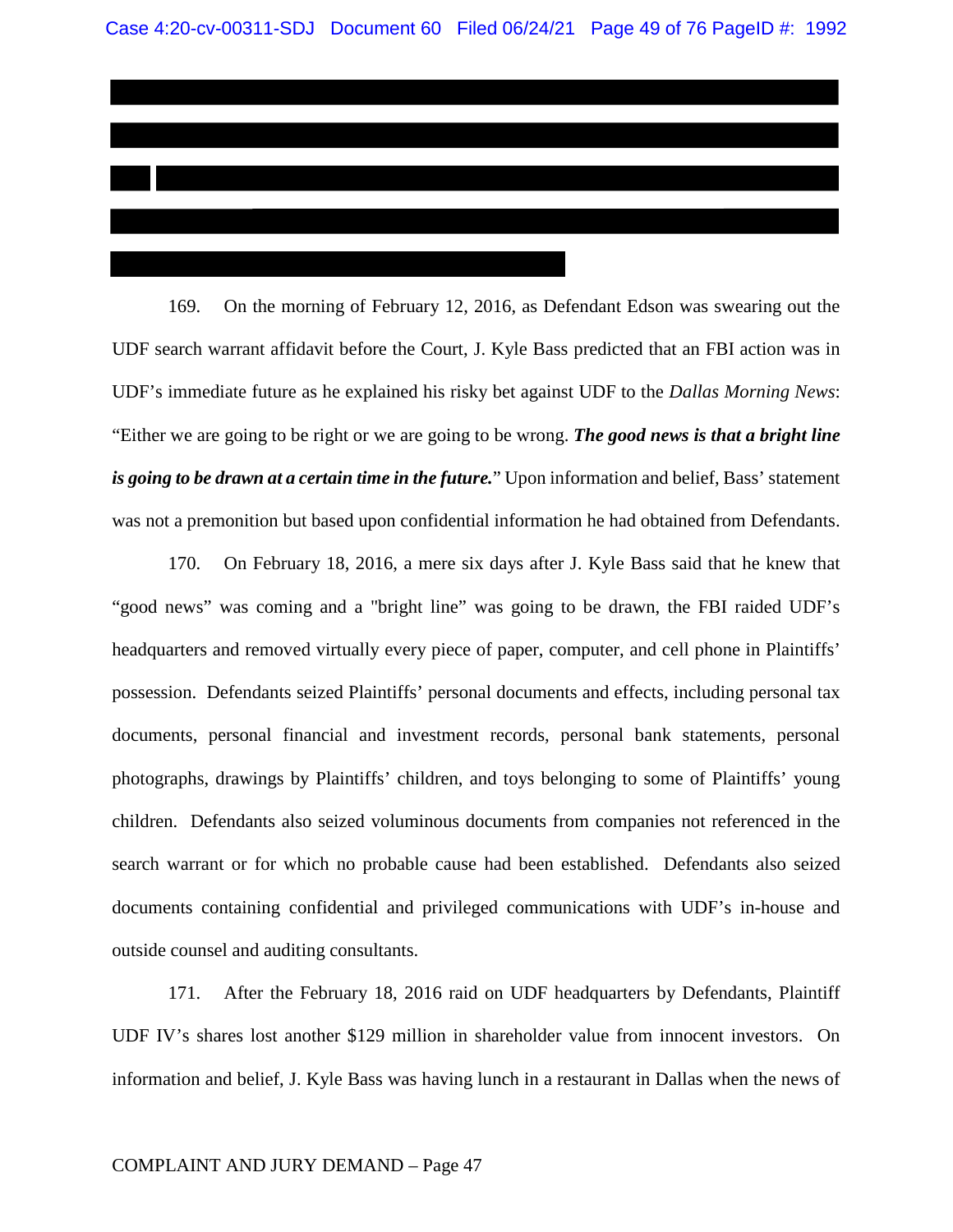the FBI raid broke. After Bass abruptly left the restaurant, a person at Bass' table referred to the news being broadcast about the raid at UDF and stated: "He (Bass) just made \$60 Million dollars."

172. Defendants' raid was part of a coordinated scheme so that Bass/Hayman could illegally profit from UDF's demise. On February 19, 2016, the day following Defendants' raid, an internal Bass/Hayman email circulated by Peter Hans, cofounder of the *Harvest* website which Bass/Hayman used to launch the anonymous false posts, recognized that Defendants' raid of UDF's headquarters propelled the success of the illegal "short and distort" scheme: "[*T]his was an incredibly well executed strategy from research and PR and marketing and I am happy that our [Harvest] platform was able to help a bit.*"

173. Defendants' raid of UDF's headquarters was prominently covered by both national and local print media, including by the Wall Street Journal, the New York Post, Reuters, Forbes, the Dallas Business Journal, the Housing Wire, the Fort Worth Star Telegram, and the Dallas Morning News. This coverage featured these headlines:

- Wall Street Journal: "FBI Raids Headquarters of United Development Funding;"
- New York Post: "FBI raid Texas REIT slammed by Kyle Bass as Ponzi scheme;"
- Forbes: "United Development Funding Rocked After FBI Raid, Shares Down 54%;"
- Reuters: "FBI says it raids United Development Funding office near Dallas;"
- Dallas Business Journal: "FBI raids UDF office in Grapevine on heels of 'Ponzi scheme' allegations;"
- Housing Wire: "FBI agents raid North Texas-based real estate investment trust Kyle Bass-led hedge fund had previously accused REIT of operating like Ponzi scheme;"
- Fortune: "The FBI Just Raided the Company that Kyle Bass Is Shorting;"
- Fort Worth Star Telegram: "FBI raids Grapevine offices of United Development Funding;" and
- Dallas Morning News: "FBI raids Grapevine financial firm amid Ponzi scheme allegations."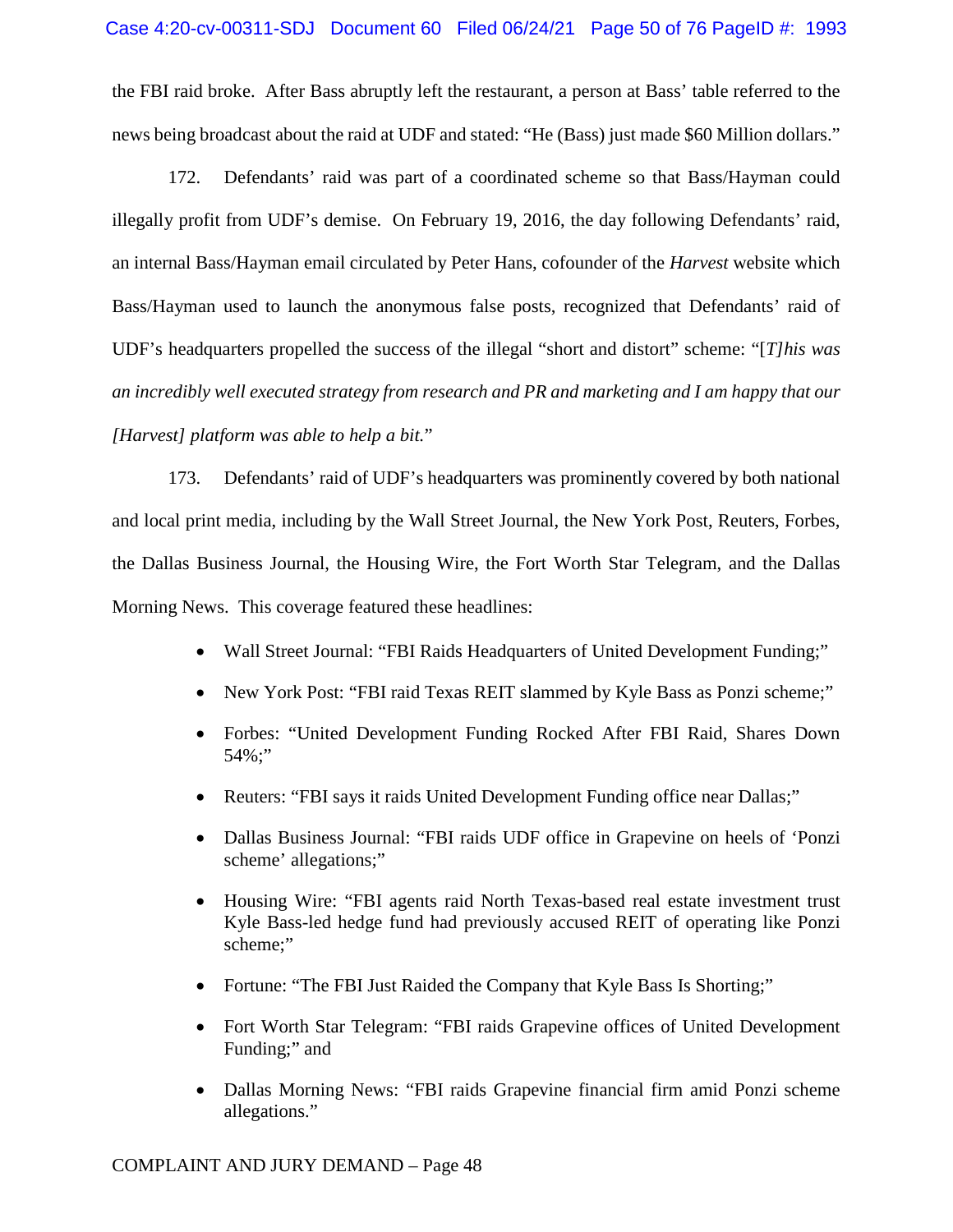174. Defendants' raid of UDF's headquarters was also prominently covered by both national and local news media broadcasts including CNBC, NBC, ABC, Fox4News, and youtube.com.

- ABC DFW published "FBI raids Grapevine real estate investment firm" and opened its evening newscast with aerial images from its news helicopter showing FBI agents on UDF property with the pronounced banner "FBI RAIDS REAL ESTATE INVESTMENT FIRM" and concluded the story stating *"the final outcome for this Company will be bankruptcy."* (emphasis added);
- CNBC scrolled news of the FBI raid on UDF;
- NBC DFW published "FBI Raids Housing Financial Firm in Grapevine" and opened the local evening news with images of FBI agents raiding UDF offices and heralding that NBC DFW broke the story on the internet earlier in the day;
- Fox4News published and broadcast "Grapevine finance company raided by FBI" showing prominent images of FBI agents seizing UDF documents and placing them in rented Penske trucks; and
- Youtube.com published "FBI Agents Raid A Texas Housing Financial Firm Accused of Fraud," displaying images of FBI agents raiding UDF.

175. On February 18, 2016, during the raid of UDF by Defendants**,** Nasdaq suspended

trading of Plaintiff UDF IV stock.

176.

multiple news reports easily connected Bass/Hayman with Defendants' raid of UDF

and the intended consequence of the "short and distort" scheme – UDF's bankruptcy.

## **Defendants' Search of UDF's Headquarters Was Unnecessary**

177. Defendants should have issued Plaintiffs a grand jury subpoena for the information sought in the search warrant. But news crews in helicopters do not cover subpoenas; they do, however, cover FBI raids where armed FBI agents in raid jackets storm a company's headquarters. Grand jury subpoenas, which prosecutors cannot release publicly, do not provide the type of "event" that Bass/Hayman needed – an event that results in the loss of \$100 million in innocent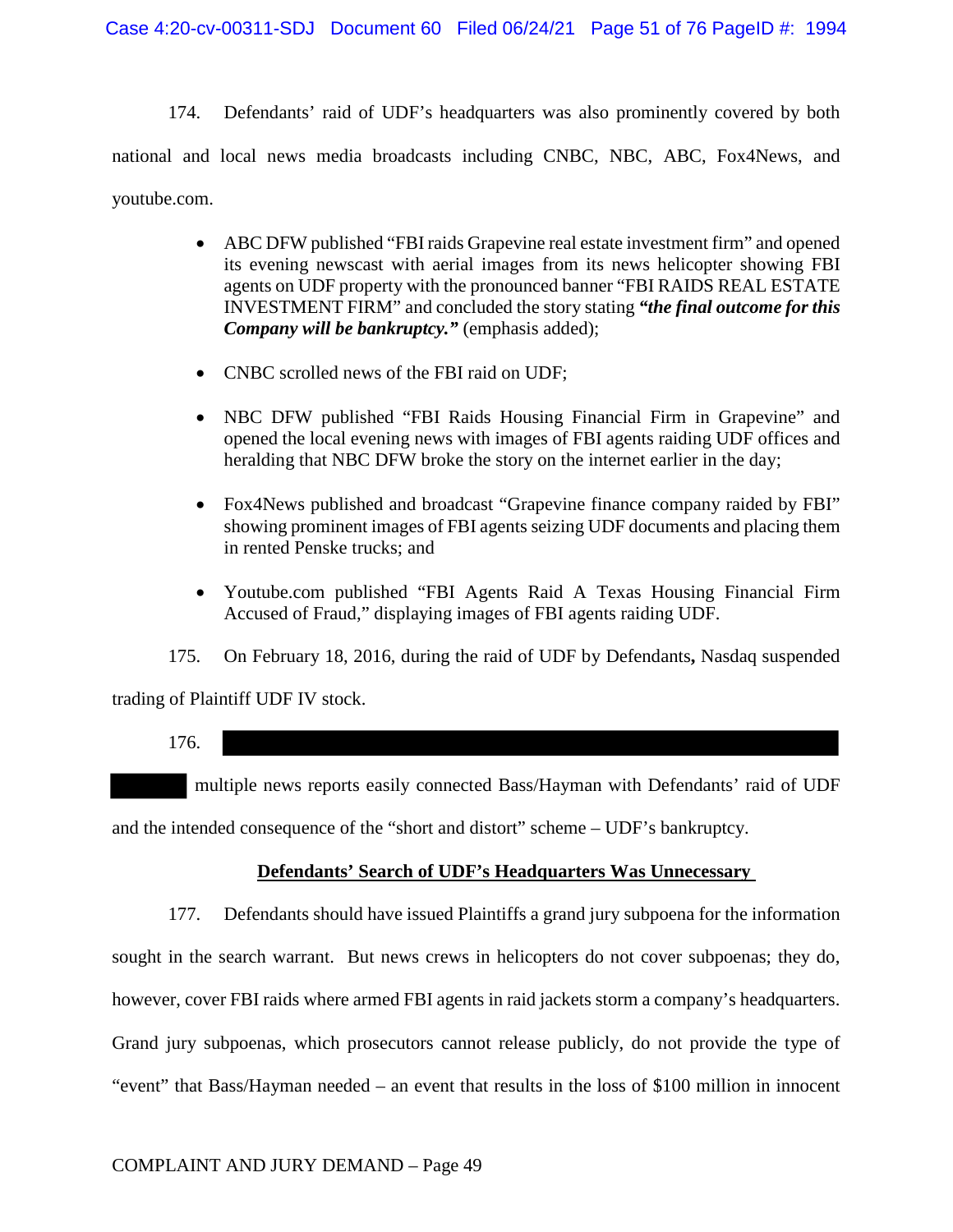#### Case 4:20-cv-00311-SDJ Document 60 Filed 06/24/21 Page 52 of 76 PageID #: 1995

shareholder value. But a search warrant executed by 100 armed FBI agents in raid jackets certainly does. Defendants' goal here was simple – a bogus search warrant to trigger the type of media event that would crush UDF IV's stock price, and destroy UDF, so that Bass/Hayman could cash out their short position to the tune of \$60 million.

178. Defendants' improper motive in seeking the search warrant is demonstrated by the following: Defendants knew that, between April 2014 and January 2016, UDF produced 803,240 pages of documents to the SEC in connection with its investigation of UDF. UDF had produced 152,784 pages of documents voluntarily in response to an informal request from the SEC; 223,200 pages of documents pursuant to a SEC subpoena issued in January 2015; and 294,518 pages of documents pursuant to a second SEC subpoena issued on June 30, 2015. UDF also produced another 132,738 pages of documents between November 16, 2015 and January 8, 2016 in response to a few follow-up requests from the SEC in November and December 2015.

179. In addition, Defendants' search warrant duplicated the SEC's prior requests in that the search warrant sought the same categories of documents that the SEC had previously requested and UDF had provided. For example, both Defendants and the SEC focused on obtaining documents relating to the collectability of loans that UDF had made to its borrowers, including Centurion and Buffington. Both also focused on accounting documents that related to UDF's financial statements. In short, Defendants requested a search warrant to seize documents that contained much of the same information Defendants already possessed in the 800,000 pages of material that UDF had already turned over.

180. Defendants also knew that Plaintiffs had cooperated with both the SEC and Defendants regarding the provision of documents relevant to their investigations.

181. In addition, in August 2015, on multiple occasions UDF counsel informed Defendant Bunch that UDF would provide the government access to any documents in UDF's Grapevine, Texas office.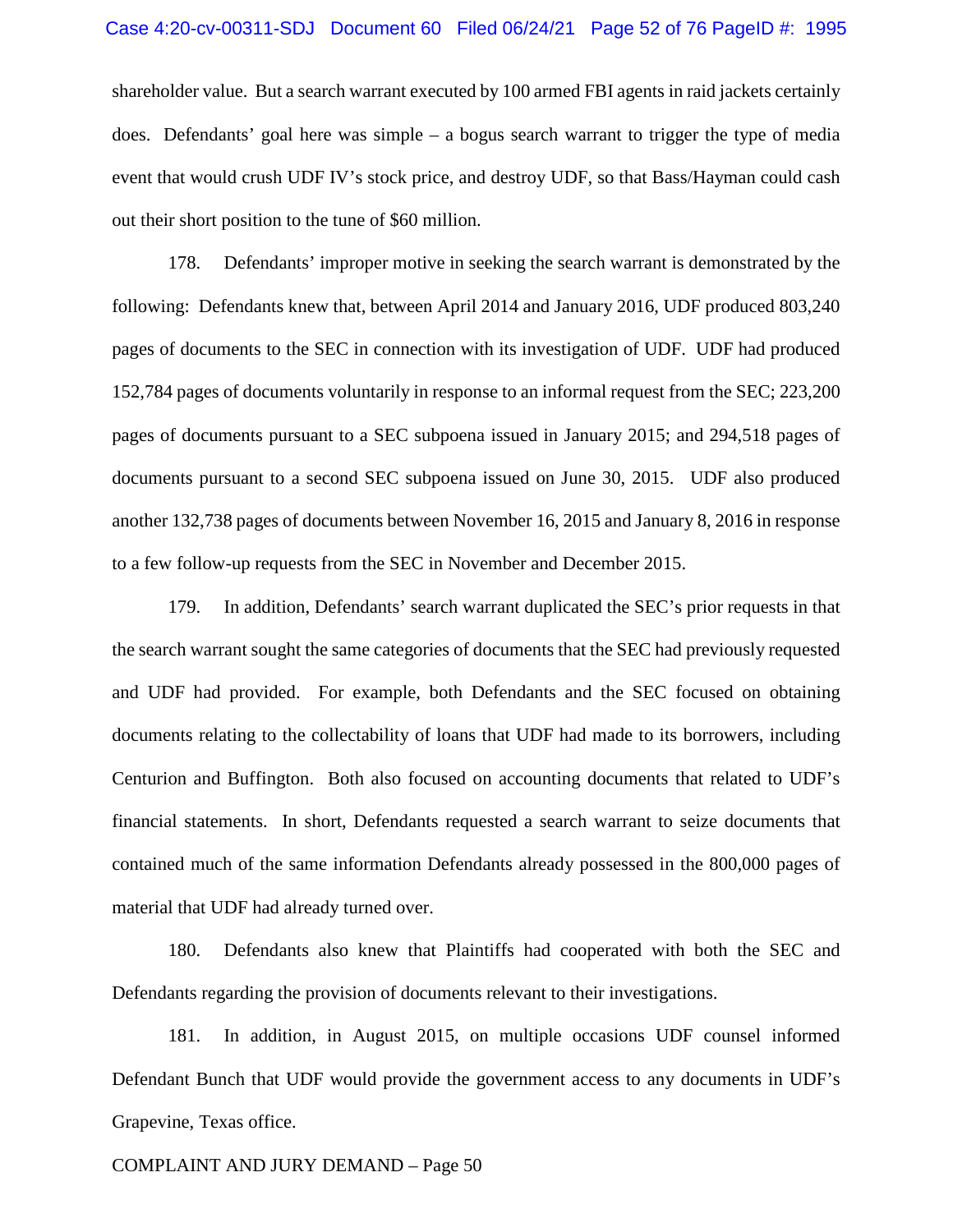182. Defendants also knew that, on December 11, 2015, the SEC Staff had instructed the independent members of Plaintiff UDF IV's Board of Trustees to conduct an independent investigation of the "anonymous" allegations made by Bass/Hayman, the SEC understood and approved the scope of the independent investigation and that the independent investigation was underway at UDF at the time of the search. Defendants Bunch and Edson**,** knew and understood that the raid at UDF headquarters would have severely disrupted the ability of Thompson & Knight to conduct its independent investigation.



185. In February 2019, three years after the execution of the search and after repeated refusals by Defendant Bunch to permit Plaintiffs to review the search warrant affidavit, certain attorneys for certain Plaintiffs were finally permitted by the government to review the search warrant affidavit at the FBI's offices.

186. In sum, at the time of the search on February 18, 2016, Defendants**:**

- had access to 800,000 pages of UDF documents via the SEC;
- knew that Plaintiffs had been aware of the criminal investigation for months;
- had received multiple offers from Plaintiffs to consensually produce any UDF documents Defendants might request;
- had access to documents from UDF's outside auditor, Whitley Penn, due to Plaintiffs' cooperation;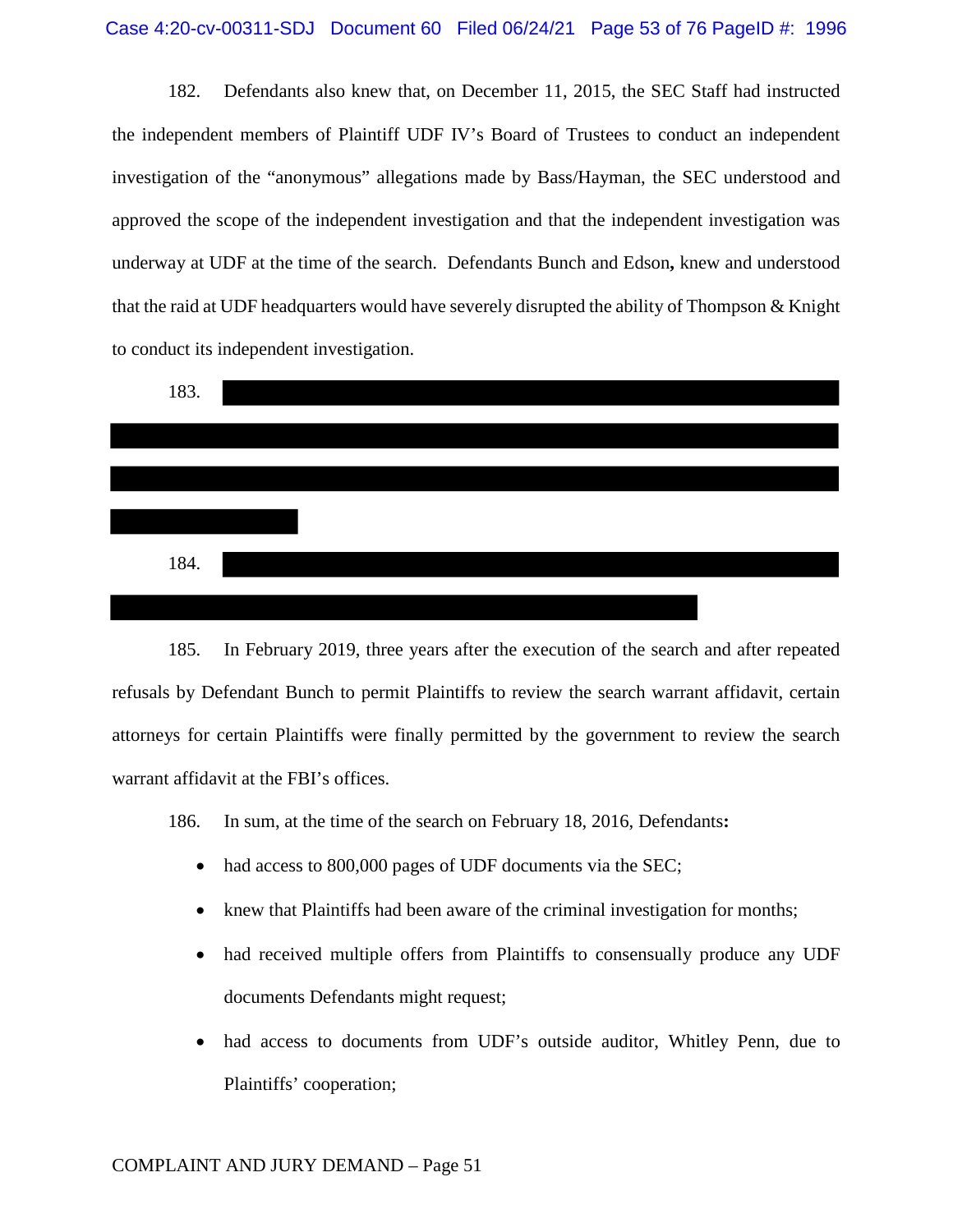- felt comfortable using subpoenas, not search warrants, to obtain documents from other UDF's offices in Austin, Texas and Boulder, Colorado; and
- •

187. Thus, Defendants did not require a search warrant to obtain the documents in question. Defendants and Bass/Hayman did, however, need the media coverage that Defendants could obtain from a public raid on UDF's headquarters to generate the level of panic among investors to cause Plaintiff UDF IV's share price to tank. Bass/Hayman would then, in turn, maximize their return on the short and distort scheme and place Plaintiffs in a weakened financial position.

## **Defendants Help Bass/Hayman Close Their Short Position**

188. Due to Defendants' very public raid, Nasdaq halted trading of UDF shares on the day of the raid thereby preventing Bass/Hayman from closing out their short position in UDF. As a result, Bass/Hayman had to continue to pay the borrowing costs associated with their short position and remained at risk for a price recovery of the share price of Plaintiff UDF IV's stock. During this period, Defendants continued to aid and abet Bass/Hayman's relentless unlawful scheme to depress Plaintiff UDF IV's stock price and destroy UDF's business so Bass/Hayman would profit.

189. On March 14, 2016, Hayman GC Kirkpatrick emailed Defendant Edson to falsely inform her that, with respect to Plaintiff Greenlaw's house, there "*appears* to be a traditional mortgage against this home from National City Bank of Indiana," which was demonstrably inaccurate. Defendant Edson replied within the hour, stating "Received. Thank you."

190. On May 11, 2016, Thompson & Knight and Price Waterhouse Coopers (PwC) presented the findings of their independent investigation of UDF commissioned by the UDF IV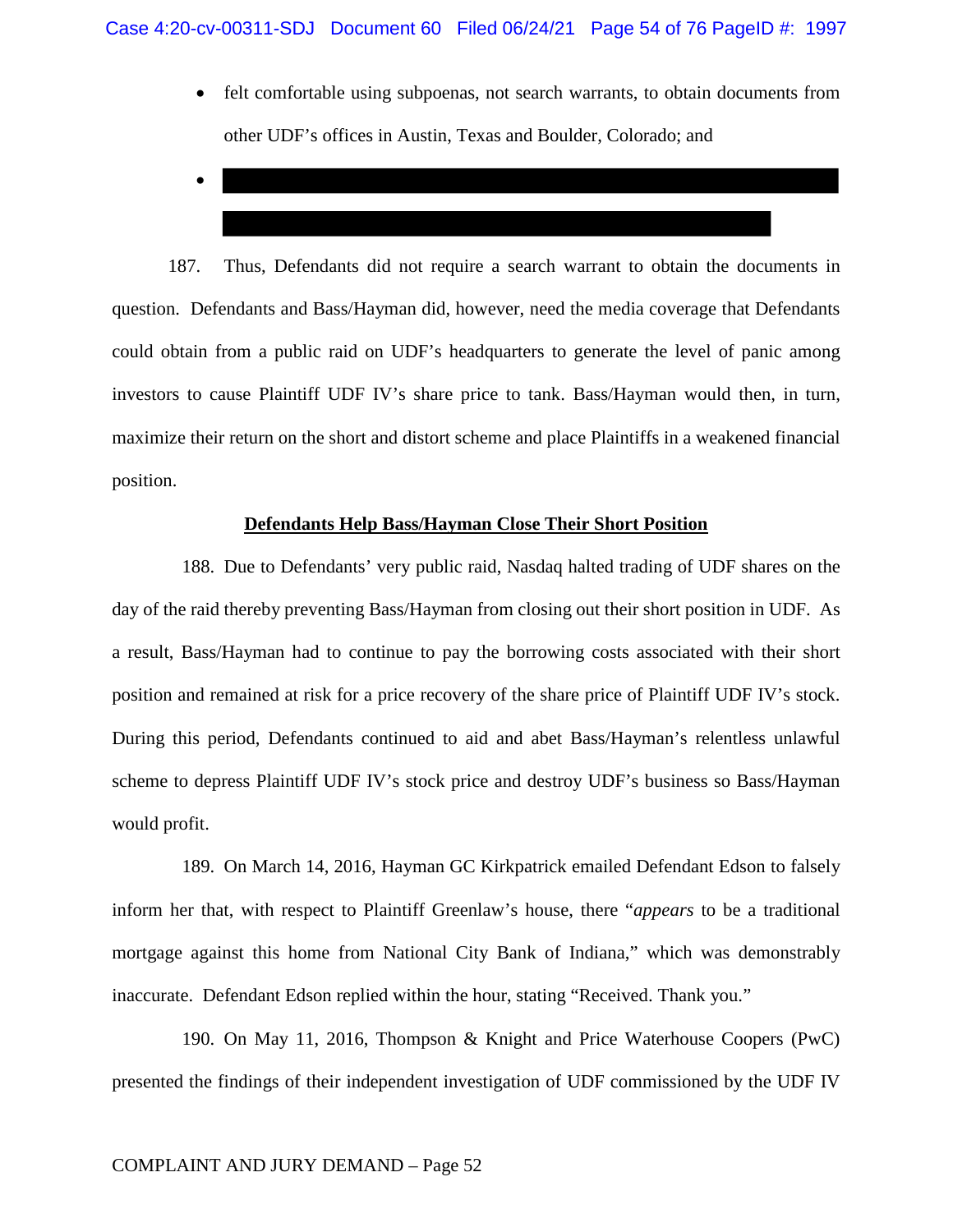#### Case 4:20-cv-00311-SDJ Document 60 Filed 06/24/21 Page 55 of 76 PageID #: 1998

Independent Trustees to Defendant Bunch**,** Defendant Edson**,** an FBI supervisor and an FBI accountant**.** Thompson & Knight and PwC presented Defendants with extensive evidence supporting the conclusions of the Independent Investigation namely:

- No evidence of fraud or misconduct by Plaintiffs;
- No evidence to substantiate Bass/Hayman's allegations that UDF operated a Ponzi scheme. The business model was reviewed in great detail. The classic Ponzi scheme elements, as described by the SEC and relevant case law, are not present;
- No evidence of deception, no evidence that Plaintiffs misled auditors, and no evidence Plaintiffs attempted to defraud investors; and
- Nothing that indicated any deficiency in Plaintiffs' integrity.

191. The sole question Defendant Edson asked at the May 11 meeting was an expression of her concern over whether Thompson & Knight had used "Kyle Bass" in its search terms. Defendant Bunch was singularly interested in whether UDF had made any progress retaining new auditors. Thompson & Knight responded that UDF needed the FBI to return its documents before UDF could proceed with its audit process. Defendant Bunch again refused to return any of the documents contained in over 700 boxes seized from UDF headquarters during the raid.

192. In another example of illicit coordination, later that very same day, Hayman Analyst Lewis emailed J. Kyle Bass that a colleague had informed him that "*a friend of his"* had mentioned that "PWC is engaged by the audit committee, but not necessarily to perform an audit – could just be to review financial controls or to do an internal review that is separate from an audit – we are trying to get more details." Bass replied, "[T]he fact that they have no auditor is a great sign and a deletion [from Nasdaq] will be a great thing for us."

193. On May 16, 2016, UDF counsel informed Defendant Bunch that UDF would issue a press release the next day announcing the findings of the Thompson & Knight and PwC independent investigation that were presented to the Defendants five days earlier. While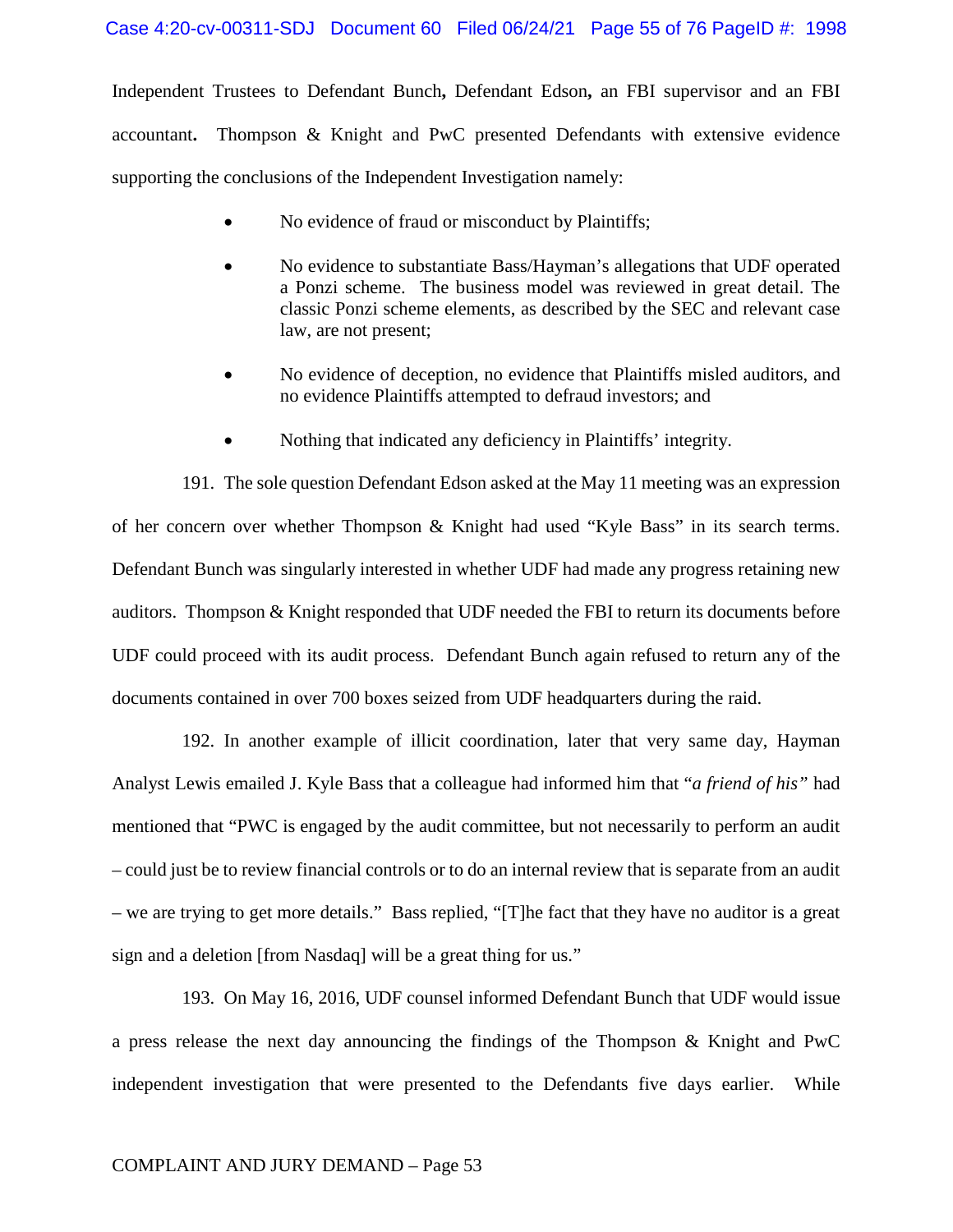#### Case 4:20-cv-00311-SDJ Document 60 Filed 06/24/21 Page 56 of 76 PageID #: 1999

Defendant Bunch responded that he could not stop UDF from issuing the press release, he stated it was a "bad idea" and he threatened that the issuance of the UDF press release could result in Defendant Bunch adding "additional charges" to an indictment based on the press release. In other words, while Defendant Bunch authorized Bass/Hayman to publish anonymous statements about UDF that basic fact checking would prove were false—as demonstrated by the vetting done by Whitley Penn, Thompson & Knight, the *Wall Street Journal*, and *Street Watchdog Research*— Defendant Bunch actually threatened to charge Plaintiffs for simply releasing the results of an independent investigation that had been conducted by highly respected national firms that possessed significant subject matter expertise on the relevant accounting issues.

194. On August 10, 2016, J. Kyle Bass updated Defendant Edson in an email that he was traveling and confirmed that he had left her "a message on your office line earlier today. This call is a courtesy call to you in order to notify you of an upcoming release of our research on UDF." Bass further bragged to Defendant Edson that UDF was "likely to face significant tax problems" due to Bass' actions. Bass' post was again riddled with false and misleading statements about Plaintiffs. Defendant Edson thanked Bass for the information and updated him on her investigative developments, confirming that she "was in Lubbock today." She further related that she was "back now and will take a look at what you sent. Have a safe trip." The next day, Defendant Edson emailed Bass, whom she now knew had profited by tens of millions by virtue of the FBI raid on UDF, stating "*Mr. Bass*, I just called your cell phone and then realized that it is still early in San Francisco. Sorry about that. You can reach me at 972-559-XXXX." Upon information and belief, Defendant Edson was seeking to speak with Bass with respect to Preston Manor.

195. Defendant Edson**'s** presence in Lubbock, Texas, the location of a UDF financed project called "Preston Manor," confirmed she was again "riding shotgun" with Bass, continuing to improperly aid and abet the Bass/Hayman "short and distort" scheme. Preston Manor became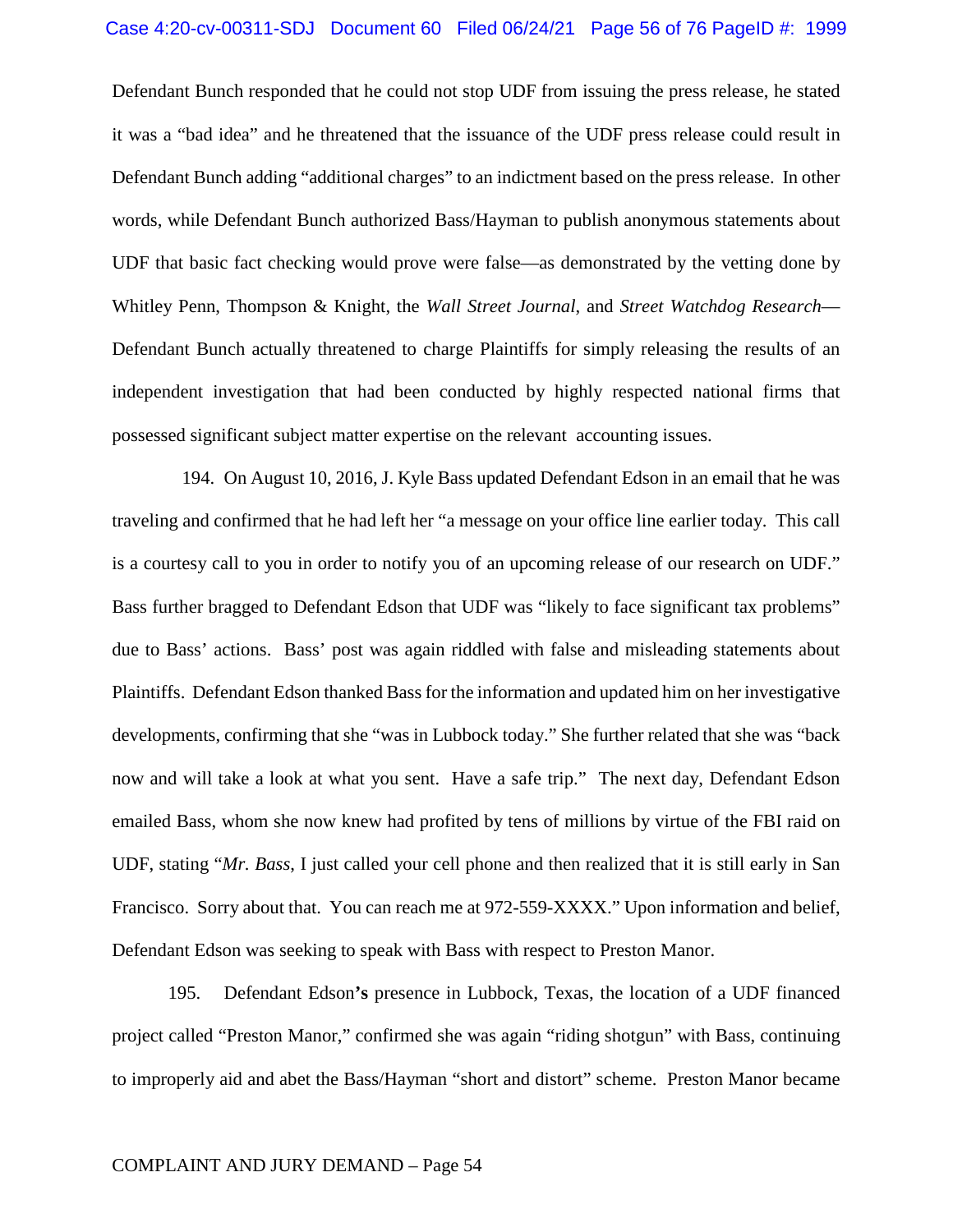the subject of Bass/Hayman's next false and misleading post about UDF, which Bass/Hayman posted later that month.

196. On August 12, 2016, Bass emailed *Seeking Alpha* contributor Brad Thomas attempting to get him to post and publish more false and misleading information about UDF. Bass informed Thomas, with apparent authority: "[I]t is our view that a number of people will be jailed before this is closed out." Bass, highlighting the close partnership that Bass/Hayman shared with Defendants throughout the scheme, then asked Thomas to contact "*Special Agent*" Parker Lewis who Bass claimed was "in charge of the [UDF] research." *Seeking Alpha* describes itself as "the world's largest investment community" where "millions of passionate investors connect daily to discover and share new investing ideas, discuss the latest news, debate the latest news and make informed investment decisions."

197. On August 30, 2016, J. Kyle Bass emailed Defendant Edson attaching another proposed false and misleading post for his "*UDFExposed.com*" website entitled "[T]he Precarious Preston Manor," the UDF financed project in Lubbock that Defendant Edson visited earlier that month. Bass informed Defendant Edson**:** "[W]e will be posting this additional piece sometime later this morning/afternoon. Parker [Hayman Analyst Lewis] began unfolding the events surrounding the recent sale of this property in Lubbock, Texas as soon as it was recorded." Minutes later, Defendant Edson responded to Bass, "Received." Bass then forwarded his email exchange with Defendant Edson to Hayman Analyst Lewis who asked Bass, "Green light to post?" Bass, having shared the demonstrably false and misleading post with Defendant Edson, responded, "Yes." Lewis then responded to Bass, "10-4, gave Edelman the go" and "We are live on website, will send link in a sec and email alert is about to [go] out."

198. On October 7, 2016, J. Kyle Bass emailed Defendant Edson another proposed false and misleading post on another UDF financed project "Alpha Ranch," and also informed Defendant Edson that he intended "to file an IRS Whistleblower suit on UDF next week where we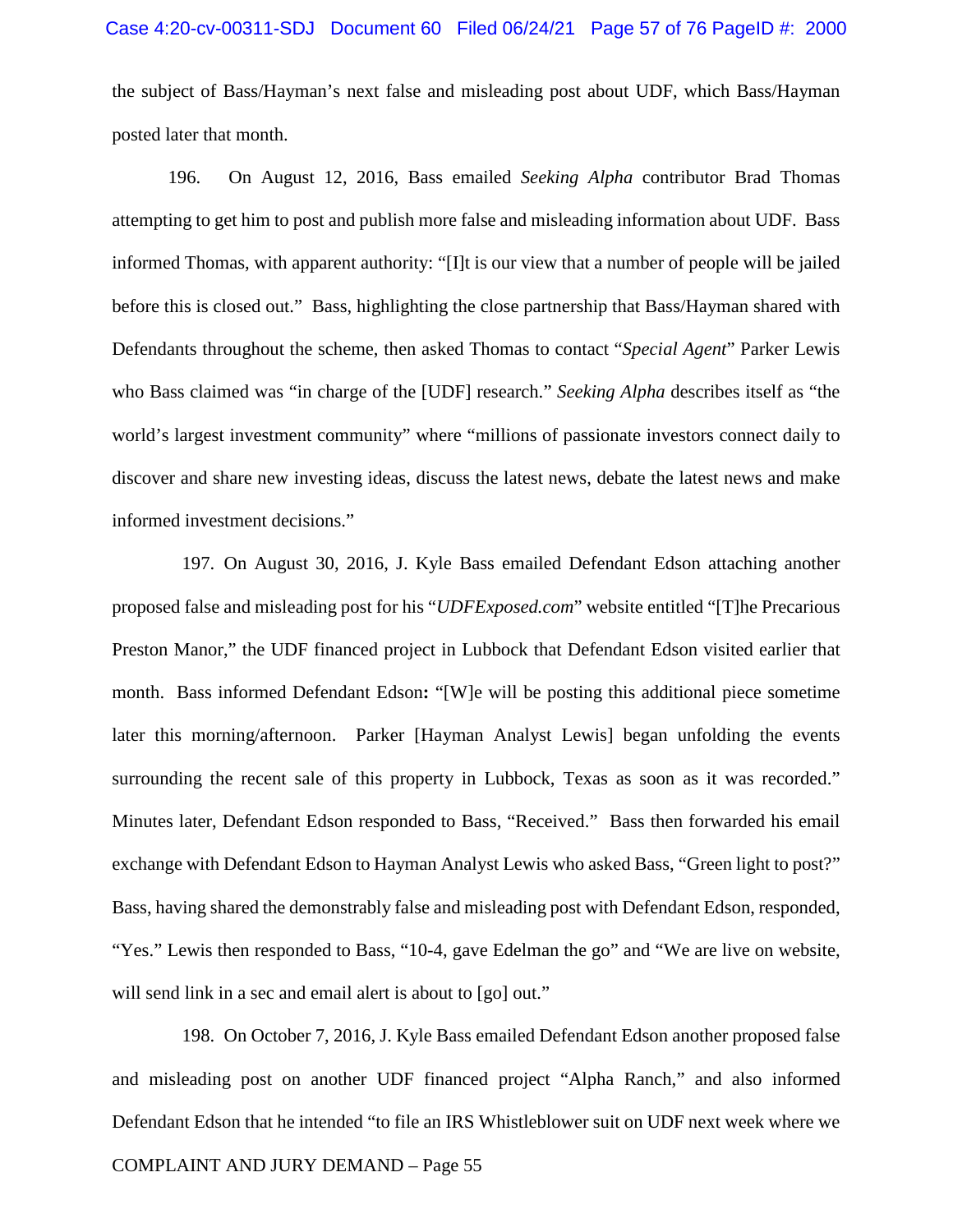#### Case 4:20-cv-00311-SDJ Document 60 Filed 06/24/21 Page 58 of 76 PageID #: 2001

intend to reference our assistance in educating both the SEC and the FBI on the issues in the case. Bass confided to Defendant Edson that the "filing will be kept secret (nonpublic) but I want to make sure there aren't any objections *from your side* in including these references." Subsequently, the IRS notified UDF that it was auditing UDF IV's tax returns for 2015 and 2016.

199. On October 19, 2016, Plaintiff UDF IV shares commenced trading on the OTC grey market allowing Bass/Hayman to close out their short position realizing tens of millions in profits. Over the next two days,  $8,222,687$  shares traded between a high of \$2.50 and a low of \$1 destroying an additional \$67 million in shareholder value from innocent UDF investors. In total, Plaintiff UDF investors were harmed over *one-half billion dollars* by Defendants participation in the illegal "short and distort" scheme that ultimately netted Bass \$60 million.

# **UDF Successfully Sues Bass/Hayman But Defendants Ignore the Court's Findings**

200. On November 28, 2017, UDF filed a lawsuit in the Dallas County Court against the Bass/Hayman alleging business disparagement, tortious interference with contract, tortious interference with business relationships and conspiracy.

201. On June 12, 2018, the Court, after allowing limited discovery, ruled that the UDF Plaintiffs had set forth a prima facie case and denied Bass/Hayman's motion to dismiss the lawsuit under the Texas Citizens Participation Act.

202. On June 29, 2018, Bass/Hayman filed a notice of accelerated appeal.

203. On November 15, 2018, UDF filed its Appellate brief opposing the Defendants' appeal and presented its oral argument to the Appeals Court on May 2, 2019.

204. On August 22, 2019, the Dallas Fifth District Court of Appeals, after reviewing over 2,000 pages of pleadings, affidavits and evidence, issued a 47-page decision favorable to UDF in the ongoing litigation against Bass/Hayman affirming the ruling of the Dallas County Court and held: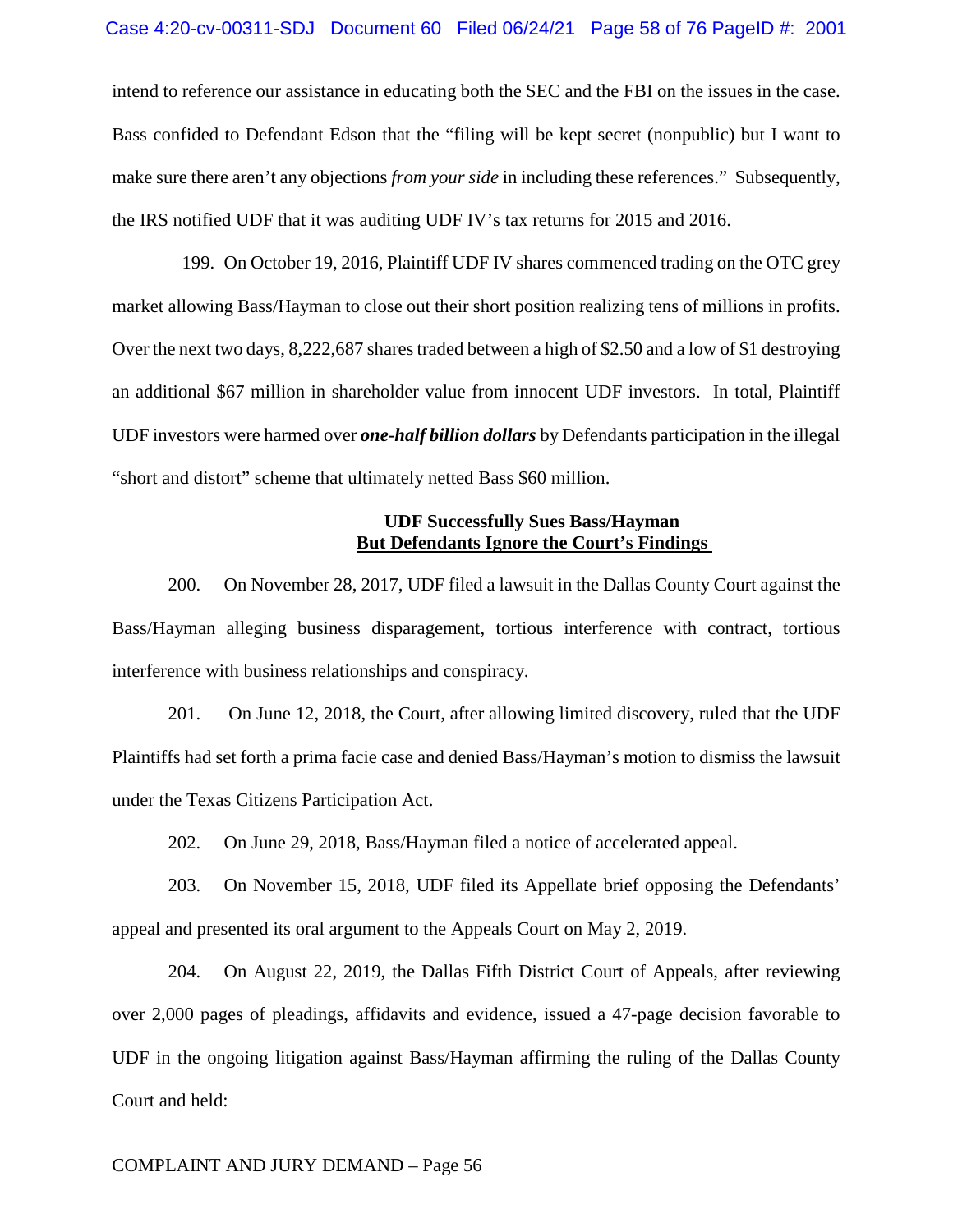- "UDF's pleadings and affidavits explain how and why Hayman's statements were false" and "Illustrate and describe how and why Hayman made the false statements knowingly or recklessly, and chronicle the economic and business damages and losses UDF sustained as a direct result of Hayman's false statements."
- "This is not a case in which the plaintiff merely provided the "minimum quantum of evidence" necessary to satisfy its burden to state a prima facie case for its claims. *See In re Lipsky*, 460 S.W.3d 579, 590 (Tex. 2015). Rather, the prodigious quantity of details and specific fact allegations in UDF's pleadings and affidavits that support a rational inference establishing the challenged elements is much like a restaurant menu with too many offerings—the difficulty lies in choosing which examples, and what level of detail, to include in our opinion."
- "Hayman's initial anonymous posts on a website it created using a false name further indicate its state of mind. UDF offered sufficient evidence to support a fact finding that Hayman did not want to be identified as the publisher of the posts challenging the legitimacy and legality of UDF's business so that its statements would be more certain to plunge UDF's stock value, resulting in a huge profit to Hayman, which, in fact, is what happened."
- "UDF adduced clear and specific evidence…that supports a rational inference that Hayman intended to interfere with UDF's economic interests by publishing and disseminating unconfirmed, false and derogatory statements about UDF's business that were almost certain to have a severe negative impact on UDF's current and prospective business and on UDF's stock value; and Hayman deliberately distorted facts, omitted facts contrary to its 'story' and purposefully avoided discovering facts that might show the falsity of its accusations."
- "We conclude that UDF met its burden under the TCPA to provide clear and specific evidence establishing that Hayman acted with actual malice and proximately caused UDF's alleged damages and losses."
- "Likewise, because we conclude UDF stated a prima facie case for its claims for business disparagement, tortious interference with contract, and tortious interference with business relationships, we conclude UDF satisfied its burden under the TCPA to provide clear and specific evidence establishing a prima facie case for its conspiracy claims."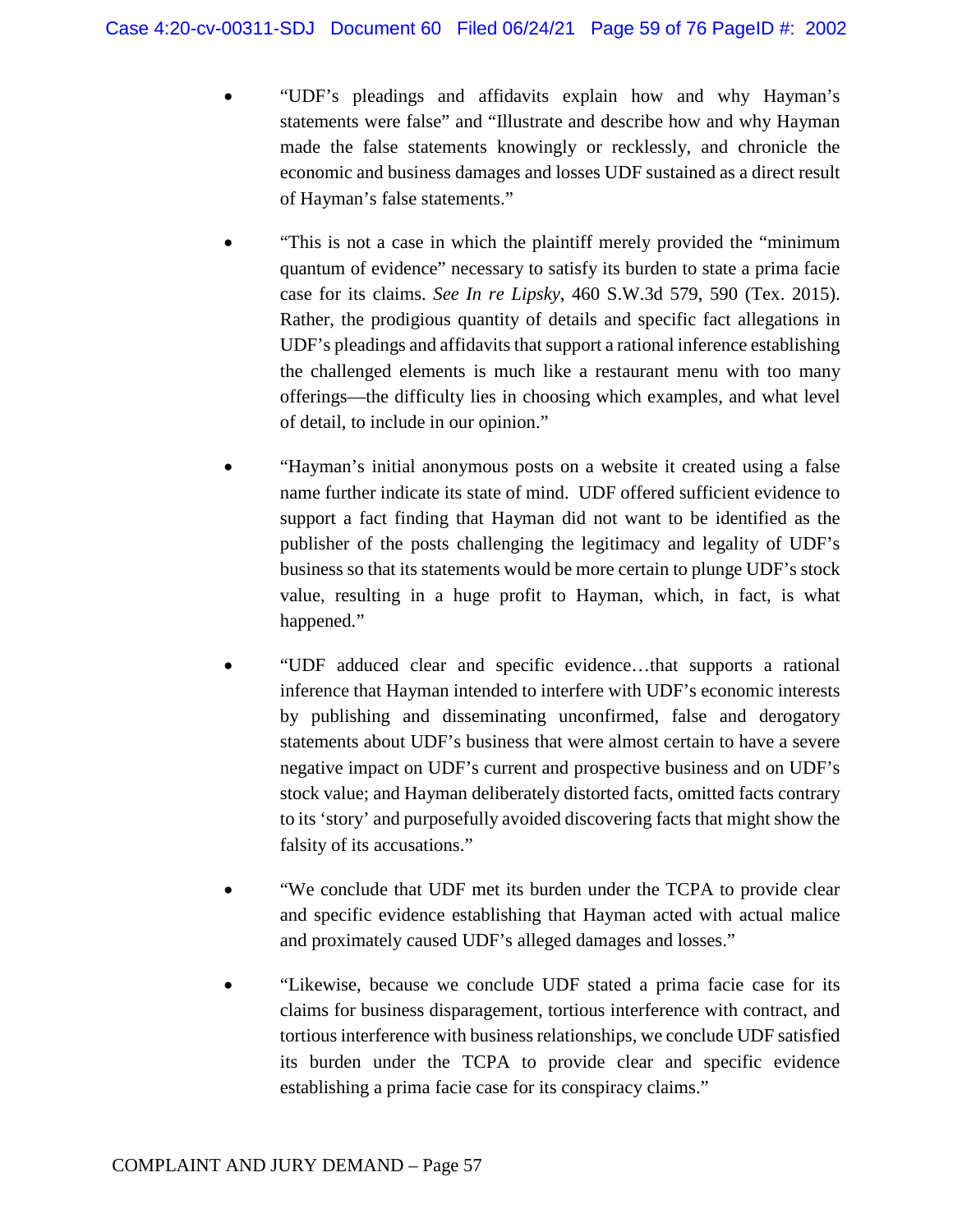• "UDF backed up its damages claims with affidavits and documentary evidence."

205. The Texas Supreme Court denied Bass/Hayman's petition to review the ruling from the Texas Court of Appeals.

206. As well-trained and experienced Special Agents and Assistant U.S. Attorneys, Defendants understood at this point that there was insufficient evidence to rationally believe that the Plaintiffs had committed a crime and thus no basis to continue a criminal investigation of Plaintiffs other than to cover up their own unlawful behavior.

207. As well-trained and experienced Special Agents and Assistant U.S. Attorneys, Defendants understood, and had for some time known that there was sufficient evidence that Bass/Hayman had committed a crime. It is apparent that the sole and exclusive reason that Defendants have continued a criminal investigation of Plaintiffs and refuse to undertake a criminal investigation of Bass/Hayman was to conceal Defendants' very active role in aiding and abetting the unlawful "short and distort" scheme.

## **Ongoing Unlawful Behavior By Defendants**

208. On March 22, 2019, Plaintiffs' counsel met at the U.S. Attorney's Office with Defendant Bunch, Defendant Edson and other representatives of both the U.S. Attorney's Office and FBI. Plaintiffs' counsel presented an extensive 48-page slide presentation setting forth evidence demonstrating conclusively that Plaintiff UDF III had accurately disclosed the security for its loans, Plaintiff UDF III had properly disclosed management's estimate of the collectability of its loan portfolio, Plaintiff UDF III had adequately disclosed management's estimate of the collectability of the Buffington loan and that Plaintiff UDF III's disclosures regarding refinancing transactions complied with federal securities laws, and that no fact supported criminal charges against Plaintiffs. Defendants did not ask a single question during or after the presentation.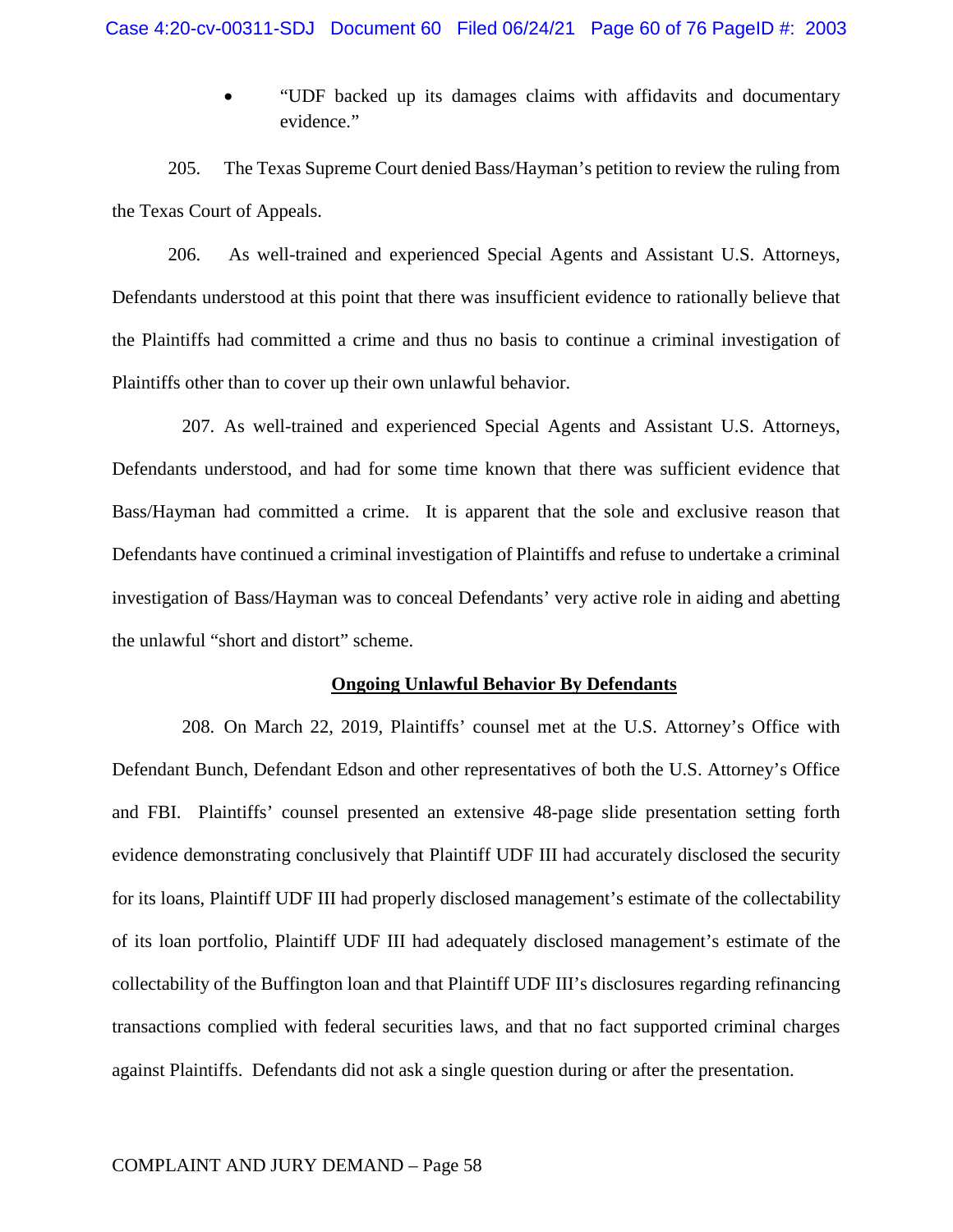209. At that meeting, Plaintiffs' counsel also presented an exhaustive 42-page slide presentation setting forth numerous acts of misconduct by Defendant Bunch, Defendant Klimek**,** and Defendant Edson. The presentation detailed Defendants' participation in the illegal "short and distort" scheme, including how: (a) Bass/Hayman's actions alone caused UDF investor losses, (b) Bass/Hayman traded on inside information provided by Defendants, (c) Bass/Hayman simultaneously promoted acquisition of distressed UDF assets based on their expectation of a government initiated UDF receivership/bankruptcy, (d) Bass/Hayman "set the hook" with the Government to get Defendants to join the scheme, (e) UDF notified the government that it was being used by Bass/Hayman to criminally harm UDF, (f) Defendant Klimek and Defendant Bunch each coordinated with Bass/Hayman on the posting of false and misleading anonymous letters to UDF auditors, and after, Bass directed his head trader to "Short as much UDF everyday as we can get a locate," (g) Defendant Klimek and Defendant Bunch each previewed and conferred with Bass/Hayman regarding the anonymous publication of false and misleading posts on the Harvest website on the evening *before* Bass/Hayman published the posts, (h) Plaintiff UDF IV investors lost \$237 million after the initial anonymous post, (i) Bass provided Defendant Edson with a secret access code to the embargoed Hayman website *UDFexposed.com* on January 29, 2016, *prior to its publication*, which contained false and misleading information regarding UDF, (j) Bass and Defendant Edson extensively communicated throughout January 2016, (k) Hayman launched the UDFexposed.com website in early February 2016 and executed a massive promotional push on February 5, 2016, containing the false and misleading information previewed and aided and abetted by Defendant Edson, (l) UDF IV investors lost another \$151 million after the Hayman publication of the *UDFexposed.com* website, (m) Defendant Bunch and Defendant Edson failed to inform and intentionally misled Judge Tolliver as the Defendants knew that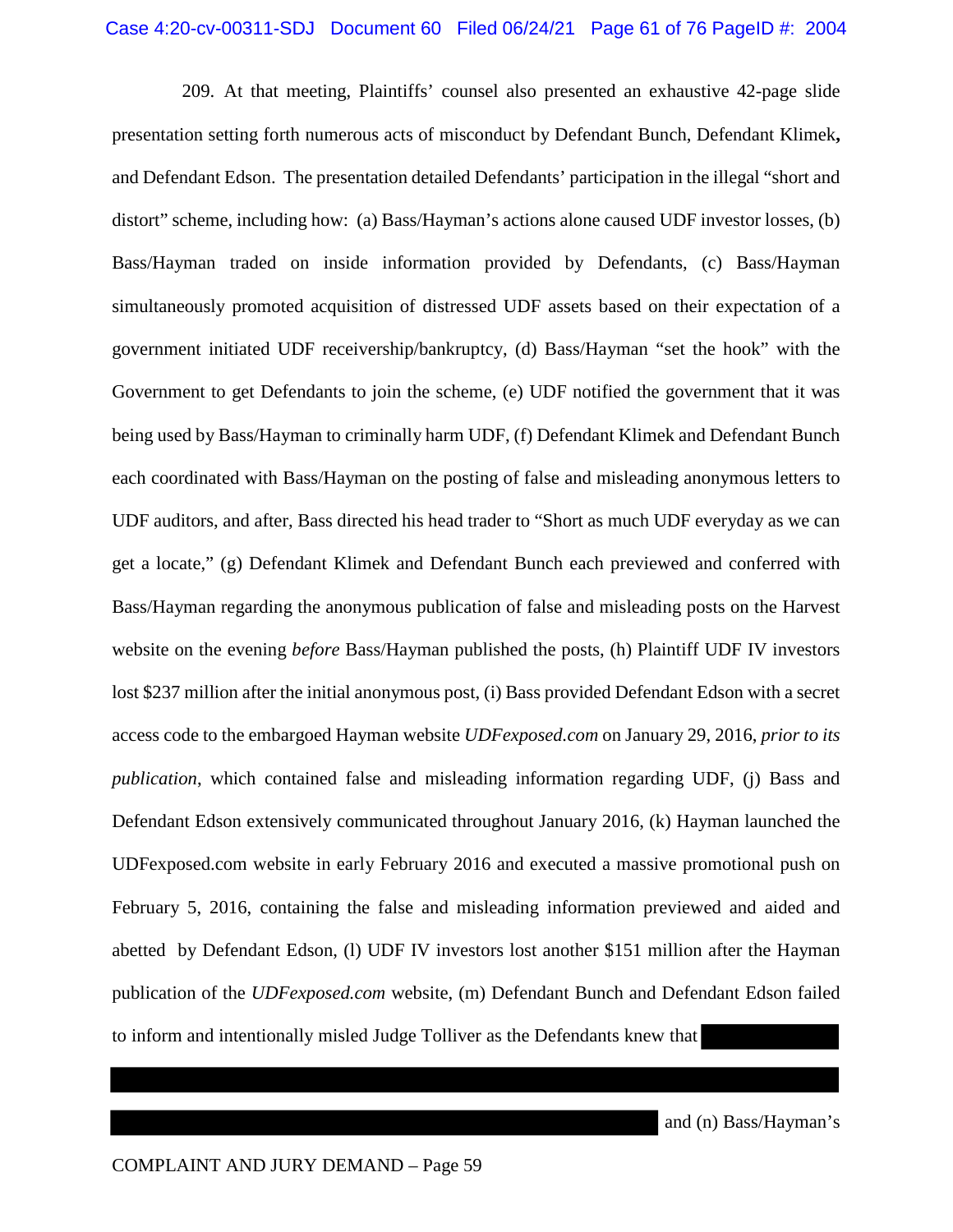interactions with the Government simply cannot be divorced from the harm caused to Plaintiffs' and their investors.

210. As well-trained and experienced law enforcement personnel, Defendants understood that there was insufficient evidence that the Plaintiffs had committed a crime and thus insufficient basis to continue a criminal investigation of Plaintiffs.

211. Despite definitively knowing that there was insufficient basis to continue a criminal investigation of Plaintiffs, none of the Defendants took any action to terminate the criminal investigation or to correct these violations or mitigate the resulting harms.

212. Defendants knew that the Department of Justice expressly prohibits the DOJ and the FBI from initiating or instigating a plan or strategy to commit a federal or state offense, including aiding and abetting such offenses.

213. Defendants knew that federal law and regulations prohibit an employee of the United States from publishing, divulging, disclosing, or making known in any matter not authorized by law any information the employee gained in the course of his employment or official duties concerning or relating to processes, operations, or style of work.

214. Defendants also knew that the U.S. Office of Government Ethics (OGE) Standards for Ethical Conduct for Employees of the Executive Branch states, in relevant part: "An employee shall not. . . allow the improper use of nonpublic information to further his own private interest or *that of another*, whether through advice or recommendation, or by knowing unauthorized disclosure."

215. Defendants also have an obligation to self-report any violations of law or Department of Justice policy to the Office of Professional Responsibility.

216. On September 13, 2019, UDF counsel provided Defendant Bunch and his supervisors with a 38 page White Paper detailing that Plaintiffs had "exercised sound business judgment in making accounting and disclosure decisions." The White Paper exhaustively detailed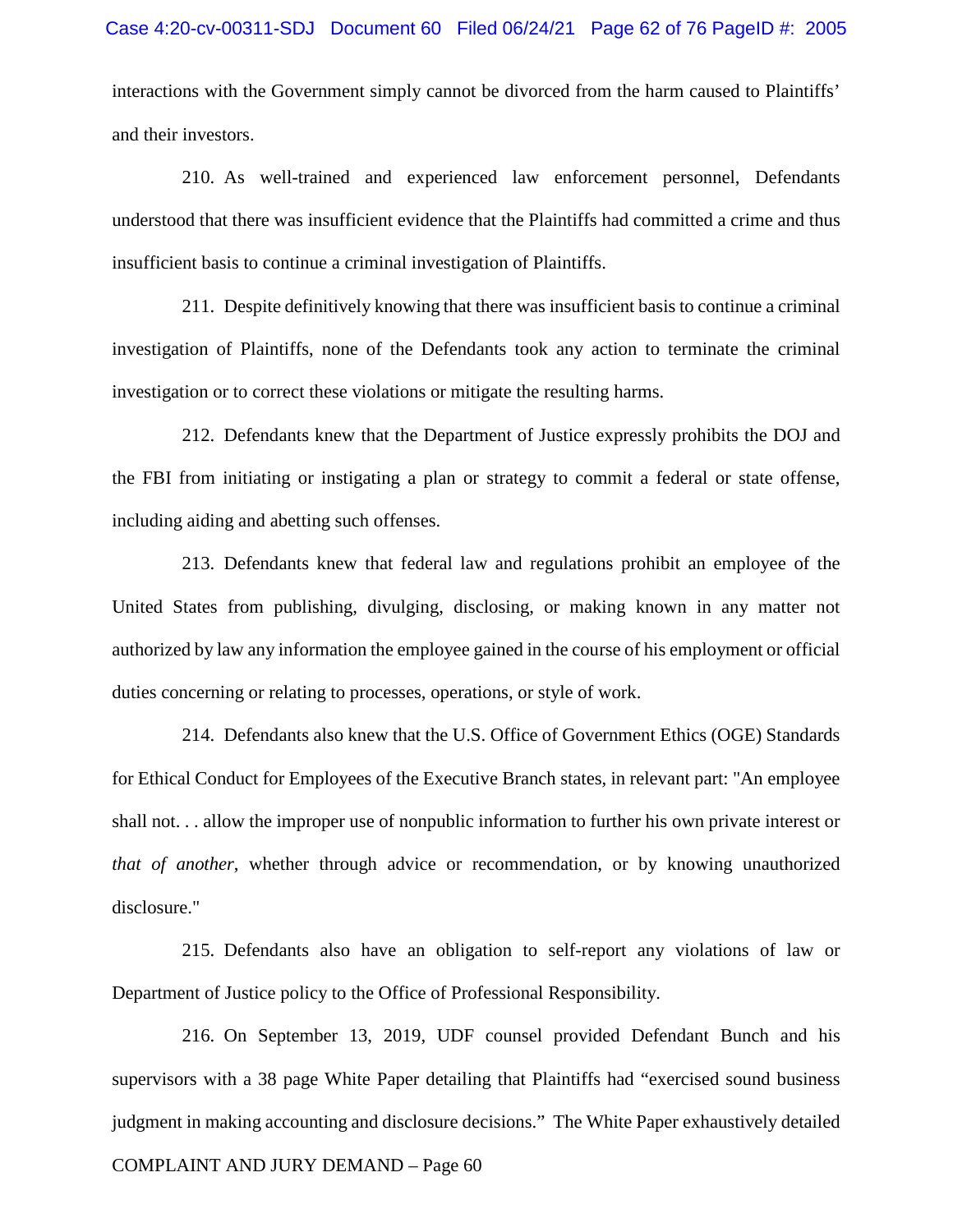#### Case 4:20-cv-00311-SDJ Document 60 Filed 06/24/21 Page 63 of 76 PageID #: 2006

that Plaintiffs' judgments and processes were validated at the time by Plaintiffs' external auditor, and subsequently during a forensic analysis conducted by Ernst  $\&$  Young ("EY"), an international Big-Four accounting firm. EY found that the processes used by the Plaintiffs to reach decisions were reasonable and reasonable under generally accepted accounting principles (GAAP). The White Paper also detailed that PricewaterhouseCoopers (PWC), another international Big-Four accounting firm, working with Thompson & Knight LLP, conducted a comprehensive independent investigation, finding no misconduct by Plaintiffs. Defendant Bunch offered no comments with respect to the White Paper.

217. Despite knowing that there was insufficient basis to continue a criminal investigation and continue the violations of Plaintiffs' due process rights, Defendant Bunch failed to take any action to terminate the criminal investigation or to correct these violations or mitigate the resulting harms, and in fact insisted on proceeding with the criminal investigation.

218. On October 22, 2019, Plaintiffs' counsel and Plaintiffs' accounting expert from EY, Jeff Ferguson, who is the Principal Partner in Forensic Investigations and Disputes, met at the U.S. Attorney's Office with Defendant Bunch, Defendant Edson**,** and their respective supervisors. Defendant Bunch had requested such a presentation. Plaintiffs' counsel addressed three issues that Defendant Bunch claimed were not addressed in the White Paper. Ferguson explained that EY had reached the conclusion that Plaintiffs' determinations with respect to its loan portfolio were correct and reasonable, and that UDF's auditors agreed with management's decision. Ferguson also informed the Defendants that he has been doing fraud investigations over the past 20 years for both federal prosecutors and for defense counsel. He stated that he has been working on the UDF matter over the past three years and one thing that has struck him has been that Plaintiffs' transparency has been "astounding." Ferguson stated that when he looked at how UDF was run, including the transparency, the support, and the third-party review, UDF certainly is not a fraud. UDF counsel also explained the work of the independent investigation of UDF conducted by the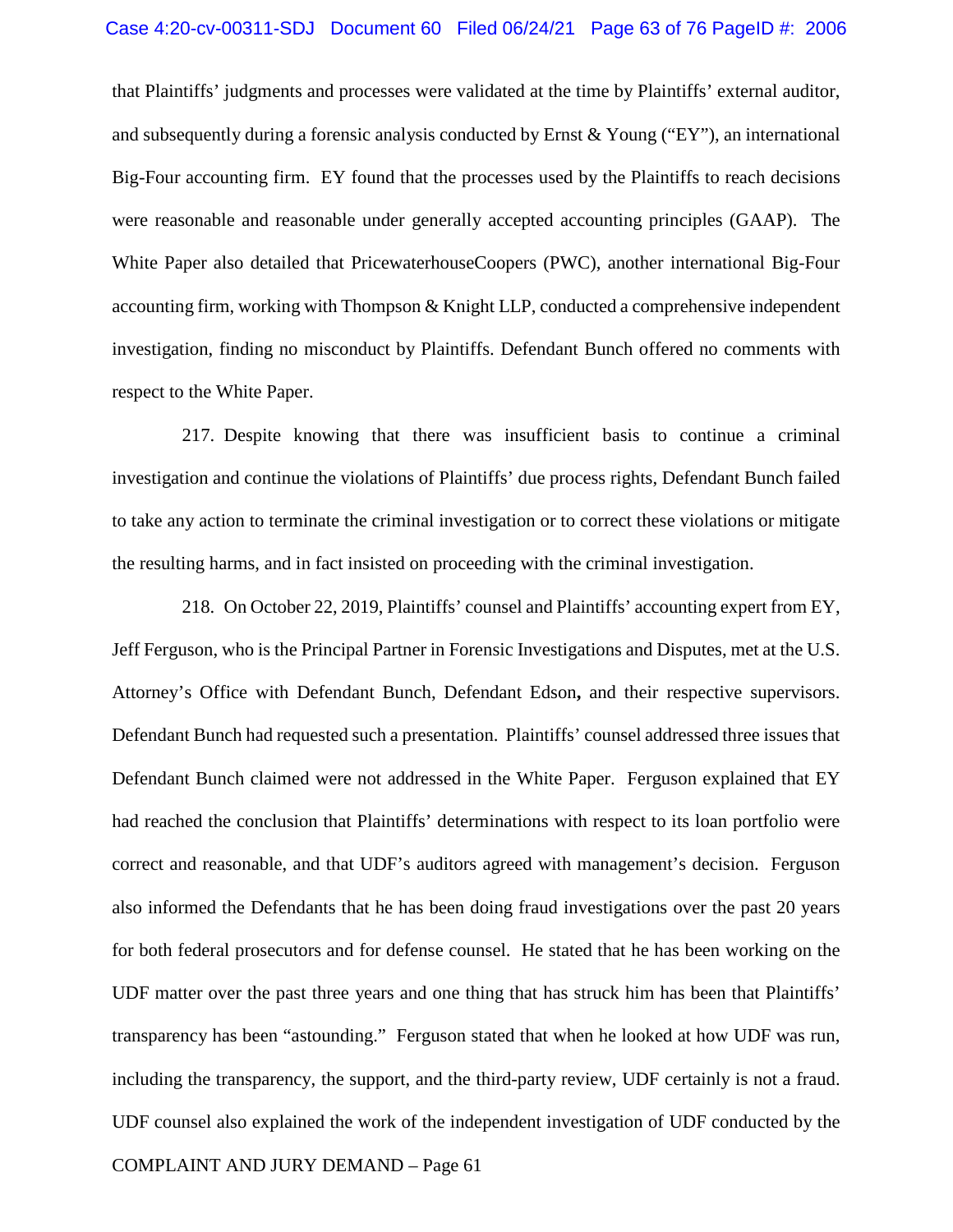law firm of Thompson & Knight and PwC who were provided unfettered access to UDF records and employees and no limitations were placed on the scope or depth of their inquiry. UDF counsel explained that the investigation did not identify any fraud or misdeeds by Plaintiffs. During the presentation, Defendant Bunch did not take a single note, and when asked by UDF counsel if the issues identified by Defendant Bunch were adequately addressed, Defendant Bunch replied that counsel "had attempted to" but asked no questions and provided no further comments.

219. As well-trained and experienced law enforcement personnel, Defendant Bunch and Defendant Edson understood again that there was insufficient evidence that the Plaintiffs had committed any crime and thus had no basis to continue a criminal investigation and continue the violations of Plaintiffs' constitutional rights. Despite knowing that there was no basis to continue a criminal investigation of Plaintiffs, the Defendants took no action to terminate the criminal investigation or to correct these violations or mitigate the resulting harms.

#### **DAMAGES**

220. As a direct and proximate result of Defendants unlawful actions, including their participation in the Bass/Hayman scheme and their unlawful procurement of a search warrant and subsequent raid, Plaintiffs suffered and continue to suffer substantial injuries and damages, including but not limited to:

a. loss of business;

b. loss of income, including individual Plaintiffs being terminated and refused as clients of brokers denying them access to hold publicly traded securities in their retirement and personal accounts because of their "client risk profile" having been raided by the FBI;

c. loss of asset value and future income associated with lost assets as a result from the Defendants' actions, including, without limitation, the sale of homes, and office buildings

d. loss of future income and opportunities;

e. loss of personal and business reputation and associated opportunities;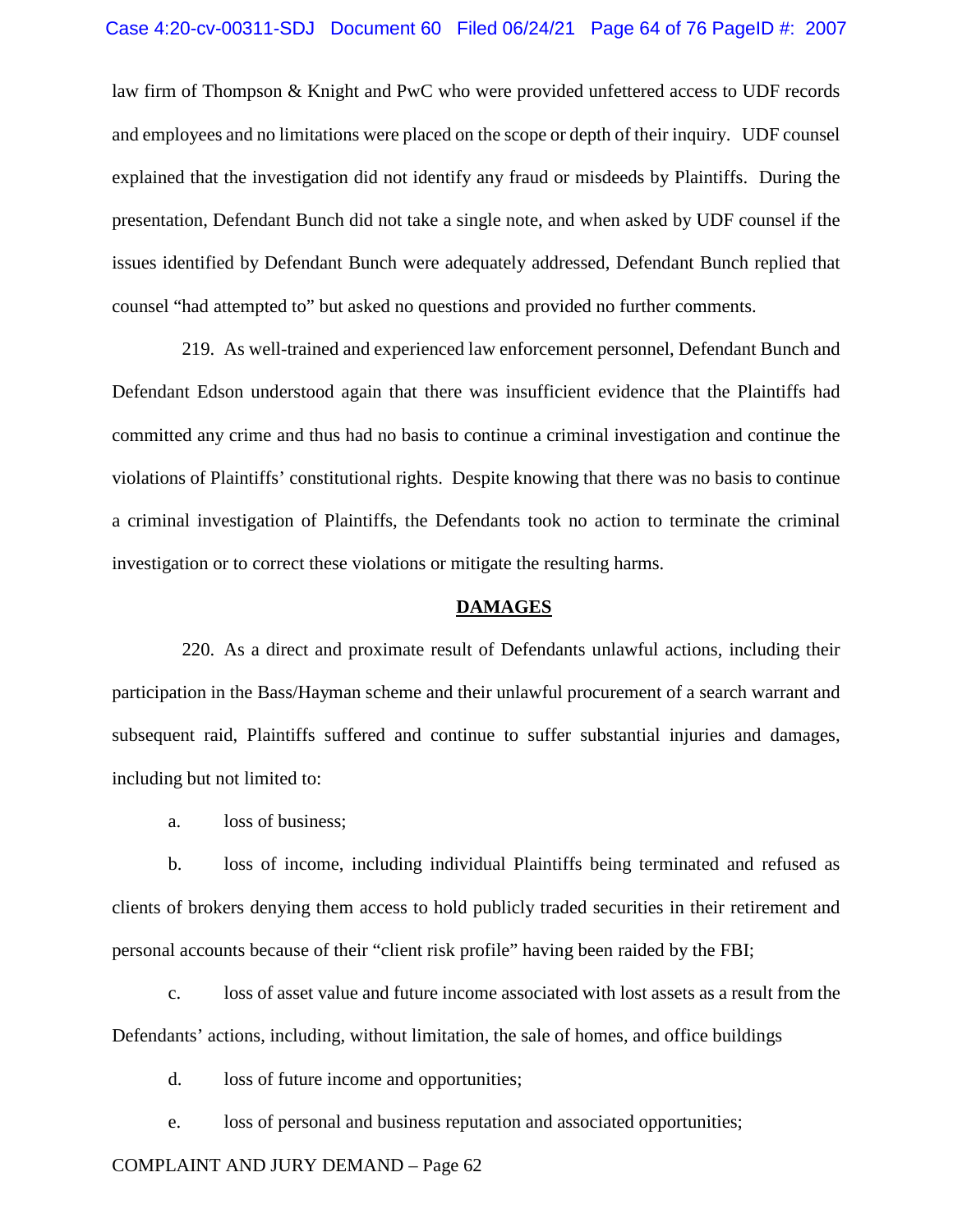- f. loss of access to current and future capital, including both equity and credit;
- g. loss of portfolio value;
- h. the cost of increased insurance premiums and loss of insurance coverage;

i. costs associated with hiring third parties to respond to the fallout from Defendants' actions, including among other costs, public relations firms and attorneys to assist in responding to the media; attorneys to issue cease-and-desist letters to title companies repeating false accusations; law firms to defend Plaintiffs in class actions and derivative lawsuits filed based on the Bass/Hayman false and misleading postings and the unlawful and widely publicized, public FBI raid of UDF on February 18, 2016; law firms to defend Plaintiffs in government investigations conducted by the SEC and DOJ; laws firms to defend Plaintiffs in connection with the Nasdaq delisting and the SEC 12(j) proceeding; the law firm to conduct the independent investigation and the global accounting firm to assist with the independent investigation; another global accounting firm to conduct a forensic analysis of Plaintiffs accounting; a national accounting consultant to review asset valuations; legal fees submitted by banks for the research done to confirm their collateral in response to the Bass/Hayman false and misleading postings and the unlawful and widely publicized public FBI raid of UDF on February 18, 2016;

j. disgorgement and fines; and

k. severe emotional distress intentionally inflicted upon the individual Plaintiffs and their families, many with young children dwelling in a community viewing internet stories and pictures of approximately 100 FBI agents dressed in raid gear storming UDF's headquarters and loading documents into rented Penske trucks backed up to the doors of UDF's office building.

COMPLAINT AND JURY DEMAND – Page 63 221. UDF's primary source of revenue and therefore profits is the interest earned on loans to its borrowers. UDF has two primary sources of capital to make these loans: bank credit facilities and investor equity. UDF uses this capital to issue loans to real estate developers in various stages of development. If UDF's current sources of capital are withdrawn, it loses the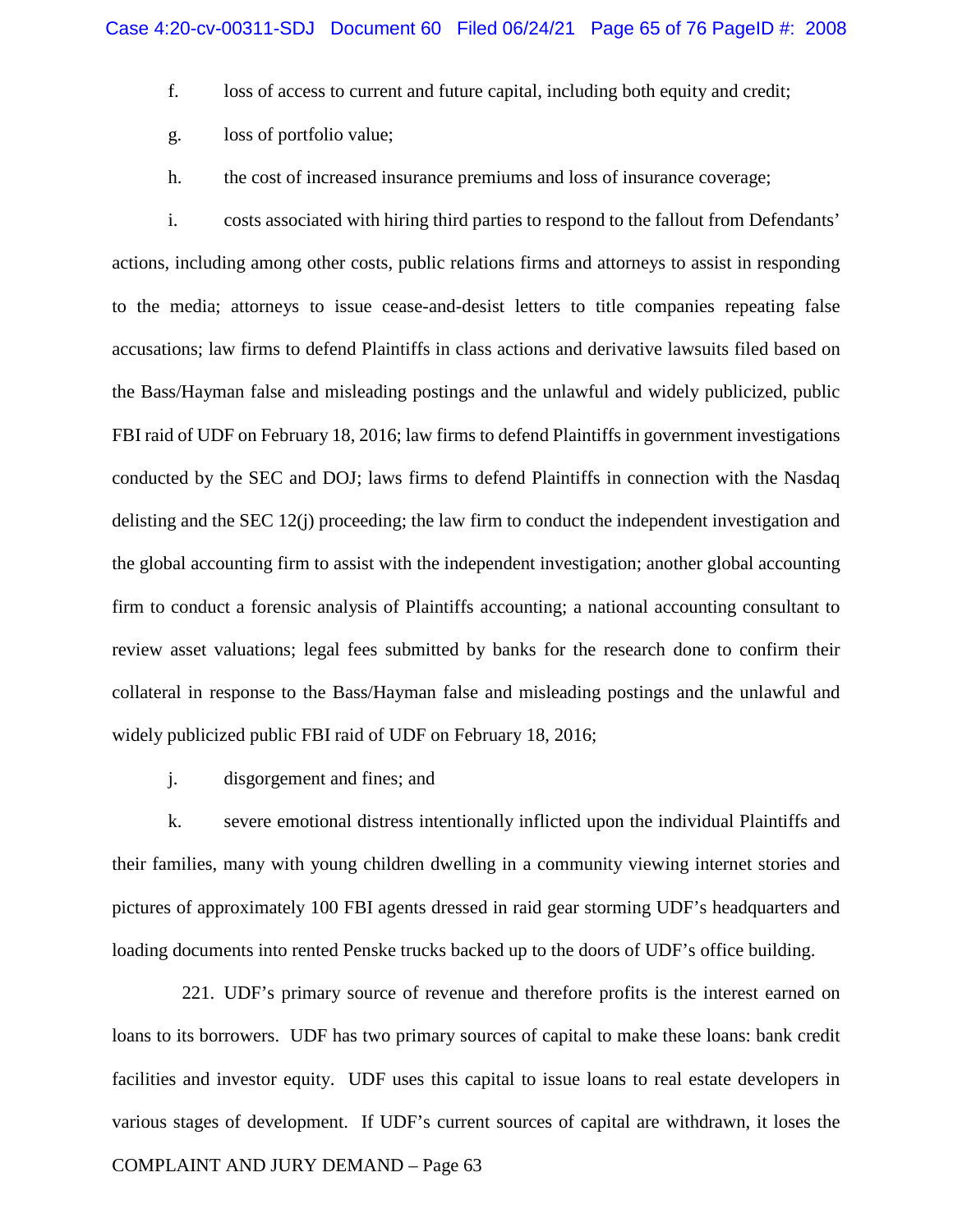#### Case 4:20-cv-00311-SDJ Document 60 Filed 06/24/21 Page 66 of 76 PageID #: 2009

ability to earn money and preserve asset value on these existing loans. In addition, if UDF cannot raise new capital, it loses its ability to continue to expand its business (and therefore increase its profits) through new loans to developers.

222. Defendants' actions including their participation in, aiding and abetting, and facilitation of the Bass/Hayman scheme, harmed UDF's access to capital in multiple ways. The Defendants' participation in the Bass/Hayman "short and distort" scheme directly contributed to the success of such scheme, which scheme caused significant harm to UDF. Plaintiffs terminated a planned debt offering of \$125 million and a finished lot securitization of \$100 million. Plaintiffs additionally lost all costs and fees expended on those transactions. Plaintiffs banks and other lenders reduced or eliminated Plaintiffs' current and future credit, accelerated payments on existing loans and otherwise provide less capital and/or favorable terms to Plaintiffs. The Defendants' actions also caused Plaintiffs to lose access to other credit markets. In addition, Plaintiffs' investors lost over \$530 million.

223. UDF's second source of capital to lend is investor equity. Defendants' actions also caused Plaintiffs to lose current and future investors. This was one of the stated intentions of the Bass/Hayman unlawful scheme participated in and facilitated by the Defendants. Bass admits that he intended to stop investors from investing a billion dollars in UDF and claimed to have accomplished that. The "next billion" in investor funds that Bass credits himself with stopping came from two separate capital-raising vehicles.

224. The UDF family of funds had previously successfully raised over \$1.2 billion in investor capital between 2003 and December 2015. At the time of the Defendants' actions that aided and abetted the Bass/Hayman scheme, UDF was continuing its growth through two investor funding vehicles. These two capital raises, described below, would have brought over \$1 billion in new capital to UDF. UDF planned to use this new capital to lend additional money to its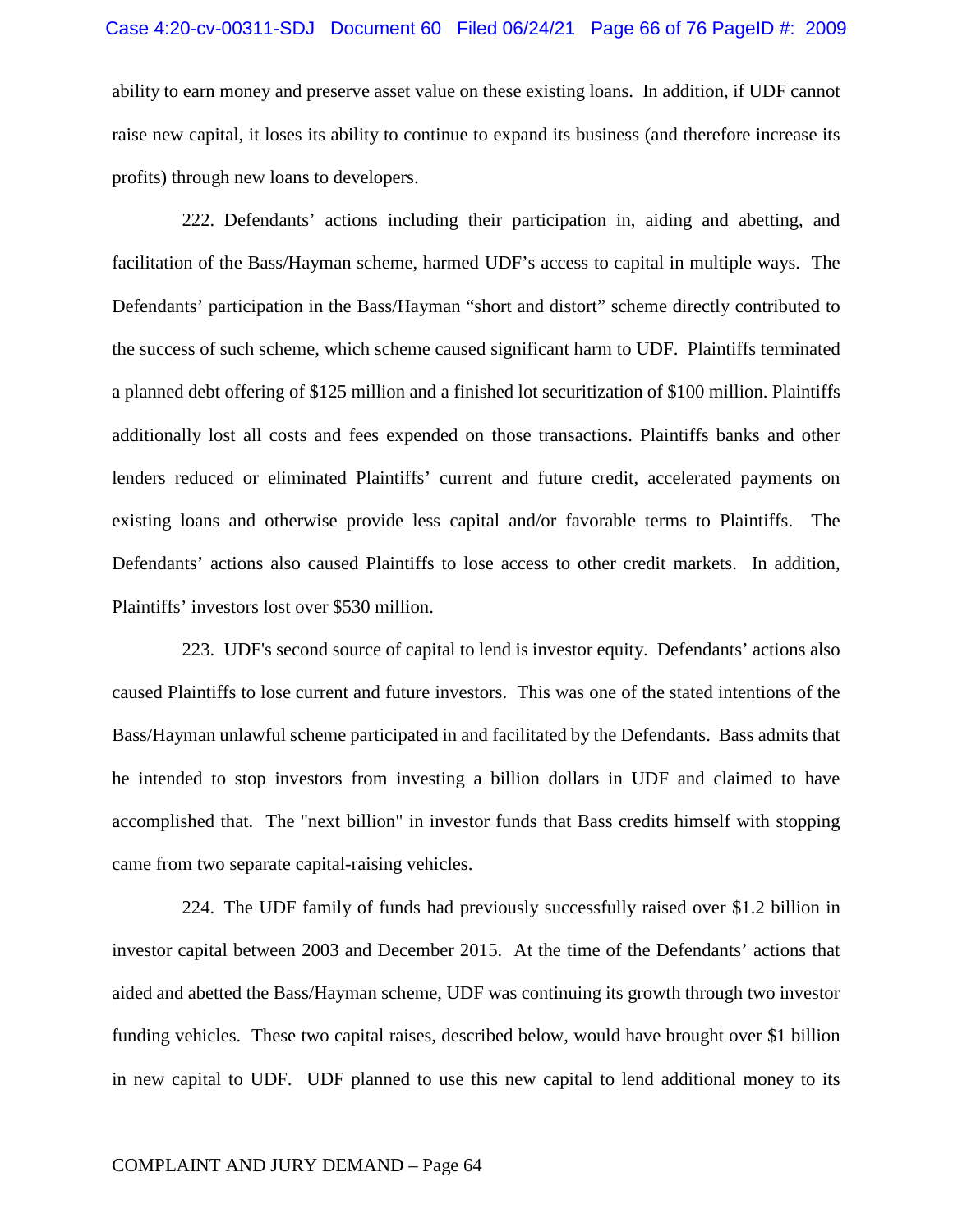borrowers on projects that were far along in UDF's pipeline and lend on new projects with new borrowers in markets outside of Texas.

225. UDF V sought to sell 37,500,000 shares of beneficial interest for \$20.00 per share and 13,157,895 shares of beneficial interest for \$19 per share for total offering proceeds of \$1,000,000,000. Because of the Bass/Hayman scheme, including Defendants' actions against UDF in aiding and abetting the Bass/Hayman scheme, UDF V could only sell 2,952,526 shares, for total proceeds of \$58,758,097. Sales halted almost immediately after the Bass/Hayman attack and the FBI raid. UDF V terminated the offering on March 4, 2016 as the FBI raid was the final nail in the UDF coffin. Plaintiffs additionally lost unreimbursed costs and fees associated with this offering.

226. UDF IV sought to raise up to \$125,000,000 through a five-year fixed rate senior secured term loan that UDF IV was on the verge of marketing in late 2015. UDF IV planned to use the vast majority of this money to lend to additional projects and earn profits on the interest spread.

227. Per the draft/proposed offering documents, "UDF IV ha[d] a robust, high-quality backlog of potential loans in Texas, Florida and the Carolinas, and has proven its ability to deploy capital quickly and effectively." As the draft/proposed offering documents showed, UDF IV had consistently grown at a steady rate.

228. Had UDF IV raised and deployed these funds at the anticipated pricing, it would have made a profit on the interest spread. This would have increased its profits by at least \$17.5M per year. The proposed loan term was five years.

229. The Bass/Hayman scheme, including Defendants' actions in aiding and abetting the scheme and their unlawful raid of UDF, caused UDF IV to be unable to proceed with this fundraising.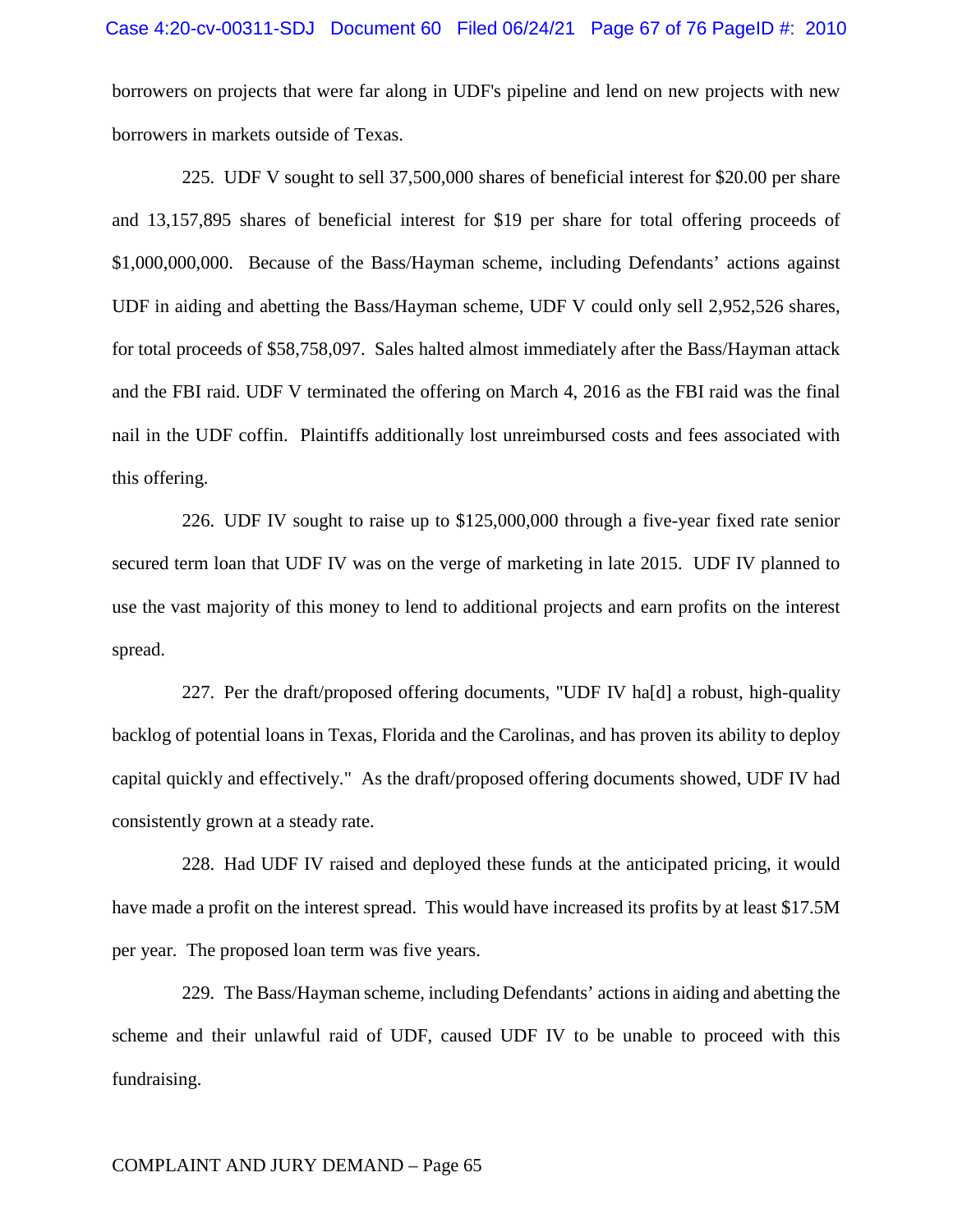230. The Bass/Hayman scheme, including Defendants' actions in aiding and abetting the scheme, also caused UDF's existing borrowers, including but not limited to Centurion, Buffington, Straub Development Partners, David Weekley, and True Homes, to reduce their existing and future business with Plaintiffs.

231. Defendants' actions in aiding and abetting the Bass/Hayman scheme caused Plaintiffs to forego its warrant to purchase a share of homebuilding company Scott Felder.

232. Defendants' actions in aiding and abetting the Bass/Hayman scheme and their unlawful raid of UDF also were a substantial factor in causing banks to cease lending to homebuilding company Scott Felder, in which Plaintiffs' owned an equity interest, which resulted in a forced sale of Scott Felder and the loss of asset value, loss of income, and loss of future asset value and income. Plaintiffs' were also forced to sell the Dallas Scott Felder Homes and abandon identified future homebuilding market expansion and growth.

233. The Bass/Hayman scheme and Defendants' actions in aiding and abetting that scheme caused Plaintiffs to lose new clients (borrowers) that would have become clients of UDF if Defendants had not done the illegal actions alleged herein.

234. These injuries and damages were a directly foreseeable result of the intentional, bad faith, willful, wanton, reckless, and deliberately indifferent acts and omissions of Defendants**.**

#### **PUNITIVE DAMAGES**

235. Defendants' misconduct, as alleged above, demonstrates their actions to be motivated by evil intent and undertaken with reckless and callous indifference toward Plaintiffs' constitutional rights. Among other things alleged above, Defendants' knowing participation in the Bass/Hayman scheme, deliberate procurement of an unlawful search warrant, and execution of the subsequent raid evidence Defendants' malice, intent, and subjective consciousness of a risk of injury and illegality to Plaintiffs, and a criminal indifference to Defendants' civil obligations. As a result, Plaintiffs are entitled to recover punitive damages from Defendants.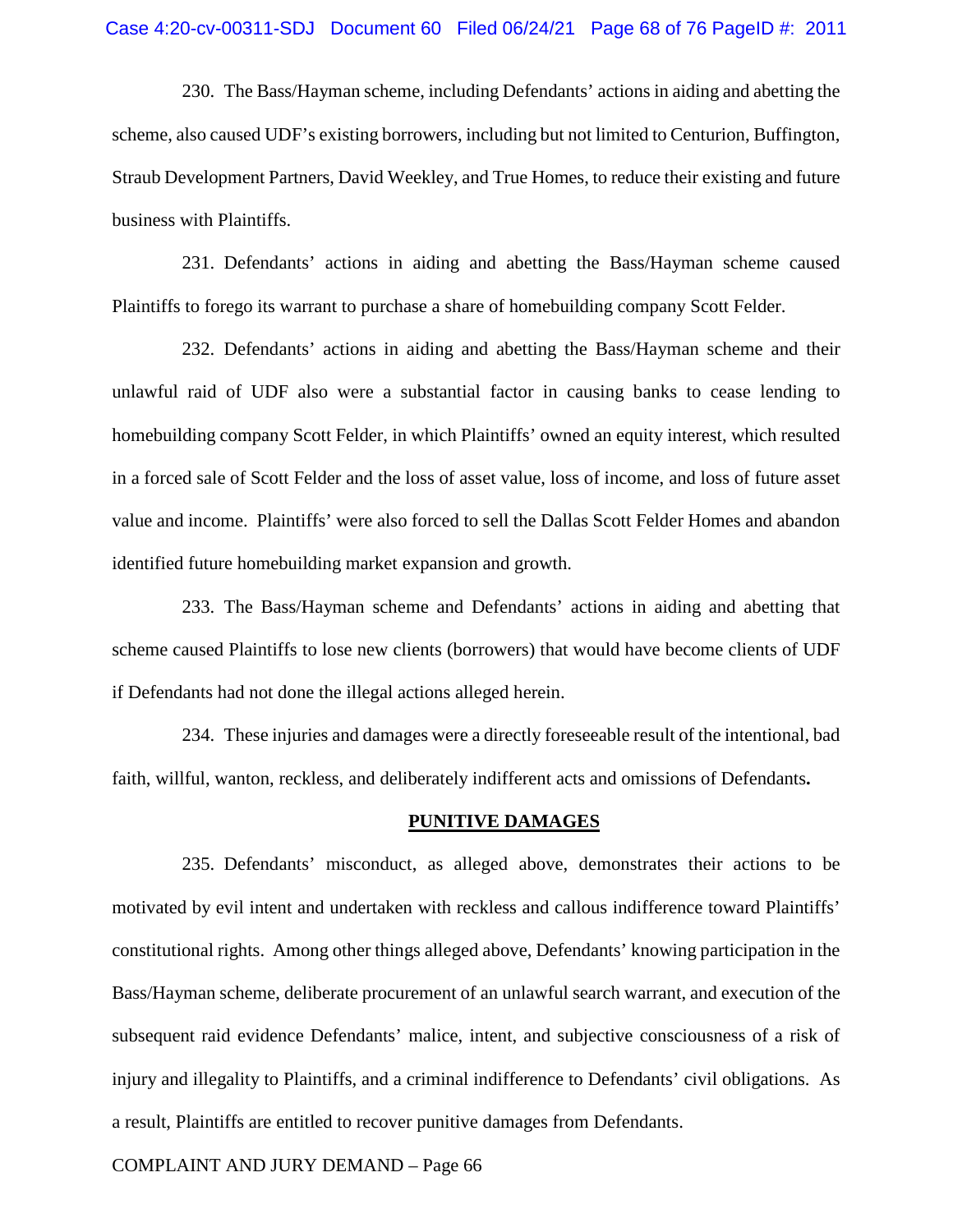## **PLAINTIFFS' CLAIMS**

#### **FIRST CLAIM FOR RELIEF**

## **Fifth Amendment Claim for Violation of Plaintiffs' Fifth Amendment Rights Against Defendants Bunch, Klimek, and Edson**

236. Plaintiffs hereby incorporate by reference all of the foregoing paragraphs and further allege as follows:

237. Defendants Bunch**,** Klimek**,** and Edson**,** acting individually and in concert, through gross misconduct, deliberately aided and abetted Bass/Hayman's unlawful scheme to profit from UDF's and Plaintiffs' foreseeable financial demise by: (1) while knowing that Bass/Hayman was shorting UDF IV stock, continuing to enlist the assistance of Bass/Hayman in the investigation of UDF thereby providing opportunities for Bass/Hayman to further damage Plaintiffs; (2) providing Bass/Hayman material nonpublic information about UDF knowing that Bass/Hayman was shorting UDF IV stock; (3) aiding and abetting Bass/Hayman's false and misleading "distort" campaign against UDF; (4) providing false and misleading information in a search warrant affidavit; (5) withholding material exculpatory information from a search warrant affidavit; (6) seeking a search warrant for UDF's corporate headquarters where no exigent circumstances existed simply to generate negative media against UDF to destroy UDF IV's share price, (5) improperly intimidating and interfering with UDF's independent auditor, Whitley Penn, by preventing Whitley Penn from communicating material information to Plaintiffs, causing Whitley Penn to not stand for reappointment, or delay the conduct of their audits, and to try to cause them to withdraw their audit opinions to facilitate the achievement of Bass/Hayman's goal of benefitting by damaging Plaintiffs' economic interests, and (6) actively concealing their role in the unlawful short and distort scheme to prevent Plaintiffs from discovering the damage that Defendants' unlawful, tortious conduct had inflicted on Plaintiffs**.**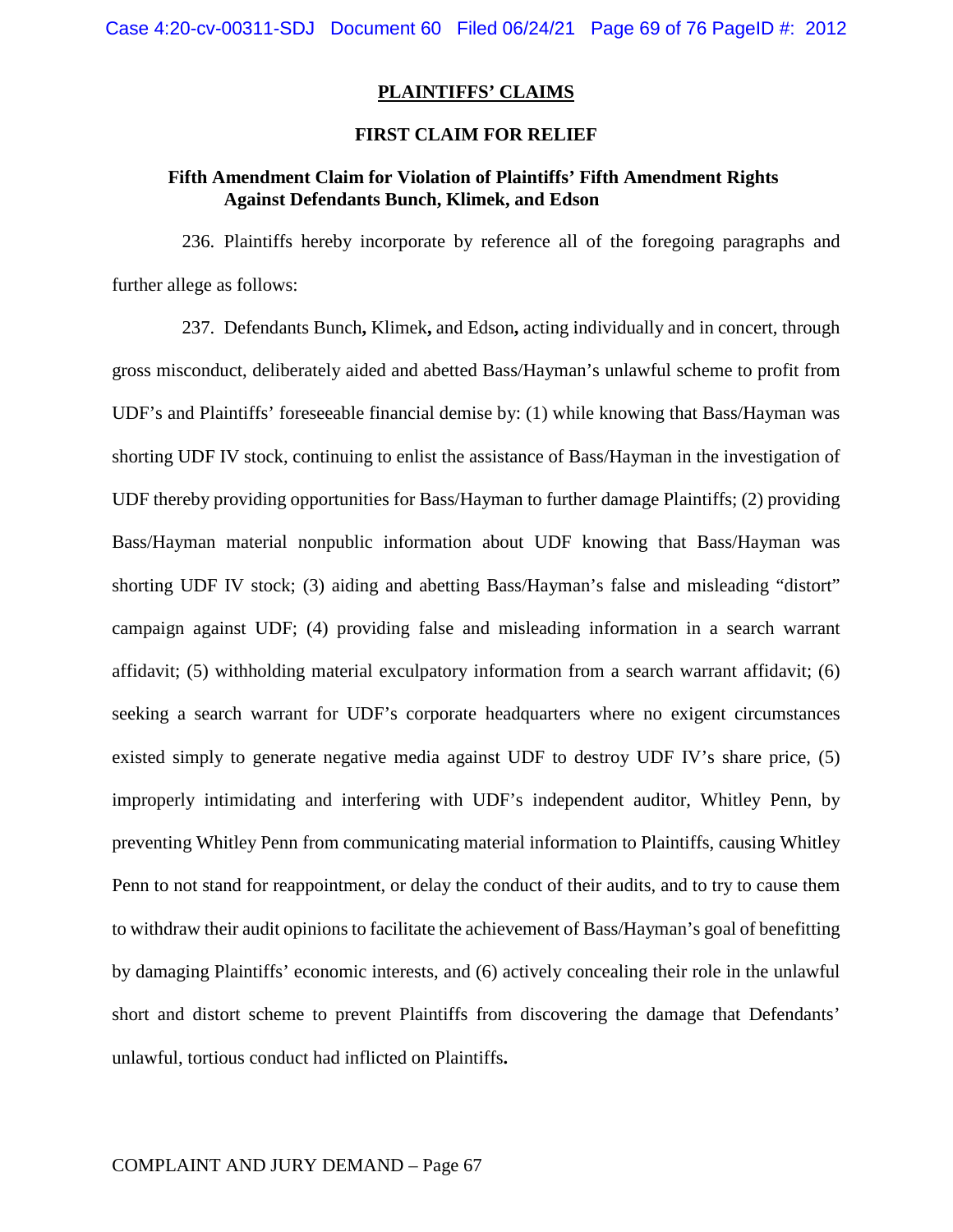238. The misconduct of Defendants Bunch**,** Klimek**,** and Edson deprived the Plaintiffs of their clearly established constitutional rights under the Fifth Amendment of the United States Constitution not to be deprived of liberty or property as the result of improper and unlawful acts of government officials acting under color of federal law.

239. Defendants Edson and Bunch performed the improper and illegal acts described above in their investigative capacities as FBI agents. Defendant Bunch performed the improper and illegal acts described above as part of his investigative functions as an Assistant United States Attorney, not as an advocate in any judicial proceeding. At all relevant times, no reasonable investigator or prosecutor would have believed the conduct described above was lawful and any FBI agent and federal prosecutor working on white collar crime units, like the Defendants**,** should know that short sellers use illegal "short and distort" schemes like the scheme executed by Bass/Hayman here.

240. At the time of the above-described improper and unlawful conduct, these Defendants fully understood the detrimental impact their actions would have on Plaintiffs' current and future business opportunities in the financial services industry.

241. At the time of the above-described improper and unlawful conduct, Defendants fully understood that their conduct would subject Plaintiffs to substantial harm to their business reputations as well as their present and future ability to seek and obtain financial services business and gainful employment in the industry. This harm was known to be particularly significant for financial service businesses and professionals as this industry is predicated upon maintaining a good reputation.

242. At the time of the above-described improper and unlawful conduct, Defendants fully understood that their conduct and the stigma it provoked would continue to subject Plaintiffs to a false stigma which would close access to capital markets and credit facilities necessary for the success of Plaintiffs' business enterprise and economic future.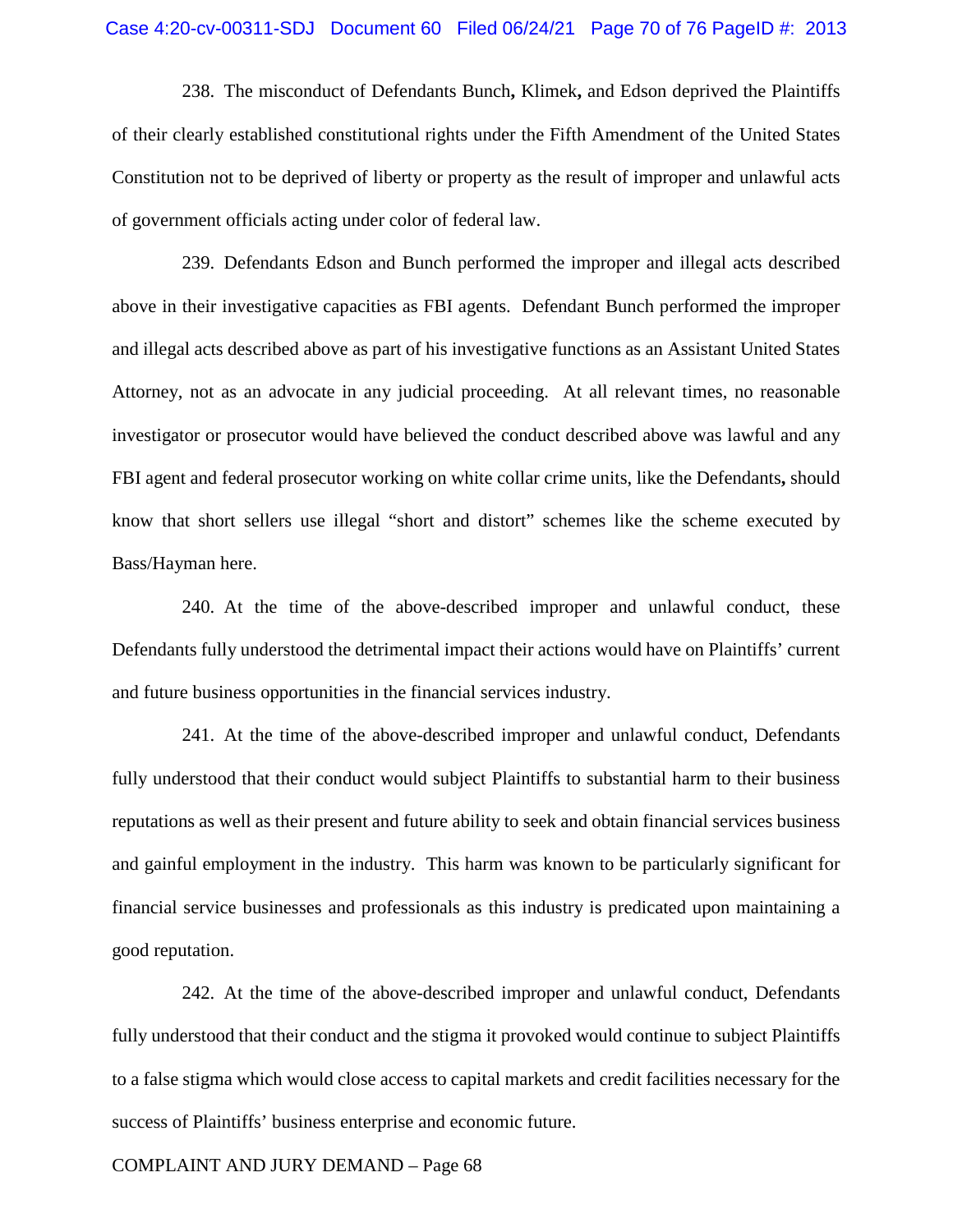243. At the time of the above-described improper and unlawful conduct, Defendants fully understood that their shocking behavior would cause Plaintiffs, whom Defendants knew by reputation to be honorable law-abiding citizens of Texas and the United States, to suffer and continue to suffer severe emotional distress.

#### **SECOND CLAIM FOR RELIEF**

# **Fourth Amendment Claim: Violating Plaintiffs' Right to be Free From Unreasonable Searches and Seizures Against Defendants Bunch, Klimek, and Edson**

244. Plaintiffs hereby incorporate by reference all of the foregoing paragraphs and further allege as follows:

245. Defendants Bunch**,** Klimek**,** and Edson**,** acting individually and in concert, through gross misconduct and with reckless disregard to the truth, caused an illegal and unconstitutional search of Plaintiffs' business offices, files, records, personal effects, personal and business electronic devices and records without probable cause, thereby violating Plaintiffs' clearly established rights under the Fourth Amendment of the United States Constitution to be free from unreasonable searches and seizures conducted by government officials acting under color of federal law.

246. Although the search of Plaintiffs' business and personal records and effects was conducted pursuant to a warrant issued by a U.S. Magistrate Judge sitting in the Northern District of Texas, as Defendants knew, the affidavit supporting the warrant wantonly and falsely, through purposeful omissions, fabrications and direct misrepresentations by Defendants, misled the U.S. Magistrate Judge to create a false illusion of the purported existence of probable cause that a crime had been committed and Plaintiffs' business offices would be a likely repository of evidence of such crime. Without the false and misleading information and the omission of material exculpatory facts, there was no basis for Defendants to obtain probable cause to search UDF's corporate headquarters in Grapevine, Texas.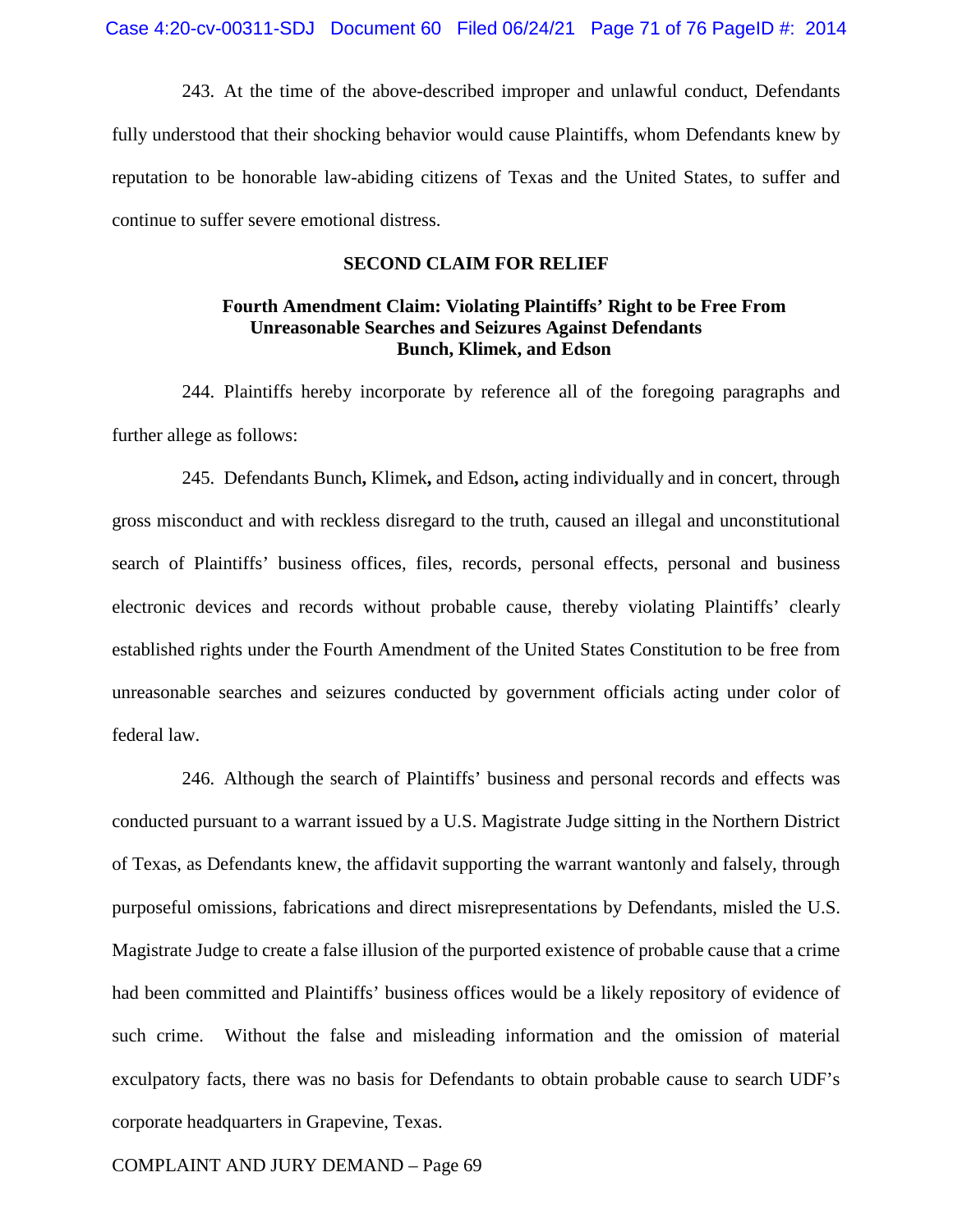Case 4:20-cv-00311-SDJ Document 60 Filed 06/24/21 Page 72 of 76 PageID #: 2015



247. Defendants' false statements and material omissions include: (1) actively

248. On information and belief Defendants Bunch**,** Klimek**,** and Edson conducted the unlawful and unconstitutional search on February 18, 2016, rather than issuing a subpoena, not due to any expressed or known urgency or exigency due to the potential spoliation of evidence, but principally in coordination with Bass/Hayman's unlawful scheme to financially paralyze and ruin Plaintiffs and others through a public search that would be widely covered by local and national news media outlets .

COMPLAINT AND JURY DEMAND – Page 70 249. Defendants Bunch**,** Klimek**,** and Edson specifically crafted the unlawful search to be overly broad to prevent Plaintiffs from continuing their business and inflict maximum financial damage and injury to Plaintiffs and others. That damage would include a catastrophic bankruptcy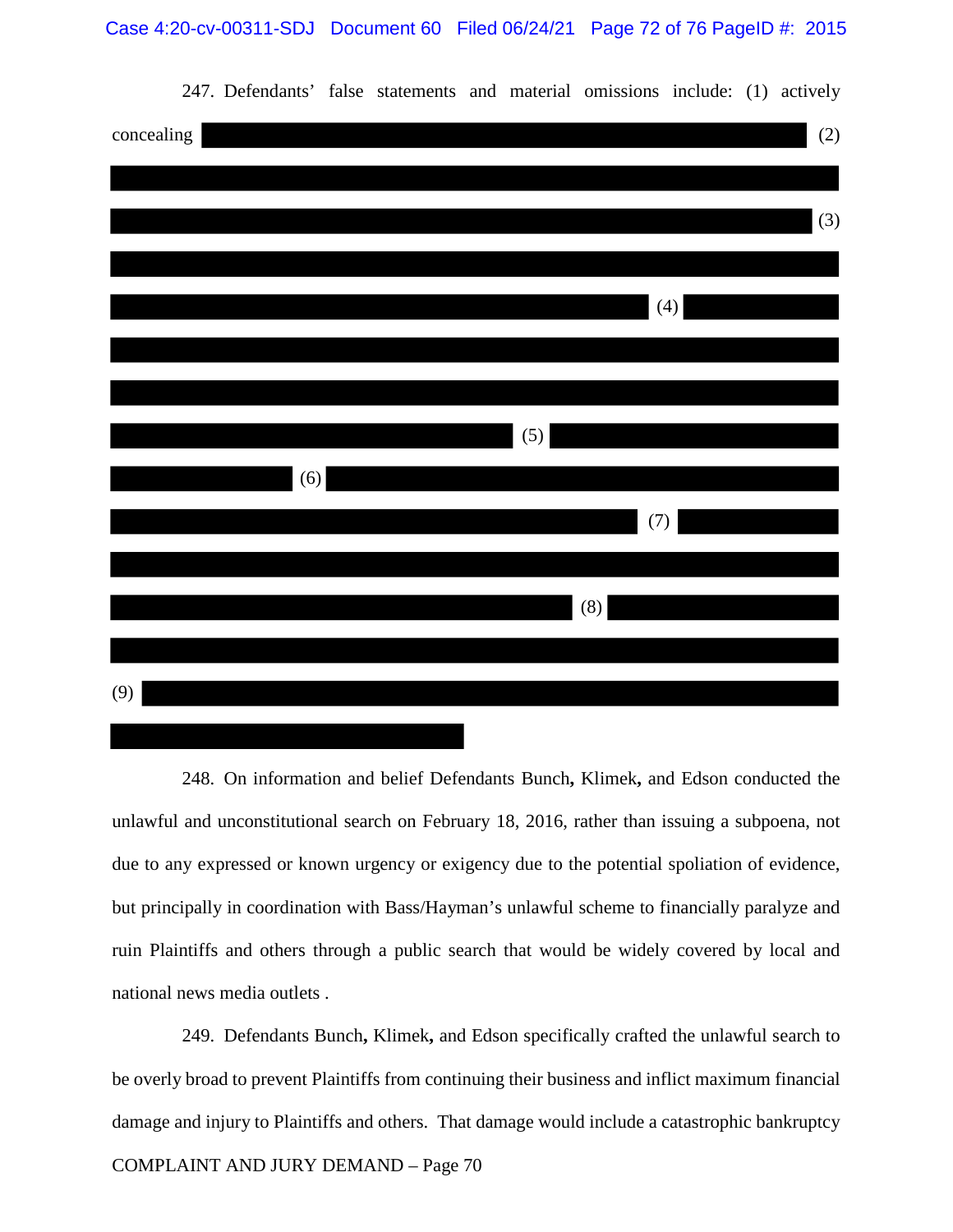#### Case 4:20-cv-00311-SDJ Document 60 Filed 06/24/21 Page 73 of 76 PageID #: 2016

event where Bass/Hayman would benefit financially from their illegal "short and distort" and insider trading scheme and then subsequently poach the valuable real estate development assets that had secured UDF's loans.

250. By securing judicial approval of the search warrant based on false statements, misrepresentations, fabrications and omissions; conducting a search without probable cause; and publicly conducting an unlawful, unwarranted and unconstitutional and overly broad search devoid of probable cause, Defendants Bunch**,** Klimek**,** and Edson**,** directly and proximately caused the Plaintiffs' injuries, including the loss of current and future business and the value and income associated with such business.

251. Defendants Edson and Bunch performed the improper and illegal acts described above in their investigative capacities as FBI agents. Defendant Bunch performed the improper and illegal acts described above as part of his investigative functions as an Assistant United States Attorney, not as an advocate in any judicial proceeding. At all relevant times, no reasonable investigator or prosecutor would have believed the conduct described above was lawful.

252. At the time of the above-described improper and unlawful conduct, Defendants fully understood the detrimental impact their actions would have on Plaintiffs' current and future business opportunities in the financial services industry.

253. At the time of the above-described improper and unlawful conduct, Defendants fully understood that their conduct would subject Plaintiffs to substantial harm to their business reputations as well as their present and future ability to seek and obtain financial services business and gainful employment in the industry. This harm was known to be particularly significant for financial service businesses and professionals as this industry is predicated upon maintaining a good reputation.

COMPLAINT AND JURY DEMAND – Page 71 254. At the time of the above-described improper and unlawful conduct, these Defendants fully understood that their conduct and the stigma it provoked would continue to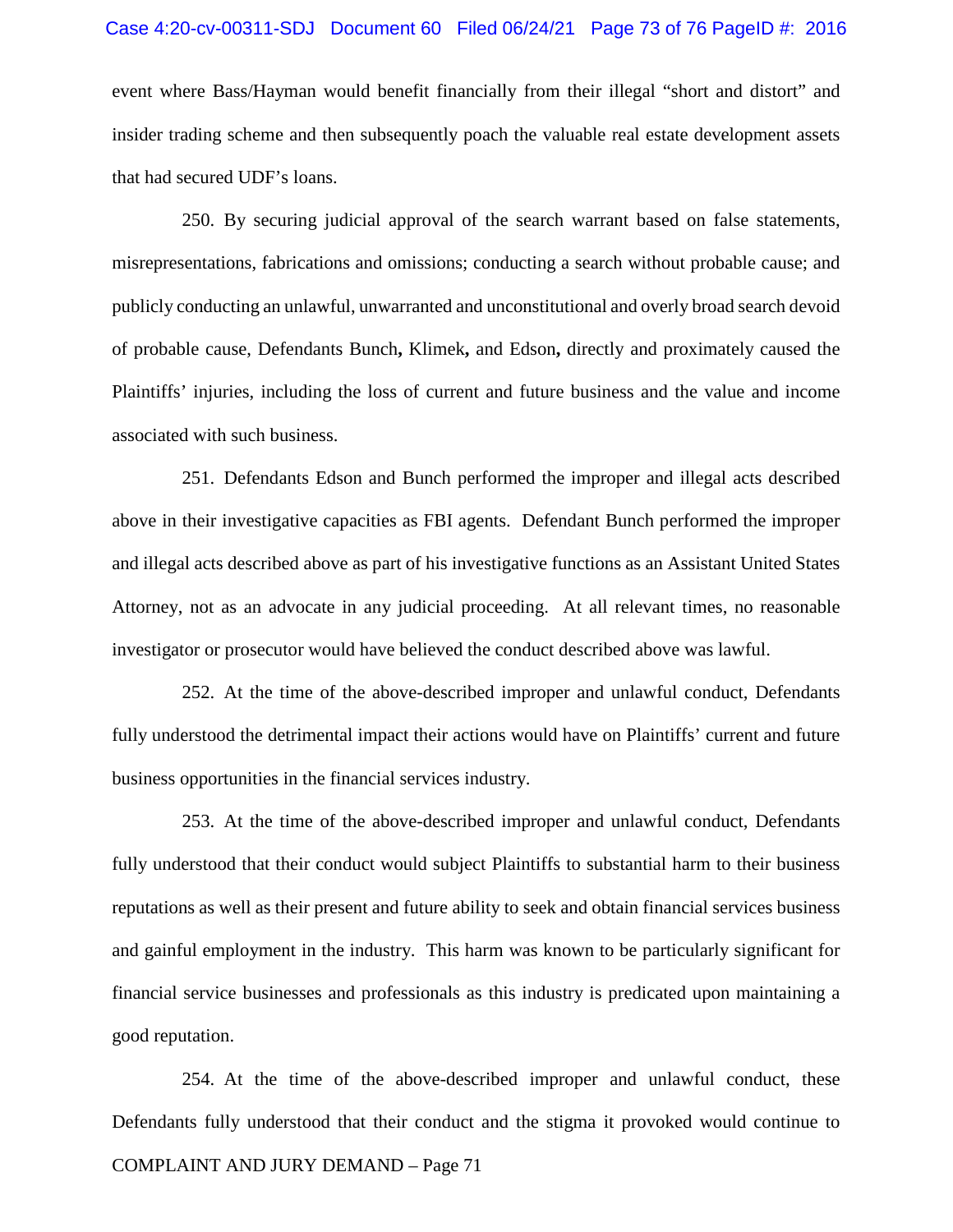subject Plaintiffs to a false stigma which would close access to capital markets and credit facilities necessary for the success of Plaintiffs business enterprise and economic future.

255. At the time of the above-described improper and unlawful conduct, Defendants fully understood that their shocking behavior would cause Plaintiffs, whom Defendants knew by reputation to be honorable law-abiding citizens of Texas and the United States, to suffer and continue to suffer severe emotional distress.

#### **JURY DEMAND**

 Pursuant to Rule 38(b) of the Federal Rules of Civil Procedure, Plaintiffs demand a jury trial of all issues triable by jury in this action.

**WHEREFORE,** Plaintiffs pray as follows:

a. For a trial by jury on all issues and claims in this Complaint;

b. That the Court award compensatory damages to Plaintiffs and against the Defendants;

c. That the Court award punitive damages to Plaintiffs and against the Defendants, jointly and severally, in an amount to be determined at trial;

d. For pre-judgment and post-judgment interest and recovery of costs; and

e. For any and all other relief to which Plaintiffs may be entitled.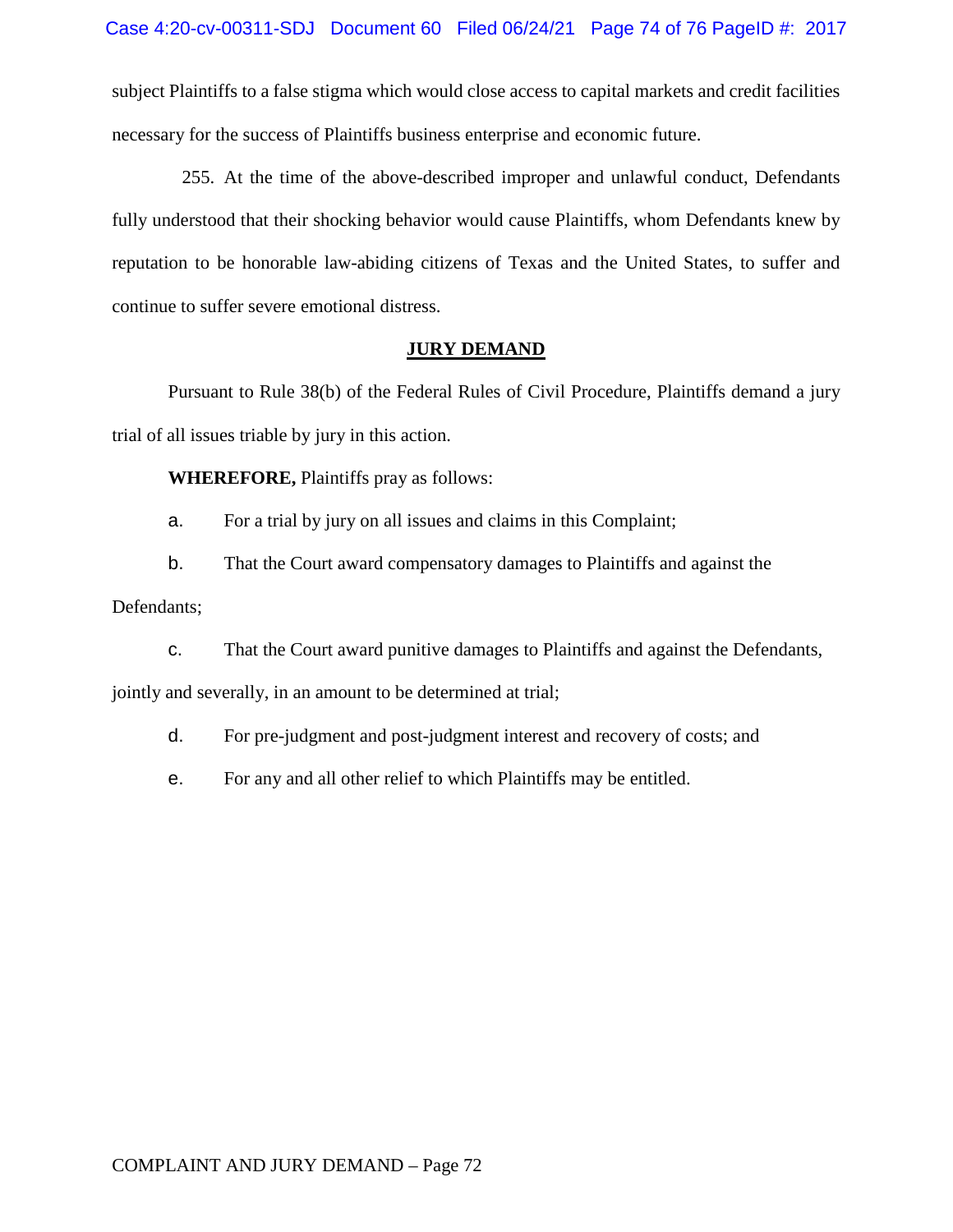DATED this 13th day of April, 2020.

Respectfully submitted,

*/s/ Paul E. Pelletier* 

 Paul E. Pelletier, Esq. *(pro hac vice pending)*  District of Columbia Bar No. 997145 Designated as Lead Counsel **Law Offices of Paul Pelletier** 3500 Morningside Drive Fairfax, VA. 22031 Tel. No. (202) 617-9151 E-Mail: pepelletier3@gmail.com

### **LEAD COUNSEL FOR PLAINTIFFS**

 */s/ Stewart H. Thomas* 

Stewart H. Thomas, State Bar No. 19868950 sthomas@hallettperrin.com Leland C. de la Garza State Bar No. 05646600 ldelagarza@hallettperrin.com Elizabeth A. Fitch State Bar No. 24075777 efitch@halletperrin.com David M. Hammack State Bar No. 24092476 dhammack@hallettperrin.com

#### **HALLETT & PERRIN, P.C.**

 1445 Ross Avenue, Suite 2400 Dallas, Texas 75202 Tel. No. (214) 953-0053 Fax No. (214) 922-4142

### **CO-COUNSEL FOR PLAINTIFFS**